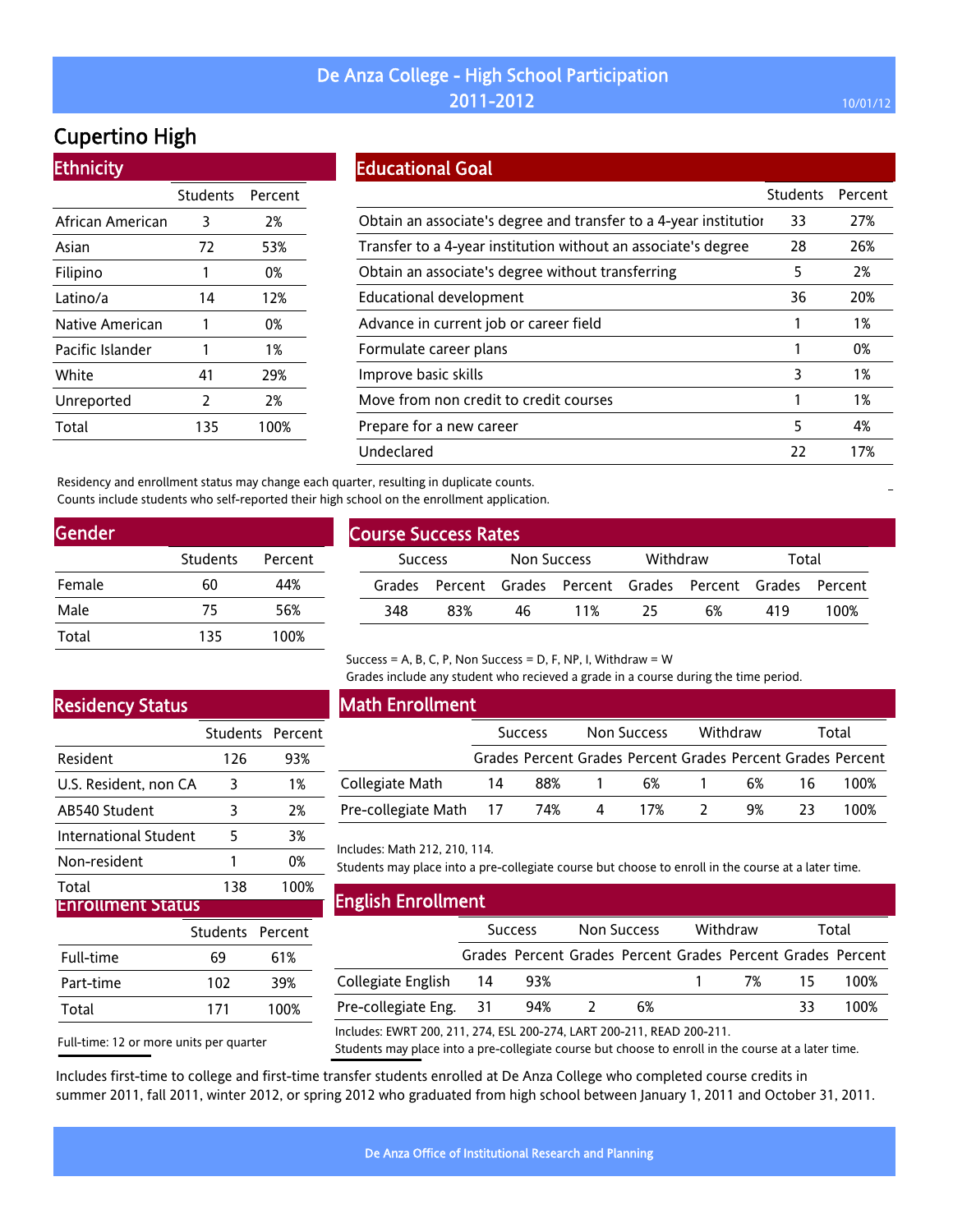# Fremont High

Ethnicity

| Students | Percent |
|----------|---------|
| 4        | 5%      |
| 23       | 18%     |
| 20       | 19%     |
| 51       | 41%     |
| 4        | 5%      |
| 12       | 10%     |
| 2        | 2%      |
| 116      | 100%    |
|          |         |

### Educational Goal

|                                                                   | <b>Students</b> | Percent |
|-------------------------------------------------------------------|-----------------|---------|
| Obtain an associate's degree and transfer to a 4-year institution | 50              | 50%     |
| Transfer to a 4-year institution without an associate's degree    | 20              | 19%     |
| Obtain an associate's degree without transferring                 | 6               | 6%      |
| Earn a vocational degree                                          |                 | 0%      |
| <b>Educational development</b>                                    | 13              | 7%      |
| Formulate career plans                                            | 5               | 6%      |
| Improve basic skills                                              | $\mathcal{P}$   | 2%      |
| Prepare for a new career                                          |                 | 0%      |
| Undeclared                                                        | 18              | 10%     |
| Total                                                             | 116             | 100%    |

Residency and enrollment status may change each quarter, resulting in duplicate counts. Counts include students who self-reported their high school on the enrollment application.

| Gender |                 |         |
|--------|-----------------|---------|
|        | <b>Students</b> | Percent |
| Female | 49              | 39%     |
| Male   | 67              | 61%     |
| Total  | 116             | 100%    |
|        |                 |         |

| <b>Course Success Rates</b> |                |     |             |     |          |                                                             |       |      |  |
|-----------------------------|----------------|-----|-------------|-----|----------|-------------------------------------------------------------|-------|------|--|
|                             | <b>Success</b> |     | Non Success |     | Withdraw |                                                             | Total |      |  |
|                             |                |     |             |     |          | Grades Percent Grades Percent Grades Percent Grades Percent |       |      |  |
|                             | 305            | 71% | 86          | 20% | 41       | 9%                                                          | 432   | 100% |  |
|                             |                |     |             |     |          |                                                             |       |      |  |

### Success = A, B, C, P, Non Success = D, F, NP, I, Withdraw =  $W$

Grades include any student who recieved a grade in a course during the time period.

## Residency Status

|               | Students Percent |      |
|---------------|------------------|------|
| Resident      | 107              | 92%  |
| AB540 Student | 8                | 7%   |
| Non-resident  |                  | 1%   |
| Total         | 119              | 100% |

### Math Enrollment

|                        | <b>Success</b> |     | Non Success |       | Withdraw |     | Total |                                                             |
|------------------------|----------------|-----|-------------|-------|----------|-----|-------|-------------------------------------------------------------|
|                        |                |     |             |       |          |     |       | Grades Percent Grades Percent Grades Percent Grades Percent |
| Collegiate Math        | 6              |     | 75% 1       | 13% 1 |          | 13% |       | 100%                                                        |
| Pre-collegiate Math 12 |                | 48% | -9          | 36%   | 4        | 16% | 25.   | 100%                                                        |

## Enrollment Status

|           | Students Percent |      |
|-----------|------------------|------|
| Full-time | 53               | 52%  |
| Part-time | 95               | 48%  |
| Total     | 148              | 100% |

| <b>English Enrollment</b> |  |  |
|---------------------------|--|--|
|---------------------------|--|--|

Includes: Math 212, 210, 114.

| EIIKUSII EHI OUIHEHU                                                   |                |                                                             |                    |     |          |    |       |      |  |
|------------------------------------------------------------------------|----------------|-------------------------------------------------------------|--------------------|-----|----------|----|-------|------|--|
|                                                                        | <b>Success</b> |                                                             | <b>Non Success</b> |     | Withdraw |    | Total |      |  |
|                                                                        |                | Grades Percent Grades Percent Grades Percent Grades Percent |                    |     |          |    |       |      |  |
| Collegiate English                                                     | -9             | 82%                                                         | -1                 | 9%  |          | 9% |       | 100% |  |
| Pre-collegiate Eng.                                                    | 38             | 90%                                                         | 4                  | 10% |          |    | 42    | 100% |  |
| Includes: EWRT 200, 211, 274, ESL 200-274, LART 200-211, READ 200-211. |                |                                                             |                    |     |          |    |       |      |  |

Students may place into a pre-collegiate course but choose to enroll in the course at a later time.

Full-time: 12 or more units per quarter

Includes: EWRT 200, 211, 274, ESL 200-274, LART 200-211, READ 200-211.

Students may place into a pre-collegiate course but choose to enroll in the course at a later time.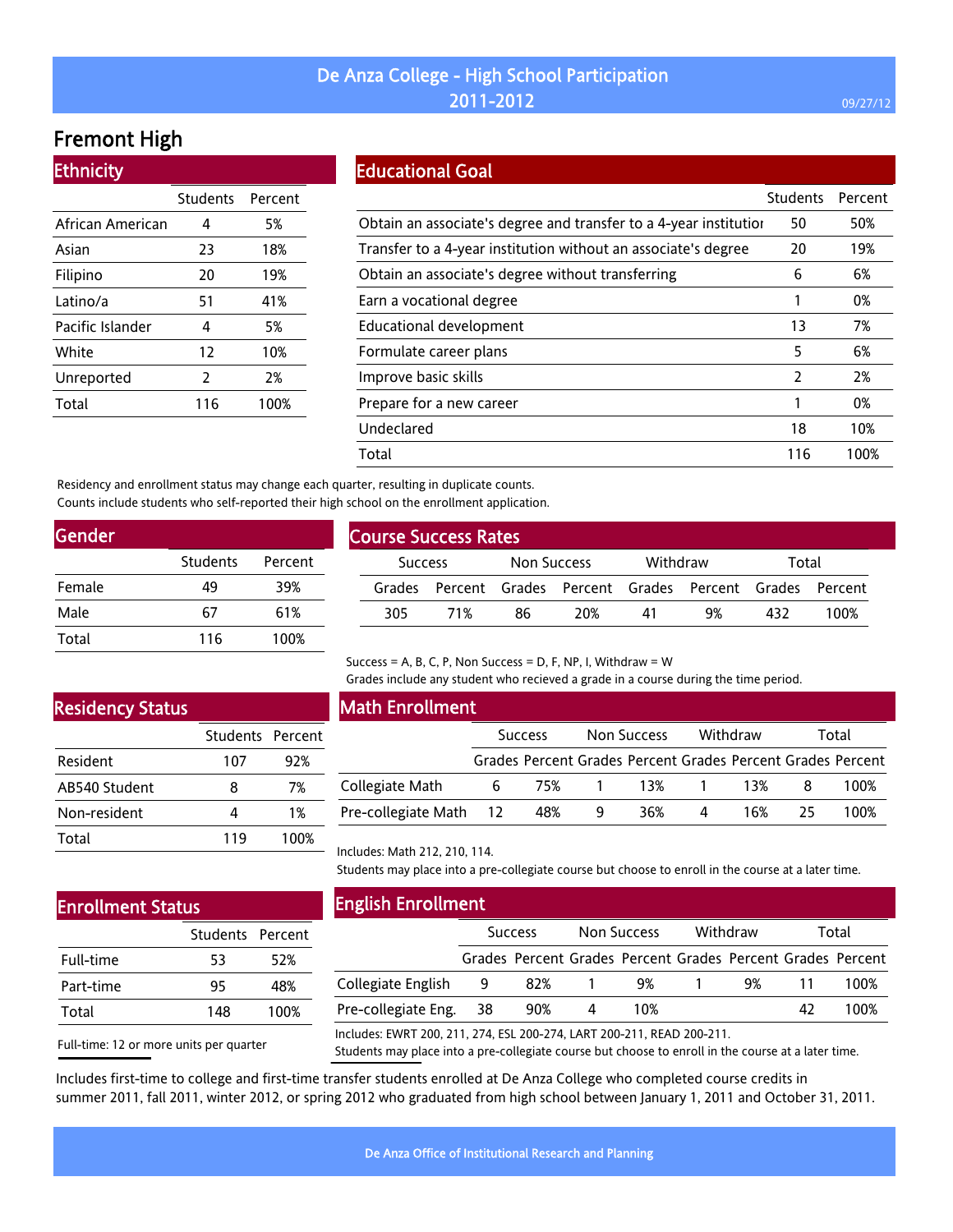## Homestead High

### **Ethnicity**

|                  | Students Percent |      |
|------------------|------------------|------|
| African American | 10               | 9%   |
| Asian            | 52               | 37%  |
| Filipino         | 4                | 3%   |
| Latino/a         | 23               | 21%  |
| Native American  | 1                | 1%   |
| White            | 37               | 26%  |
| Unreported       | 3                | 2%   |
| Total            | 130              | 100% |

## Educational Goal

|                                                                   | <b>Students</b> | Percent |
|-------------------------------------------------------------------|-----------------|---------|
| Obtain an associate's degree and transfer to a 4-year institution | 49              | 42%     |
| Transfer to a 4-year institution without an associate's degree    | 23              | 20%     |
| Obtain an associate's degree without transferring                 |                 | 0%      |
| Earn a vocational degree                                          |                 | 1%      |
| Educational development                                           | 31              | 19%     |
| Formulate career plans                                            | 4               | 3%      |
| Improve basic skills                                              |                 | 0%      |
| Prepare for a new career                                          |                 | 1%      |
| Undeclared                                                        | 18              | 13%     |
| Unreported                                                        |                 | 1%      |
|                                                                   |                 |         |

Residency and enrollment status may change each quarter, resulting in duplicate counts. Counts include students who self-reported their high school on the enrollment application.

| Students | Percent |
|----------|---------|
| 49       | 36%     |
| 81       | 64%     |
| 130      | 100%    |
|          |         |

|                | <b>Course Success Rates</b> |     |             |     |          |                                                             |       |      |  |  |
|----------------|-----------------------------|-----|-------------|-----|----------|-------------------------------------------------------------|-------|------|--|--|
| <b>Success</b> |                             |     | Non Success |     | Withdraw |                                                             | Total |      |  |  |
|                |                             |     |             |     |          | Grades Percent Grades Percent Grades Percent Grades Percent |       |      |  |  |
|                | 375                         | 82% | 56          | 12% | 28       | 6%                                                          | 459   | 100% |  |  |
|                |                             |     |             |     |          |                                                             |       |      |  |  |

## Residency Status

|                       | Students Percent |      |
|-----------------------|------------------|------|
| Resident              | 120              | 91%  |
| U.S. Resident, non CA |                  | 0%   |
| AB540 Student         |                  | 7%   |
| International Student | 3                | 2%   |
| Non-resident          | 2                | 0%   |
| Total                 | 133              | 100% |
| IEnrollment Status    |                  |      |

| ------------------- |                  |  |  |  |  |  |
|---------------------|------------------|--|--|--|--|--|
|                     |                  |  |  |  |  |  |
| 72                  | 56%              |  |  |  |  |  |
| 105                 | 44%              |  |  |  |  |  |
| 177                 | 100%             |  |  |  |  |  |
|                     | Students Percent |  |  |  |  |  |

Full-time: 12 or more units per quarter

### Math Enrollment

|                              | <b>Success</b> |     |                | Withdraw<br>Non Success |    | Total     |      |                                                             |
|------------------------------|----------------|-----|----------------|-------------------------|----|-----------|------|-------------------------------------------------------------|
|                              |                |     |                |                         |    |           |      | Grades Percent Grades Percent Grades Percent Grades Percent |
| Collegiate Math              | 9              | 56% | 5 <sub>5</sub> |                         |    | 31% 2 13% | - 16 | 100%                                                        |
| Pre-collegiate Math 24 71% 5 |                |     |                | 15%                     | 5. | 15%       | 34   | 100%                                                        |
|                              |                |     |                |                         |    |           |      |                                                             |

Grades include any student who recieved a grade in a course during the time period.

Includes: Math 212, 210, 114.

Students may place into a pre-collegiate course but choose to enroll in the course at a later time.

| <b>English Enrollment</b> |  |
|---------------------------|--|
|                           |  |

|                                                                        |  | <b>Success</b> | Non Success |                                                             | Withdraw                |     | Total |      |
|------------------------------------------------------------------------|--|----------------|-------------|-------------------------------------------------------------|-------------------------|-----|-------|------|
|                                                                        |  |                |             | Grades Percent Grades Percent Grades Percent Grades Percent |                         |     |       |      |
| Collegiate English 18                                                  |  | 75% 3          |             | 13% 3                                                       |                         | 13% | 24    | 100% |
| Pre-collegiate Eng. 46                                                 |  |                | 82% 7 13%   |                                                             | $\overline{\mathbf{3}}$ | 5%  | 56    | 100% |
| Includes: EWRT 200, 211, 274, ESL 200-274, LART 200-211, READ 200-211. |  |                |             |                                                             |                         |     |       |      |

Students may place into a pre-collegiate course but choose to enroll in the course at a later time.

Includes first-time to college and first-time transfer students enrolled at De Anza College who completed course credits in summer 2011, fall 2011, winter 2012, or spring 2012 who graduated from high school between January 1, 2011 and October 31, 2011.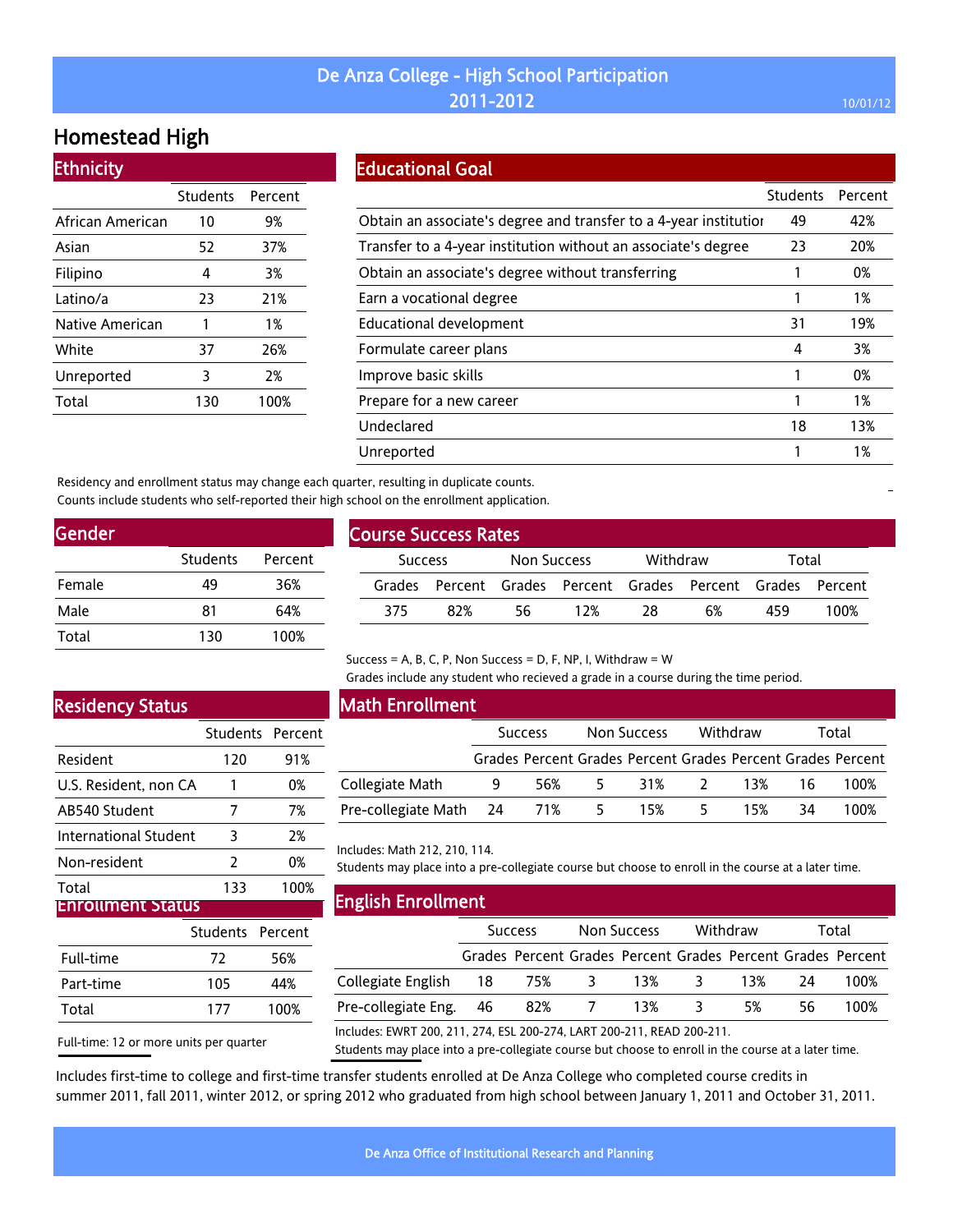# Lynbrook High

**Ethnicity** 

|            | Students Percent |      |
|------------|------------------|------|
| Asian      | 64               | 75%  |
| Filipino   | 1                | 2%   |
| Latino/a   | 9                | 11%  |
| White      | 6                | 11%  |
| Unreported | 2                | 2%   |
| Total      | 87               | 100% |

## Educational Goal

|                                                                   | <b>Students</b> | Percent |
|-------------------------------------------------------------------|-----------------|---------|
| Obtain an associate's degree and transfer to a 4-year institution | 15              | 21%     |
| Transfer to a 4-year institution without an associate's degree    | 16              | 26%     |
| Earn a vocational certificate                                     |                 | 1%      |
| Educational development                                           | 23              | 23%     |
| Formulate career plans                                            | 3               | 3%      |
| Improve basic skills                                              | 3               | 2%      |
| Prepare for a new career                                          |                 | 1%      |
| Undeclared                                                        | 19              | 22%     |
| Unreported                                                        |                 | 0%      |
| Total                                                             | 82              | 100%    |

Residency and enrollment status may change each quarter, resulting in duplicate counts. Counts include students who self-reported their high school on the enrollment application.

| <b>Gender</b> |          |         |
|---------------|----------|---------|
|               | Students | Percent |
| Female        | 34       | 40%     |
| Male          | 47       | 59%     |
| Unreported    | 1        | 0%      |
| Total         | 82       | 100%    |

### Residency Status

|                       | Students Percent |      |
|-----------------------|------------------|------|
| Resident              | 78               | 95%  |
| AB540 Student         | Ί                | 0%   |
| International Student | 3                | 4%   |
| Non-resident          |                  | 1%   |
| Total                 | 83               | 100% |

## Enrollment Status

|           | Students Percent |      |
|-----------|------------------|------|
| Full-time | 41               | 59%  |
| Part-time | 62               | 41%  |
| Total     | 103              | 100% |

Full-time: 12 or more units per quarter

| <b>Course Success Rates</b> |     |             |    |          |                                                             |       |      |  |
|-----------------------------|-----|-------------|----|----------|-------------------------------------------------------------|-------|------|--|
| <b>Success</b>              |     | Non Success |    | Withdraw |                                                             | Total |      |  |
|                             |     |             |    |          | Grades Percent Grades Percent Grades Percent Grades Percent |       |      |  |
| 234                         | 88% | 17          | 6% | 15       | 6%                                                          | 266   | 100% |  |
|                             |     |             |    |          |                                                             |       |      |  |

#### Success = A, B, C, P, Non Success = D, F, NP, I, Withdraw = W

Grades include any student who recieved a grade in a course during the time period.

### Math Enrollment

|                       | <b>Success</b> |      | Non Success |                                                             | Withdraw |    | Total |  |
|-----------------------|----------------|------|-------------|-------------------------------------------------------------|----------|----|-------|--|
|                       |                |      |             | Grades Percent Grades Percent Grades Percent Grades Percent |          |    |       |  |
| Collegiate Math       | 14             | 78%  |             | 6%                                                          | 17%      | 18 | 100%  |  |
| Pre-collegiate Math 9 |                | 100% |             |                                                             |          |    | 100%  |  |

#### Includes: Math 212, 210, 114.

Students may place into a pre-collegiate course but choose to enroll in the course at a later time.

| <b>English Enrollment</b>                                                |     |                |  |                    |  |          |    |                                                             |
|--------------------------------------------------------------------------|-----|----------------|--|--------------------|--|----------|----|-------------------------------------------------------------|
|                                                                          |     | <b>Success</b> |  | <b>Non Success</b> |  | Withdraw |    | Total                                                       |
|                                                                          |     |                |  |                    |  |          |    | Grades Percent Grades Percent Grades Percent Grades Percent |
| Collegiate English 10                                                    |     | 91%            |  | 9%                 |  |          | 11 | 100%                                                        |
| Pre-collegiate Eng.                                                      | -11 | 92%            |  |                    |  | 8%       | 12 | 100%                                                        |
| <u> Includes: EWDT 200 211 274 ESL 200 274 LADT 200 211 DEAD 200 211</u> |     |                |  |                    |  |          |    |                                                             |

Includes: EWRT 200, 211, 274, ESL 200-274, LART 200-211, READ 200-211.

Students may place into a pre-collegiate course but choose to enroll in the course at a later time.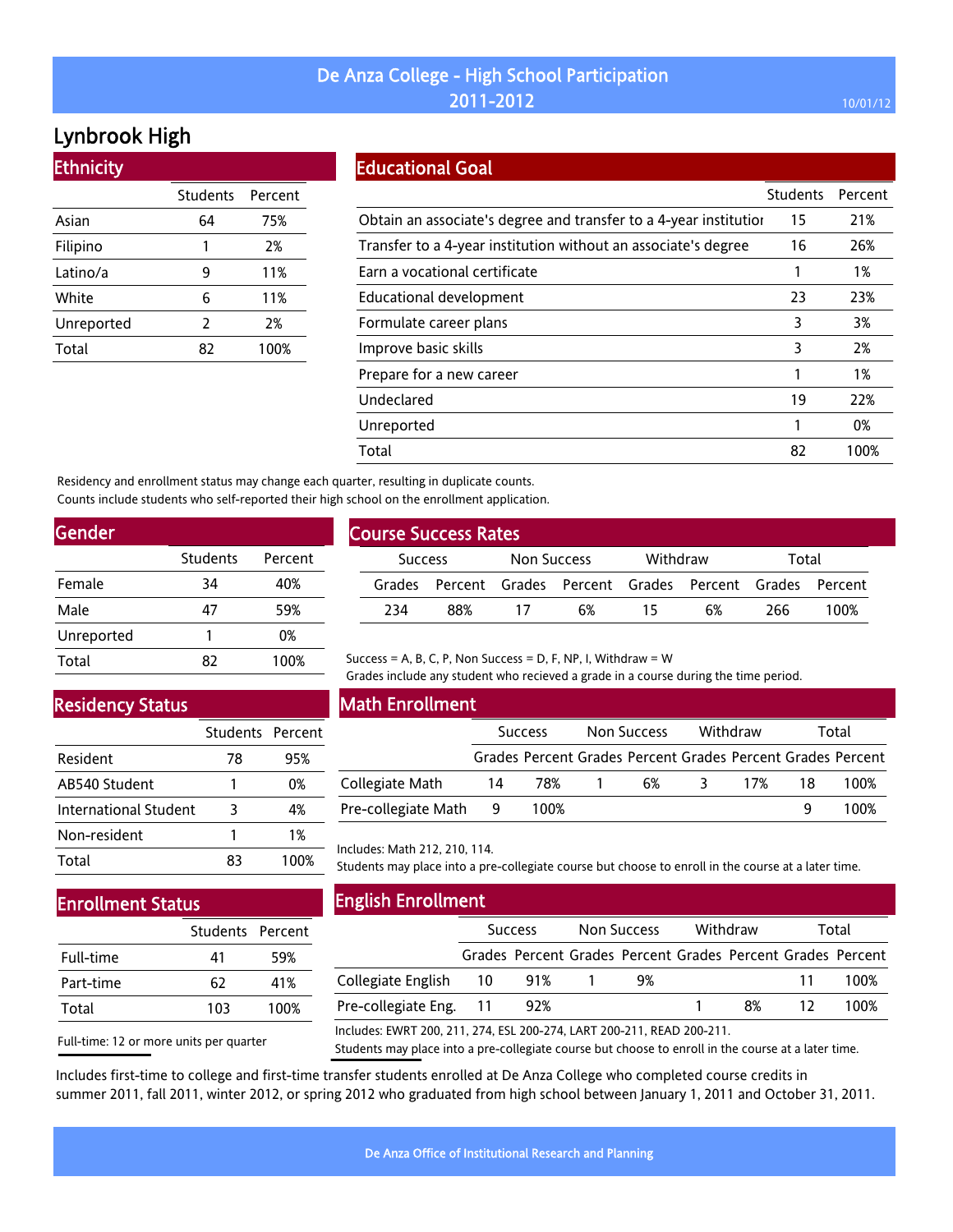## Monta Vista High

### **Ethnicity**

|                  | Students      | Percent |
|------------------|---------------|---------|
| African American | 2             | 2%      |
| Asian            | 88            | 65%     |
| Filipino         | 4             | 4%      |
| Latino/a         | 5             | 5%      |
| White            | 26            | 23%     |
| Unreported       | $\mathcal{P}$ | 2%      |
| Total            | 127           | 100%    |

### Educational Goal

|                                                                   | <b>Students</b> | Percent |
|-------------------------------------------------------------------|-----------------|---------|
| Obtain an associate's degree and transfer to a 4-year institution | 13              | 12%     |
| Transfer to a 4-year institution without an associate's degree    | 19              | 21%     |
| Obtain an associate's degree without transferring                 |                 | 1%      |
| Earn a vocational degree                                          |                 | 1%      |
| Earn a vocational certificate                                     |                 | 1%      |
| Educational development                                           | 36              | 24%     |
| Formulate career plans                                            | 2               | 1%      |
| Improve basic skills                                              | 5               | 4%      |
| Prepare for a new career                                          | 2               | 2%      |
| Undeclared                                                        | 45              | 31%     |

Residency and enrollment status may change each quarter, resulting in duplicate counts. Counts include students who self-reported their high school on the enrollment application.

| Gender     |          |         |  |  |  |  |  |
|------------|----------|---------|--|--|--|--|--|
|            | Students | Percent |  |  |  |  |  |
| Female     | 53       | 46%     |  |  |  |  |  |
| Male       | 73       | 54%     |  |  |  |  |  |
| Unreported |          | 0%      |  |  |  |  |  |
| Total      | 127      | 100%    |  |  |  |  |  |

| <b>Course Success Rates</b> |                |     |             |    |          |                                                             |       |      |  |
|-----------------------------|----------------|-----|-------------|----|----------|-------------------------------------------------------------|-------|------|--|
|                             | <b>Success</b> |     | Non Success |    | Withdraw |                                                             | Total |      |  |
|                             |                |     |             |    |          | Grades Percent Grades Percent Grades Percent Grades Percent |       |      |  |
|                             | 385            | 88% | 33          | 8% | -21      | .5%                                                         | 439   | 100% |  |

### Residency Status

|                       | Students Percent |      |
|-----------------------|------------------|------|
| Resident              | 124              | 98%  |
| U.S. Resident, non CA |                  | 1%   |
| AB540 Student         |                  | 1%   |
| International Student | $\mathcal{L}$    | 0%   |
| Total                 | 178              | 1በበ% |

## Enrollment Status

|           | Students Percent |      |
|-----------|------------------|------|
| Full-time | 64               | 57%  |
| Part-time | 108              | 43%  |
| Total     | 172              | 100% |

Full-time: 12 or more units per quarter

### Math Enrollment

|                        | <b>Success</b> |     | Non Success |                                                             | Withdraw |    | Total |      |
|------------------------|----------------|-----|-------------|-------------------------------------------------------------|----------|----|-------|------|
|                        |                |     |             | Grades Percent Grades Percent Grades Percent Grades Percent |          |    |       |      |
| Collegiate Math        | 20             | 87% |             | 4%                                                          |          | 9% | 23    | 100% |
| Pre-collegiate Math 16 |                | 76% |             | 24%                                                         |          |    | 21    | 100% |

Grades include any student who recieved a grade in a course during the time period.

#### Includes: Math 212, 210, 114.

Students may place into a pre-collegiate course but choose to enroll in the course at a later time.

| <b>English Enrollment</b>                                        |                |     |  |                                                             |  |          |    |       |  |  |
|------------------------------------------------------------------|----------------|-----|--|-------------------------------------------------------------|--|----------|----|-------|--|--|
|                                                                  | <b>Success</b> |     |  | <b>Non Success</b>                                          |  | Withdraw |    | Total |  |  |
|                                                                  |                |     |  | Grades Percent Grades Percent Grades Percent Grades Percent |  |          |    |       |  |  |
| Collegiate English                                               | 28             | 90% |  | 10%                                                         |  |          | 31 | 100%  |  |  |
| Pre-collegiate Eng.                                              | 16             | 94% |  | 6%                                                          |  |          |    | 100%  |  |  |
| Includes: FWRT 200 211 274 FSL 200-274 LART 200-211 READ 200-211 |                |     |  |                                                             |  |          |    |       |  |  |

Includes: EWRT 200, 211, 274, ESL 200-274, LART 200-211, READ 200-211. Students may place into a pre-collegiate course but choose to enroll in the course at a later time.

Includes first-time to college and first-time transfer students enrolled at De Anza College who completed course credits in summer 2011, fall 2011, winter 2012, or spring 2012 who graduated from high school between January 1, 2011 and October 31, 2011.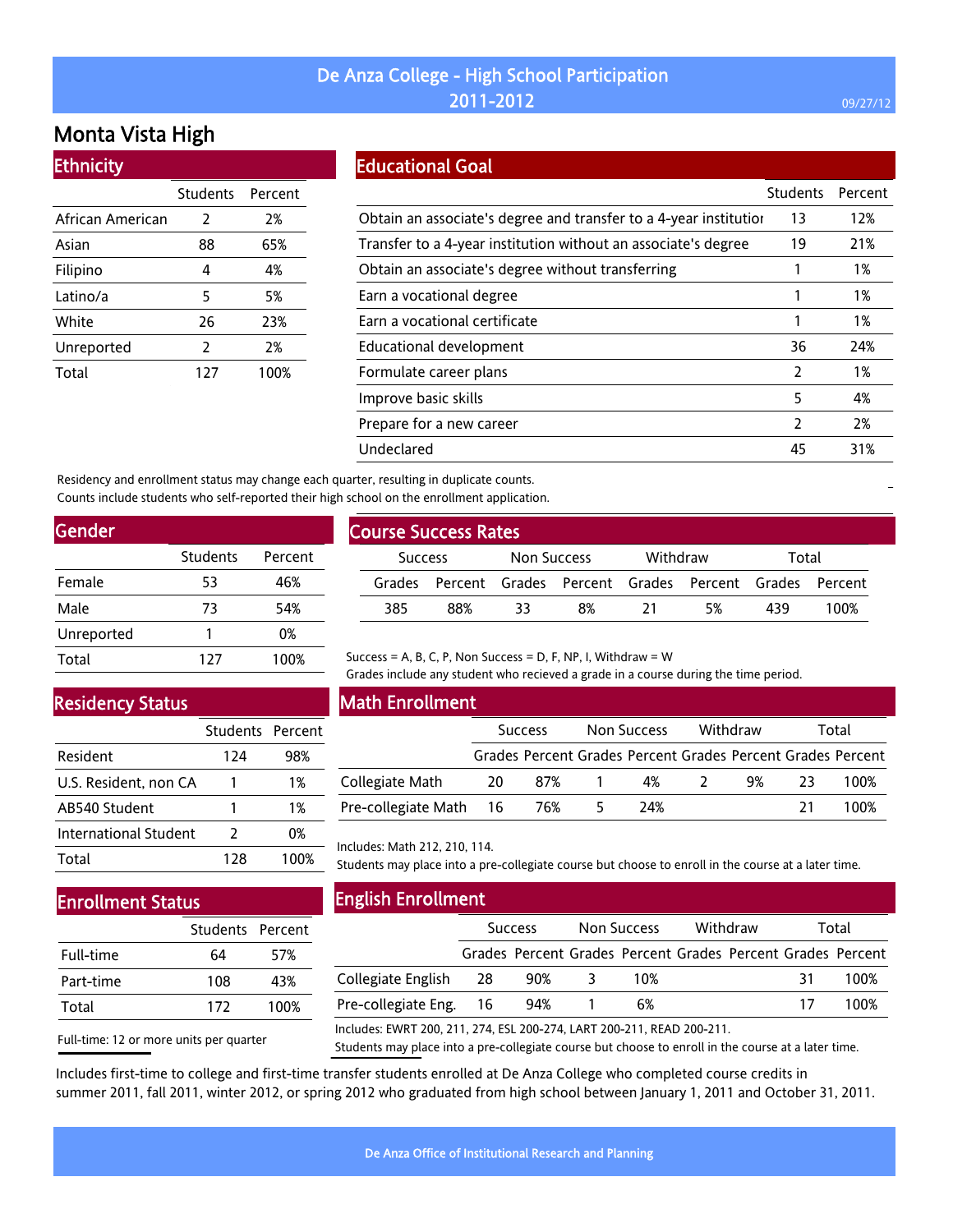# Milpitas High

Ethnicity

| LUMICIU          |                 |         |
|------------------|-----------------|---------|
|                  | <b>Students</b> | Percent |
| African American | 4               | 2%      |
| Asian            | 60              | 47%     |
| Filipino         | 40              | 34%     |
| Latino/a         | 17              | 15%     |
| Pacific Islander | 2               | 1%      |
| White            | 3               | 2%      |
| Total            | 126             | 100%    |
|                  |                 |         |

### Educational Goal

|                                                                   | Students | Percent |
|-------------------------------------------------------------------|----------|---------|
| Obtain an associate's degree and transfer to a 4-year institution | 69       | 57%     |
| Transfer to a 4-year institution without an associate's degree    | 26       | 21%     |
| Obtain an associate's degree without transferring                 | 2        | 2%      |
| Educational development                                           | 10       | 5%      |
| Formulate career plans                                            |          | 1%      |
| Maintain certificate or license                                   |          | 1%      |
| Prepare for a new career                                          |          | 1%      |
| Undeclared                                                        | 16       | 12%     |
| Total                                                             | 126      | 100%    |

Residency and enrollment status may change each quarter, resulting in duplicate counts. Counts include students who self-reported their high school on the enrollment application.

| <b>Gender</b> |                 |         |
|---------------|-----------------|---------|
|               | <b>Students</b> | Percent |
| Female        | 57              | 47%     |
| Male          | 69              | 53%     |
| Total         | 126             | 100%    |

| <b>Course Success Rates</b> |                |     |             |                                                             |          |    |       |      |  |
|-----------------------------|----------------|-----|-------------|-------------------------------------------------------------|----------|----|-------|------|--|
|                             | <b>Success</b> |     | Non Success |                                                             | Withdraw |    | Total |      |  |
|                             |                |     |             | Grades Percent Grades Percent Grades Percent Grades Percent |          |    |       |      |  |
|                             | 378            | 77% | 74          | 15%                                                         | 42       | 9% | 494   | 100% |  |

#### Success = A, B, C, P, Non Success = D, F, NP, I, Withdraw =  $W$

Grades include any student who recieved a grade in a course during the time period.

### Residency Status

|                              | Students Percent |      |
|------------------------------|------------------|------|
| <b>Resident</b>              | 124              | 99%  |
| AB540 Student                |                  | 1%   |
| <b>International Student</b> |                  | 0%   |
| Total                        | 126              | 100% |

#### Math Enrollment

|                        | <b>Success</b> |     | Non Success |                                                             | Withdraw |     | Total |      |
|------------------------|----------------|-----|-------------|-------------------------------------------------------------|----------|-----|-------|------|
|                        |                |     |             | Grades Percent Grades Percent Grades Percent Grades Percent |          |     |       |      |
| Collegiate Math        | b              | 60% |             | 30%                                                         |          | 10% | 10    | 100% |
| Pre-collegiate Math 24 |                | 67% |             | 19%                                                         | ∽        | 14% | 36    | 100% |

Includes: Math 212, 210, 114.

Students may place into a pre-collegiate course but choose to enroll in the course at a later time.

## Enrollment Status

|           | Students Percent |      |
|-----------|------------------|------|
| Full-time | 94               | 70%  |
| Part-time | 93               | 30%  |
| Total     | 187              | 100% |

Full-time: 12 or more units per quarter

English Enrollment

|                        | <b>Success</b> |                                                             | Non Success   |     | Withdraw      |    | Total  |      |
|------------------------|----------------|-------------------------------------------------------------|---------------|-----|---------------|----|--------|------|
|                        |                | Grades Percent Grades Percent Grades Percent Grades Percent |               |     |               |    |        |      |
| Collegiate English 14  |                | 88%                                                         |               |     | $\mathcal{P}$ |    | 13% 16 | 100% |
| Pre-collegiate Eng. 57 |                | 85%                                                         | $\mathcal{L}$ | 10% | 3 F           | 4% | 67     | 100% |
|                        |                |                                                             |               |     |               |    |        |      |

Includes: EWRT 200, 211, 274, ESL 200-274, LART 200-211, READ 200-211.

Students may place into a pre-collegiate course but choose to enroll in the course at a later time.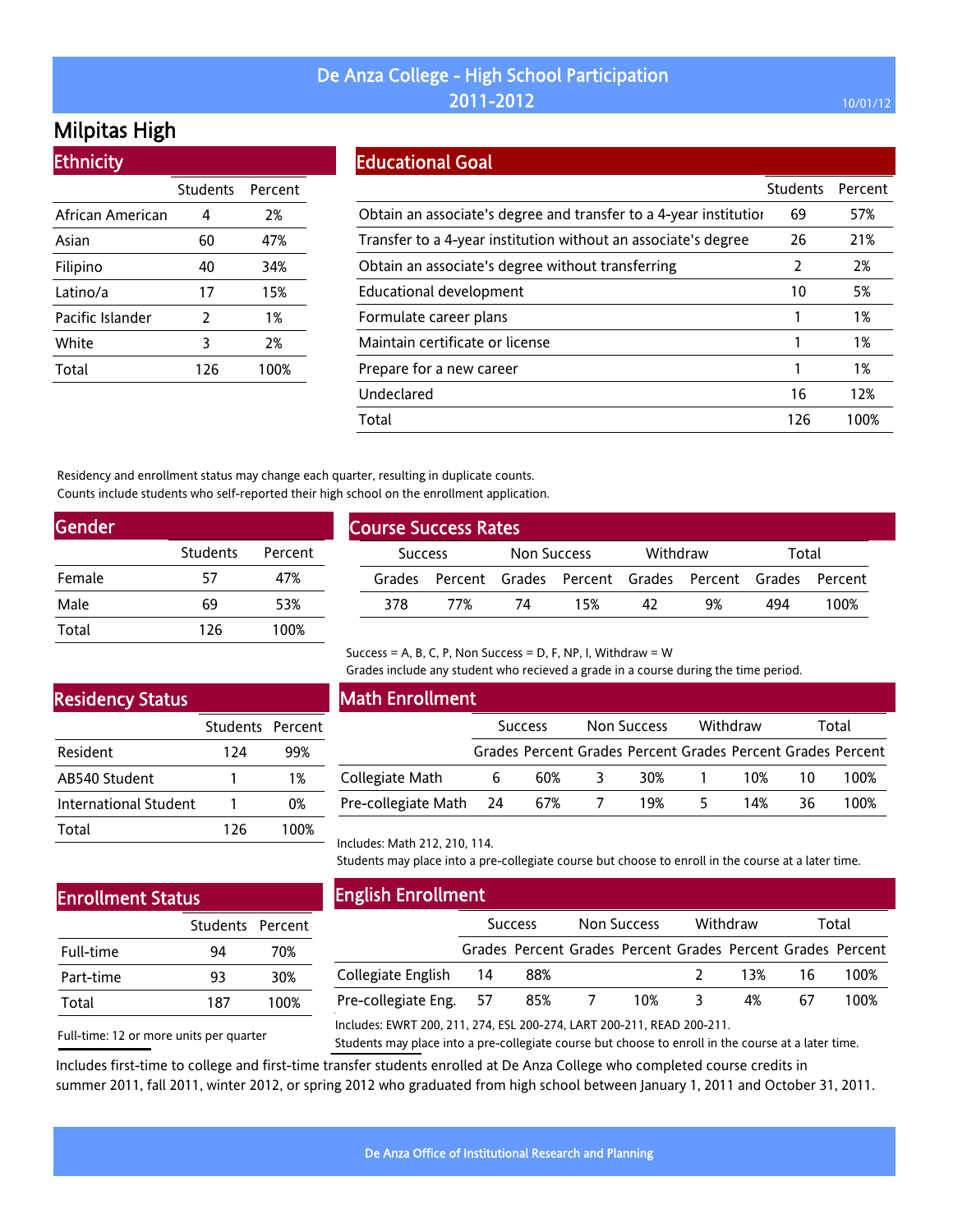## De Anza College - High School Participation  $2011$ –2012  $2012$  and  $2011$ –2012  $2012$  and  $201$  and  $201$  and  $201$  and  $201$

# Santa Clara High

| <b>Ethnicity</b> |                 |         |
|------------------|-----------------|---------|
|                  | <b>Students</b> | Percent |
| African American | 9               | 12%     |
| Asian            | 23              | 22%     |
| Filipino         | 11              | 12%     |
| Latino/a         | 31              | 31%     |
| Native American  | 2               | 1%      |
| White            | 18              | 17%     |
| Unreported       | 4               | 4%      |
| Total            | 98              | 100%    |

### Educational Goal

|                                                                   | <b>Students</b> | Percent |
|-------------------------------------------------------------------|-----------------|---------|
| Obtain an associate's degree and transfer to a 4-year institution | 51              | 56%     |
| Transfer to a 4-year institution without an associate's degree    | 21              | 22%     |
| Obtain an associate's degree without transferring                 | 4               | 4%      |
| Earn a vocational degree                                          |                 | 1%      |
| Educational development                                           | 9               | 7%      |
| Formulate career plans                                            |                 | 0%      |
| Maintain certificate or license                                   |                 | 1%      |
| Undeclared                                                        | 10              | 9%      |
| Total                                                             | 98              | 100%    |

Residency and enrollment status may change each quarter, resulting in duplicate counts. Counts include students who self-reported their high school on the enrollment application.

| Students | Percent |
|----------|---------|
| 46       | 46%     |
| 52       | 54%     |
| 98       | 100%    |
|          |         |

| <b>Course Success Rates</b> |                |     |             |     |          |                                                             |       |      |
|-----------------------------|----------------|-----|-------------|-----|----------|-------------------------------------------------------------|-------|------|
|                             | <b>Success</b> |     | Non Success |     | Withdraw |                                                             | Total |      |
|                             |                |     |             |     |          | Grades Percent Grades Percent Grades Percent Grades Percent |       |      |
|                             | 269            | 75% | 68          | 19% | -22      | 6%                                                          | 359   | 100% |

## Residency Status

|                       | Students Percent |     |
|-----------------------|------------------|-----|
| Resident              | 87               | 91% |
| U.S. Resident, non CA | 1                | 0%  |
| AB540 Student         |                  | 8%  |
| International Student | 3                | 1%  |
| Total                 |                  | በበ% |

## Math Enrollment

|                            | <b>Success</b> |     |   | Withdraw<br>Non Success                                     |  |     | Total |      |
|----------------------------|----------------|-----|---|-------------------------------------------------------------|--|-----|-------|------|
|                            |                |     |   | Grades Percent Grades Percent Grades Percent Grades Percent |  |     |       |      |
| Collegiate Math            | 10             | 83% |   | 8%                                                          |  | 8%  |       | 100% |
| Pre-collegiate Math 17 61% |                |     | 8 | 29%                                                         |  | 11% | 28    | 100% |

Grades include any student who recieved a grade in a course during the time period.

Includes: Math 212, 210, 114.

Students may place into a pre-collegiate course but choose to enroll in the course at a later time.

## Enrollment Status

|           | Students Percent |      |
|-----------|------------------|------|
| Full-time | 60               | 63%  |
| Part-time | 79               | 37%  |
| Total     | 139              | 100% |

Full-time: 12 or more units per quarter

English Enrollment

|                                                                        | <b>Success</b> |     |     | <b>Non Success</b> |  | Withdraw | Total |                                                             |
|------------------------------------------------------------------------|----------------|-----|-----|--------------------|--|----------|-------|-------------------------------------------------------------|
|                                                                        |                |     |     |                    |  |          |       | Grades Percent Grades Percent Grades Percent Grades Percent |
| Collegiate English                                                     | -14            | 88% |     | 6%                 |  | 6%       | 16.   | 100%                                                        |
| Pre-collegiate Eng.                                                    | -29            | 74% | -10 | 26%                |  |          | 39    | 100%                                                        |
| Includes: EWRT 200, 211, 274, ESL 200-274, LART 200-211, READ 200-211. |                |     |     |                    |  |          |       |                                                             |

Students may place into a pre-collegiate course but choose to enroll in the course at a later time.

Includes first-time to college and first-time transfer students enrolled at De Anza College who completed course credits in summer 2011, fall 2011, winter 2012, or spring 2012 who graduated from high school between January 1, 2011 and October 31, 2011.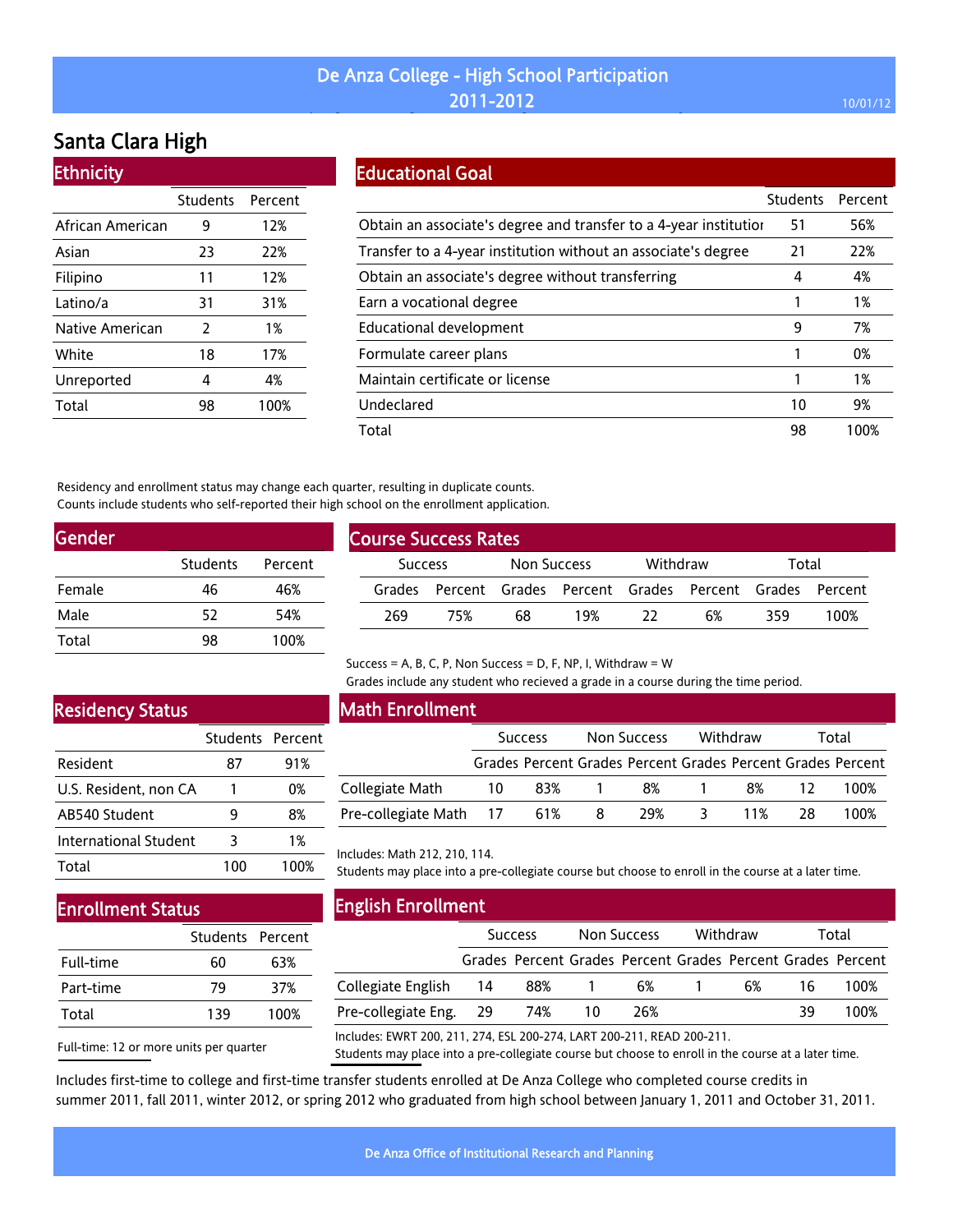# Adrian Wilcox High

| <b>Ethnicity</b> |                 |         |
|------------------|-----------------|---------|
|                  | <b>Students</b> | Percent |
| African American | 6               | 8%      |
| Asian            | 20              | 26%     |
| Filipino         | 4               | 6%      |
| Latino/a         | 21              | 27%     |
| Pacific Islander | 5               | 8%      |
| White            | 17              | 25%     |
| Total            | 73              | 100%    |

### Educational Goal

|                                                                   | <b>Students</b> | Percent |
|-------------------------------------------------------------------|-----------------|---------|
| Obtain an associate's degree and transfer to a 4-year institution | 39              | 55%     |
| Transfer to a 4-year institution without an associate's degree    | 13              | 20%     |
| Obtain an associate's degree without transferring                 | 2               | 3%      |
| Educational development                                           | 7               | 11%     |
| Advance in current job or career field                            |                 | 1%      |
| Improve basic skills                                              | 3               | 1%      |
| Prepare for a new career                                          | 2               | 2%      |
| Undeclared                                                        | 5               | 4%      |
| Unreported                                                        |                 | 2%      |
| Total                                                             | 73              | 100%    |

Residency and enrollment status may change each quarter, resulting in duplicate counts. Counts include students who self-reported their high school on the enrollment application.

| Gender   |         |  |  |  |  |  |  |
|----------|---------|--|--|--|--|--|--|
| Students | Percent |  |  |  |  |  |  |
| 34       | 48%     |  |  |  |  |  |  |
| 37       | 49%     |  |  |  |  |  |  |
| 2        | 3%      |  |  |  |  |  |  |
| 73       | 100%    |  |  |  |  |  |  |
|          |         |  |  |  |  |  |  |

### Residency Status

|                       | Students Percent |      |
|-----------------------|------------------|------|
| Resident              | 71               | 97%  |
| U.S. Resident, non CA | 2                | 2%   |
| AB540 Student         |                  | 2%   |
| Total                 | 74               | 100% |

## Math Enrollment

Course Success Rates

|                        | <b>Success</b> |     | Non Success |     | Withdraw |    | Total |                                                             |
|------------------------|----------------|-----|-------------|-----|----------|----|-------|-------------------------------------------------------------|
|                        |                |     |             |     |          |    |       | Grades Percent Grades Percent Grades Percent Grades Percent |
| Collegiate Math        | 3.             | 60% |             | 40% |          |    |       | 100%                                                        |
| Pre-collegiate Math 21 |                | 78% |             | 19% |          | 4% |       | 100%                                                        |

Success Non Success Withdraw Total Grades Percent Grades Percent Grades Percent Grades Percent 190 75% 50 20% 15 6% 255 100%

## Enrollment Status

|           | Students Percent |      |
|-----------|------------------|------|
| Full-time | 39               | 54%  |
| Part-time | 61               | 46%  |
| Total     | 100              | 100% |

Full-time: 12 or more units per quarter

Students may place into a pre-collegiate course but choose to enroll in the course at a later time.

Grades include any student who recieved a grade in a course during the time period.

Includes: Math 212, 210, 114.

|                                                                        | <b>Success</b> |     |    | <b>Non Success</b>                                          |  | Withdraw |    | Total |  |
|------------------------------------------------------------------------|----------------|-----|----|-------------------------------------------------------------|--|----------|----|-------|--|
|                                                                        |                |     |    | Grades Percent Grades Percent Grades Percent Grades Percent |  |          |    |       |  |
| Collegiate English 7                                                   |                | 78% |    | 22%                                                         |  |          | q  | 100%  |  |
| Pre-collegiate Eng. 24                                                 |                | 80% | 5. | 17%                                                         |  | 3%       | 30 | 100%  |  |
| Includes: EWRT 200, 211, 274, ESL 200-274, LART 200-211, READ 200-211. |                |     |    |                                                             |  |          |    |       |  |

Includes: EWRT 200, 211, 274, ESL 200-274, LART 200-211, READ 200-211.

Students may place into a pre-collegiate course but choose to enroll in the course at a later time.

Includes first-time to college and first-time transfer students enrolled at De Anza College who completed course credits in summer 2011, fall 2011, winter 2012, or spring 2012 who graduated from high school between January 1, 2011 and October 31, 2011.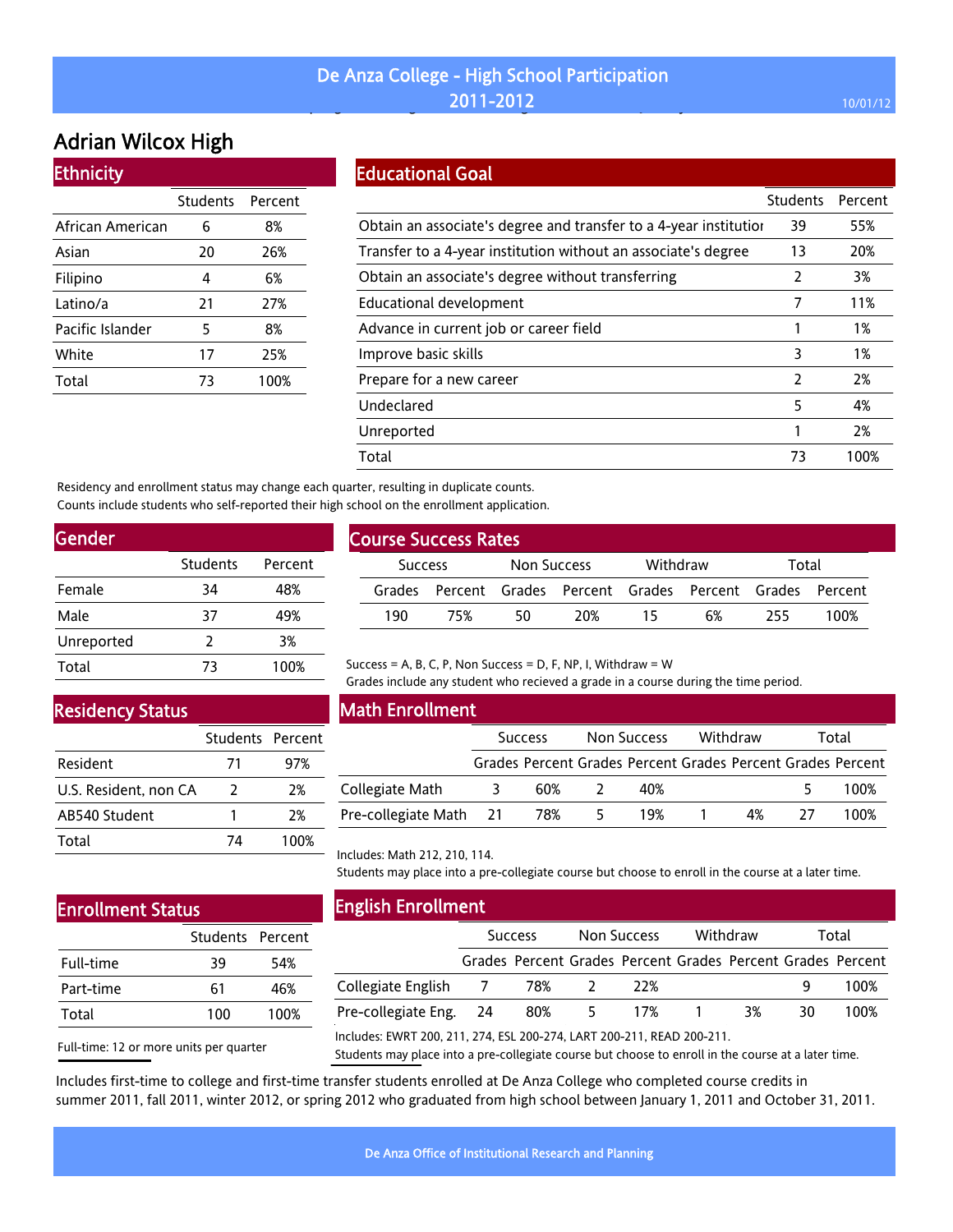## Leigh High

| Students Percent |      |
|------------------|------|
| 1                | 3%   |
| 10               | 13%  |
| 12               | 20%  |
| 2                | 3%   |
| 40               | 59%  |
| 2                | 2%   |
| 67               | 100% |
|                  |      |

### Educational Goal

|                                                                   | Students      | Percent |
|-------------------------------------------------------------------|---------------|---------|
| Obtain an associate's degree and transfer to a 4-year institution | 26            | 44%     |
| Transfer to a 4-year institution without an associate's degree    | 20            | 33%     |
| Obtain an associate's degree without transferring                 | 4             | 3%      |
| Earn a vocational degree                                          |               | 1%      |
| Earn a vocational certificate                                     | $\mathcal{P}$ | 4%      |
| Educational development                                           | 5             | 6%      |
| Formulate career plans                                            |               | $1\%$   |
| Improve basic skills                                              |               | 0%      |
| Prepare for a new career                                          |               | 1%      |
| Undeclared                                                        | 6             | 7%      |

Residency and enrollment status may change each quarter, resulting in duplicate counts. Counts include students who self-reported their high school on the enrollment application.

| Gender |                 |         |
|--------|-----------------|---------|
|        | <b>Students</b> | Percent |
| Female | 30              | 44%     |
| Male   | 37              | 56%     |
| Total  | 67              | 100%    |

| <b>Course Success Rates</b> |                |     |             |     |          |                                                             |       |      |  |  |
|-----------------------------|----------------|-----|-------------|-----|----------|-------------------------------------------------------------|-------|------|--|--|
|                             | <b>Success</b> |     | Non Success |     | Withdraw |                                                             | Total |      |  |  |
|                             |                |     |             |     |          | Grades Percent Grades Percent Grades Percent Grades Percent |       |      |  |  |
|                             | 200            | 77% | 36.         | 14% | 25.      | 10%                                                         | 261   | 100% |  |  |

#### Success = A, B, C, P, Non Success = D, F, NP, I, Withdraw =  $W$

Grades include any student who recieved a grade in a course during the time period.

### Residency Status

|                 | Students Percent |      |
|-----------------|------------------|------|
| <b>Resident</b> | 67               | 100% |
| Total           | 67               | 100% |

#### Math Enrollment

|                        | <b>Success</b> |     | Non Success |                                                             | Withdraw |    | Total |      |
|------------------------|----------------|-----|-------------|-------------------------------------------------------------|----------|----|-------|------|
|                        |                |     |             | Grades Percent Grades Percent Grades Percent Grades Percent |          |    |       |      |
| Collegiate Math        |                | 83% |             | 17%                                                         |          |    | h     | 100% |
| Pre-collegiate Math 19 |                | 73% | 5.          | 19%                                                         |          | 8% | 26    | 100% |

Includes: Math 212, 210, 114.

Students may place into a pre-collegiate course but choose to enroll in the course at a later time.

## Enrollment Status

|           | Students Percent |      |
|-----------|------------------|------|
| Full-time | 46               | 62%  |
| Part-time | 52               | 38%  |
| Total     | 98               | 100% |
|           |                  |      |

Full-time: 12 or more units per quarter

English Enrollment

|                        | <b>Success</b> |     |          | Non Success                                                 | Withdraw |    | Total |      |
|------------------------|----------------|-----|----------|-------------------------------------------------------------|----------|----|-------|------|
|                        |                |     |          | Grades Percent Grades Percent Grades Percent Grades Percent |          |    |       |      |
| Collegiate English 16  |                | 94% |          | 6%                                                          |          |    |       | 100% |
| Pre-collegiate Eng. 16 |                | 80% | $\sim$ 3 | 15%                                                         |          | 5% | 20.   | 100% |

Includes: EWRT 200, 211, 274, ESL 200-274, LART 200-211, READ 200-211.

Students may place into a pre-collegiate course but choose to enroll in the course at a later time.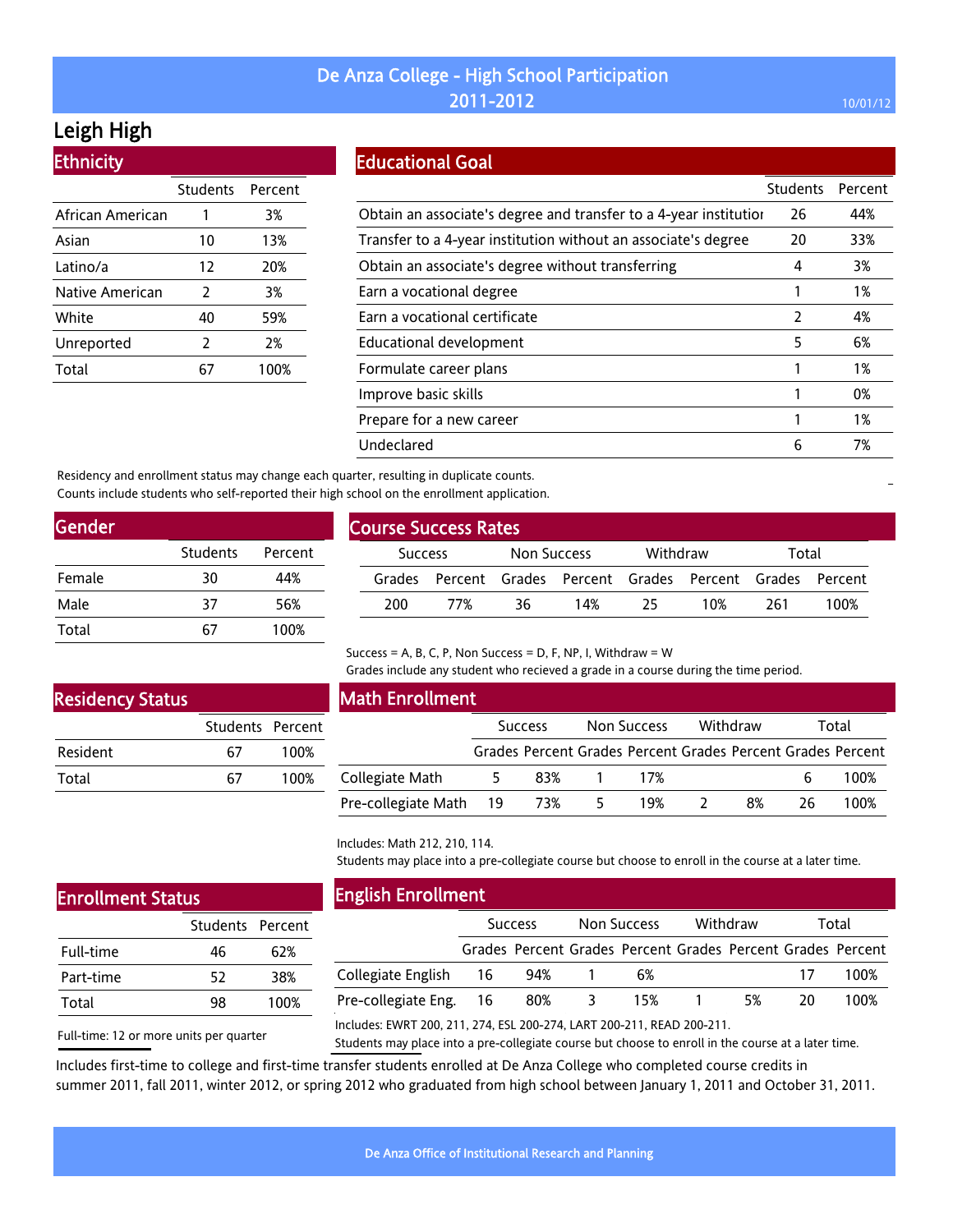# Saratoga High

| <b>Ethnicity</b> |                  |      |
|------------------|------------------|------|
|                  | Students Percent |      |
| Asian            | 27               | 60%  |
| Latino/a         | 3                | 8%   |
| White            | 7                | 27%  |
| Unreported       | 2                | 5%   |
| Total            | 39               | 100% |

| <b>Educational Goal</b>                                           |                 |         |
|-------------------------------------------------------------------|-----------------|---------|
|                                                                   | <b>Students</b> | Percent |
| Obtain an associate's degree and transfer to a 4-year institution |                 | 4%      |
| Transfer to a 4-year institution without an associate's degree    | 12              | 37%     |
| Educational development                                           | 14              | 18%     |
| Improve basic skills                                              |                 | 5%      |
| Undeclared                                                        | 11              | 36%     |
| Total                                                             | 39              | 100%    |

Residency and enrollment status may change each quarter, resulting in duplicate counts. Counts include students who self-reported their high school on the enrollment application.

| <b>Students</b> | Percent |
|-----------------|---------|
| 17              | 44%     |
| 22              | 56%     |
| 39              | 100%    |
|                 |         |

| <b>Course Success Rates</b> |                |     |             |     |          |                                                             |       |      |
|-----------------------------|----------------|-----|-------------|-----|----------|-------------------------------------------------------------|-------|------|
|                             | <b>Success</b> |     | Non Success |     | Withdraw |                                                             | Total |      |
|                             |                |     |             |     |          | Grades Percent Grades Percent Grades Percent Grades Percent |       |      |
|                             | 106            | 88% | 13          | 11% | $\sim 1$ | 1%                                                          | 120   | 100% |

## Success = A, B, C, P, Non Success = D, F, NP, I, Withdraw =  $W$

Grades include any student who recieved a grade in a course during the time period.

### Residency Status

|          | Students Percent |      |
|----------|------------------|------|
| Resident | 39               | 100% |
| Total    | 39               | 100% |

| Math Enrollment       |  |                |  |             |  |                                                             |   |       |
|-----------------------|--|----------------|--|-------------|--|-------------------------------------------------------------|---|-------|
|                       |  | <b>Success</b> |  | Non Success |  | Withdraw                                                    |   | Total |
|                       |  |                |  |             |  | Grades Percent Grades Percent Grades Percent Grades Percent |   |       |
| Collegiate Math       |  | -25%           |  | 50%         |  | 25%                                                         | 4 | 100%  |
| Pre-collegiate Math 8 |  | 89%            |  | 11%         |  |                                                             |   | 100%  |

### Includes: Math 212, 210, 114.

Students may place into a pre-collegiate course but choose to enroll in the course at a later time.

| <b>Enrollment Status</b> |
|--------------------------|
| $\sim$ $\sim$ $\sim$     |

|           | Students Percent |      |
|-----------|------------------|------|
| Full-time | 18               | 57%  |
| Part-time | 33               | 43%  |
| Total     | 51               | 100% |

### English Enrollment

| ______                                                           |                |     |             |          |  |       |                                                             |
|------------------------------------------------------------------|----------------|-----|-------------|----------|--|-------|-------------------------------------------------------------|
|                                                                  | <b>Success</b> |     | Non Success | Withdraw |  | Total |                                                             |
|                                                                  |                |     |             |          |  |       | Grades Percent Grades Percent Grades Percent Grades Percent |
| Collegiate English 10                                            |                | 91% | 9%          |          |  | 11    | 100%                                                        |
| Pre-collegiate Eng. 4                                            |                | 67% | 33%         |          |  |       | 100%                                                        |
| Includes: FWRT 200-211-274-FSL 200-274 LART 200-211-READ 200-211 |                |     |             |          |  |       |                                                             |

Full-time: 12 or more units per quarter

Includes: EWRT 200, 211, 274, ESL 200-274, LART 200-211, READ 200-211.

Students may place into a pre-collegiate course but choose to enroll in the course at a later time.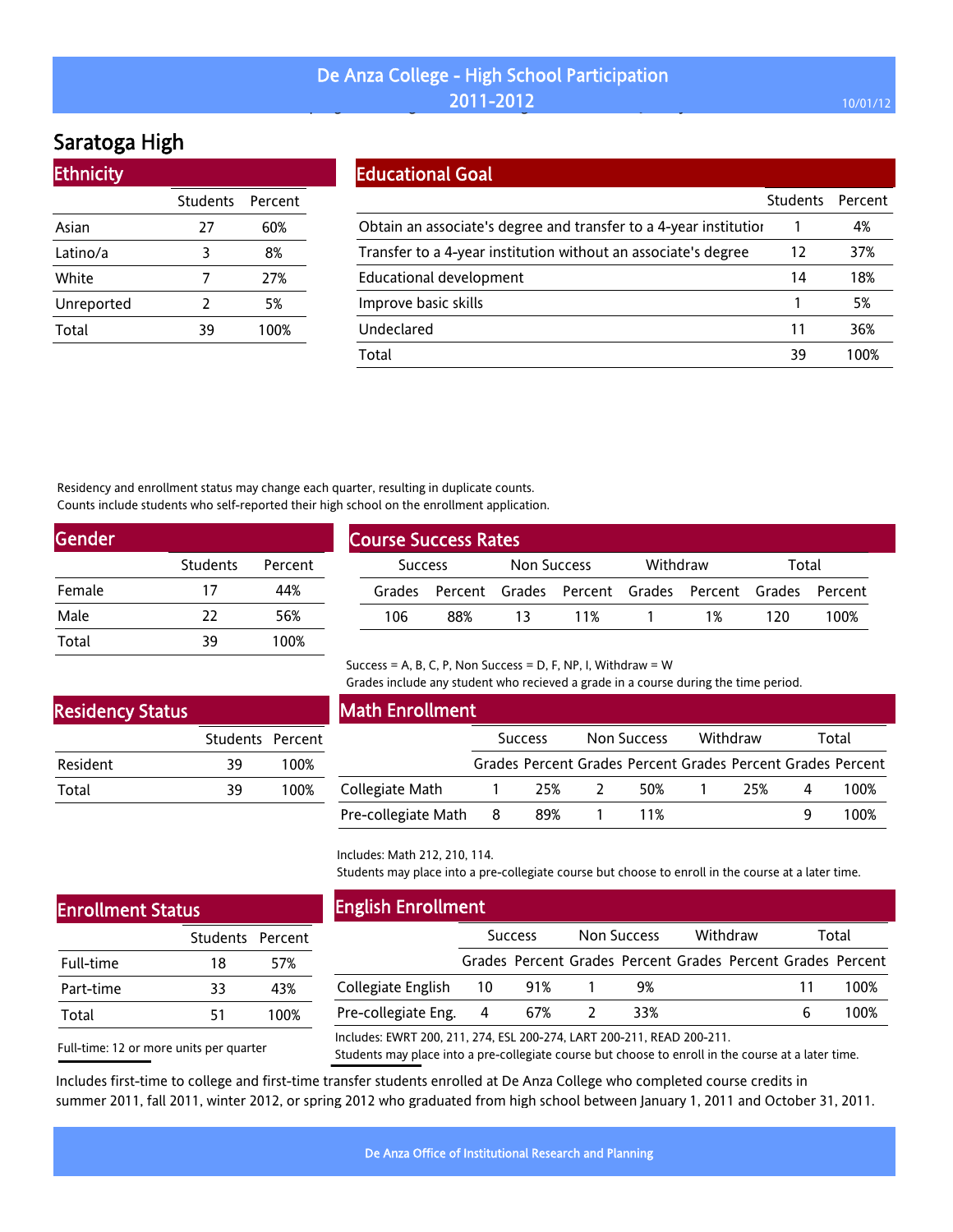## Andrew P Hill High

Ethnicity

| LUMICIU          |                 |         |
|------------------|-----------------|---------|
|                  | <b>Students</b> | Percent |
| African American | 1               | 1%      |
| Asian            | 37              | 35%     |
| Filipino         | 6               | 7%      |
| Latino/a         | 54              | 54%     |
| White            | 2               | 1%      |
| Unreported       | $\overline{2}$  | 2%      |
| Total            | 102             | 100%    |
|                  |                 |         |

### Educational Goal

|                                                                   | <b>Students</b> | Percent |
|-------------------------------------------------------------------|-----------------|---------|
| Obtain an associate's degree and transfer to a 4-year institution | 56              | 57%     |
| Transfer to a 4-year institution without an associate's degree    | 23              | 23%     |
| Obtain an associate's degree without transferring                 |                 | 1%      |
| Earn a vocational degree                                          | 2               | 3%      |
| Educational development                                           | 10              | 8%      |
| Formulate career plans                                            |                 | 1%      |
| Maintain certificate or license                                   |                 | 1%      |
| Move from non credit to credit courses                            |                 | 1%      |
| Undeclared                                                        | 7               | 5%      |
| Total                                                             | 102             | 100%    |

Residency and enrollment status may change each quarter, resulting in duplicate counts. Counts include students who self-reported their high school on the enrollment application.

| <b>Gender</b> |                 |         |
|---------------|-----------------|---------|
|               | <b>Students</b> | Percent |
| Female        | 55              | 50%     |
| Male          | 47              | 50%     |
| Total         | 102             | 100%    |

| <b>Course Success Rates</b> |                |     |             |     |          |                                                             |       |      |
|-----------------------------|----------------|-----|-------------|-----|----------|-------------------------------------------------------------|-------|------|
|                             | <b>Success</b> |     | Non Success |     | Withdraw |                                                             | Total |      |
|                             |                |     |             |     |          | Grades Percent Grades Percent Grades Percent Grades Percent |       |      |
|                             | 253.           | 72% | 50          | 14% | 50       | 14%                                                         | 353.  | 100% |

#### Success = A, B, C, P, Non Success = D, F, NP, I, Withdraw =  $W$

Grades include any student who recieved a grade in a course during the time period.

### Residency Status

|                       | Students Percent |      |
|-----------------------|------------------|------|
| Resident              | 94               | 91%  |
| U.S. Resident, non CA | $\mathcal{L}$    | 2%   |
| AB540 Student         | 6                | 7%   |
| Non-resident          |                  | 0%   |
| Total                 | 103              | 100% |

### Math Enrollment

|                        | <b>Success</b> | Non Success | Withdraw |    | Total                                                       |
|------------------------|----------------|-------------|----------|----|-------------------------------------------------------------|
|                        |                |             |          |    | Grades Percent Grades Percent Grades Percent Grades Percent |
| Collegiate Math        | 60%            | 40%         |          |    | 100%                                                        |
| Pre-collegiate Math 15 | 60%            | 28%         | 12%      | 25 | 100%                                                        |

#### Includes: Math 212, 210, 114.

Students may place into a pre-collegiate course but choose to enroll in the course at a later time.

## Enrollment Status

|           | Students Percent |      |
|-----------|------------------|------|
| Full-time | 52               | 54%  |
| Part-time | 83               | 46%  |
| Total     | 135              | 100% |

Full-time: 12 or more units per quarter

English Enrollment

|                        | <b>Success</b> |     | Non Success |     | Withdraw |     | Total |                                                             |
|------------------------|----------------|-----|-------------|-----|----------|-----|-------|-------------------------------------------------------------|
|                        |                |     |             |     |          |     |       | Grades Percent Grades Percent Grades Percent Grades Percent |
| Collegiate English     | - 5            | 56% | - 3         | 33% | 1 11%    |     |       | 100%                                                        |
| Pre-collegiate Eng. 36 |                | 84% | - 5         | 12% |          | .5% | 43    | 100%                                                        |

Includes: EWRT 200, 211, 274, ESL 200-274, LART 200-211, READ 200-211.

Students may place into a pre-collegiate course but choose to enroll in the course at a later time.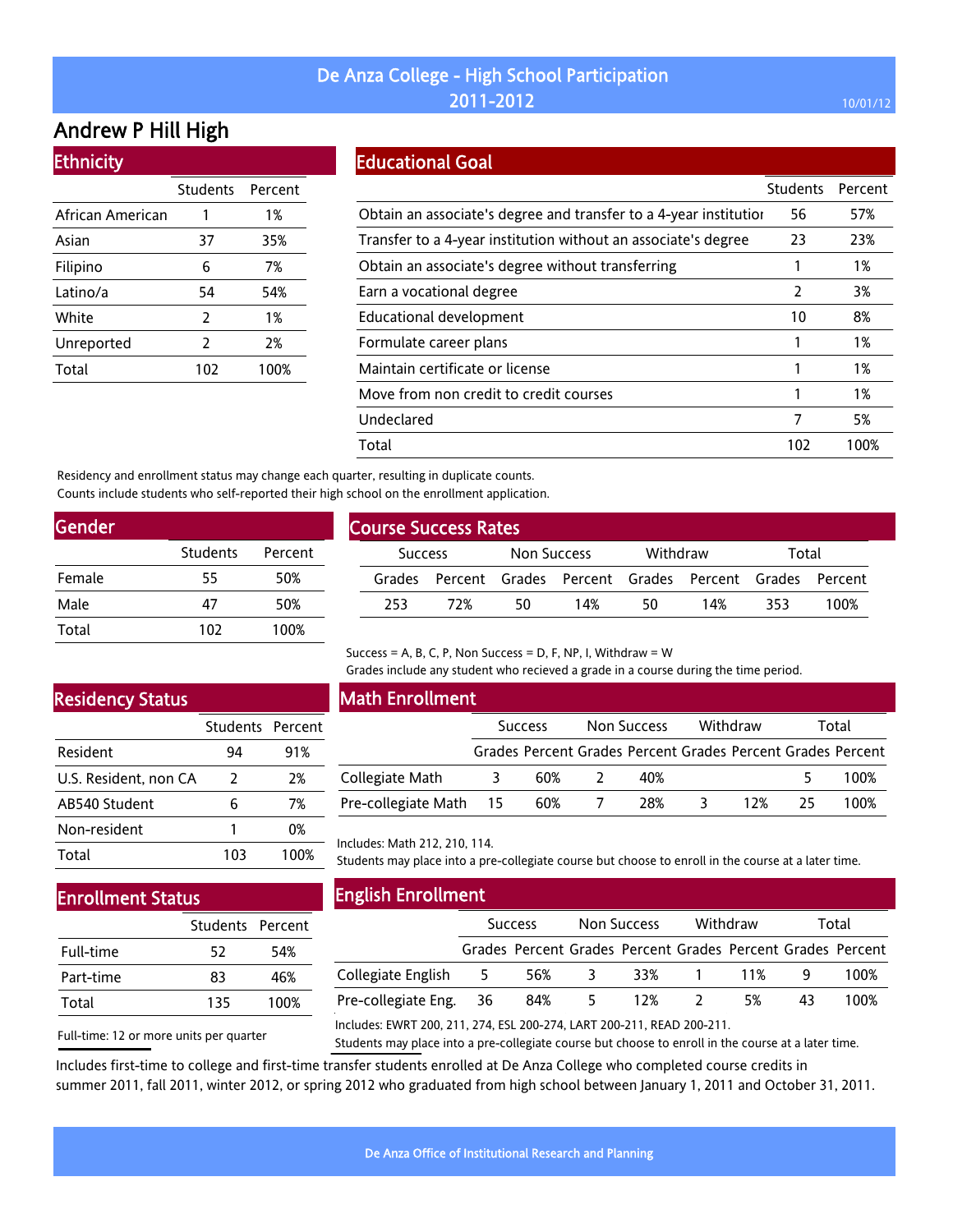## Westmont High

| <b>Ethnicity</b> |                 |         |
|------------------|-----------------|---------|
|                  | <b>Students</b> | Percent |
| African American | 4               | 6%      |
| Asian            | 22              | 28%     |
| Filipino         | 1               | 2%      |
| Latino/a         | 21              | 24%     |
| White            | 34              | 37%     |
| Unreported       | 3               | 3%      |
| Total            | 85              | 100%    |
|                  |                 |         |

#### Educational Goal

|                                                                   | Students | Percent |
|-------------------------------------------------------------------|----------|---------|
| Obtain an associate's degree and transfer to a 4-year institution | 49       | 61%     |
| Transfer to a 4-year institution without an associate's degree    | 17       | 19%     |
| Obtain an associate's degree without transferring                 |          | 0%      |
| Earn a vocational certificate                                     |          | 0%      |
| Educational development                                           | 5        | 5%      |
| Prepare for a new career                                          | 2        | 2%      |
| Undeclared                                                        | 9        | 11%     |
| Unreported                                                        |          | 1%      |
| Total                                                             | 85       | 100%    |

Residency and enrollment status may change each quarter, resulting in duplicate counts. Counts include students who self-reported their high school on the enrollment application.

| <b>Gender</b> |                 |         |
|---------------|-----------------|---------|
|               | <b>Students</b> | Percent |
| Female        | 39              | 48%     |
| Male          | 46              | 52%     |
| Total         | 85              | 100%    |

| <b>Course Success Rates</b> |                |     |             |                                                             |          |    |       |      |
|-----------------------------|----------------|-----|-------------|-------------------------------------------------------------|----------|----|-------|------|
|                             | <b>Success</b> |     | Non Success |                                                             | Withdraw |    | Total |      |
|                             |                |     |             | Grades Percent Grades Percent Grades Percent Grades Percent |          |    |       |      |
|                             | 261            | 79% | 38          | 12%                                                         | 30       | 9% | 329   | 100% |

Success = A, B, C, P, Non Success = D, F, NP, I, Withdraw =  $W$ 

Grades include any student who recieved a grade in a course during the time period.

## Residency Status

|                       | Students Percent |      |
|-----------------------|------------------|------|
| Resident              | 83               | 98%  |
| AB540 Student         | $\mathcal{L}$    | 2%   |
| International Student |                  | 0%   |
| Non-resident          |                  | 0%   |
| Total                 | 87               | 100% |

### Math Enrollment

|                        | <b>Success</b> |      | Non Success |    | Withdraw |      | Total |                                                             |
|------------------------|----------------|------|-------------|----|----------|------|-------|-------------------------------------------------------------|
|                        |                |      |             |    |          |      |       | Grades Percent Grades Percent Grades Percent Grades Percent |
| Collegiate Math        |                | 100% |             |    |          |      |       | 100%                                                        |
| Pre-collegiate Math 21 |                | 72%  |             | 3% |          | -24% | 79    | 100%                                                        |

### Includes: Math 212, 210, 114.

Students may place into a pre-collegiate course but choose to enroll in the course at a later time.

## Enrollment Status

|           | Students Percent |      |
|-----------|------------------|------|
| Full-time | 60               | 72%  |
| Part-time | 58               | 28%  |
| Total     | 118              | 100% |

Full-time: 12 or more units per quarter

English Enrollment

|                        | <b>Success</b> |                                                             | Non Success |     | Withdraw |     | Total |      |
|------------------------|----------------|-------------------------------------------------------------|-------------|-----|----------|-----|-------|------|
|                        |                | Grades Percent Grades Percent Grades Percent Grades Percent |             |     |          |     |       |      |
| Collegiate English 9   |                | 100%                                                        |             |     |          |     |       | 100% |
| Pre-collegiate Eng. 22 |                | 76%                                                         | 4           | 14% | - 3      | 10% | - 29  | 100% |
|                        |                |                                                             |             |     |          |     |       |      |

Includes: EWRT 200, 211, 274, ESL 200-274, LART 200-211, READ 200-211.

Students may place into a pre-collegiate course but choose to enroll in the course at a later time.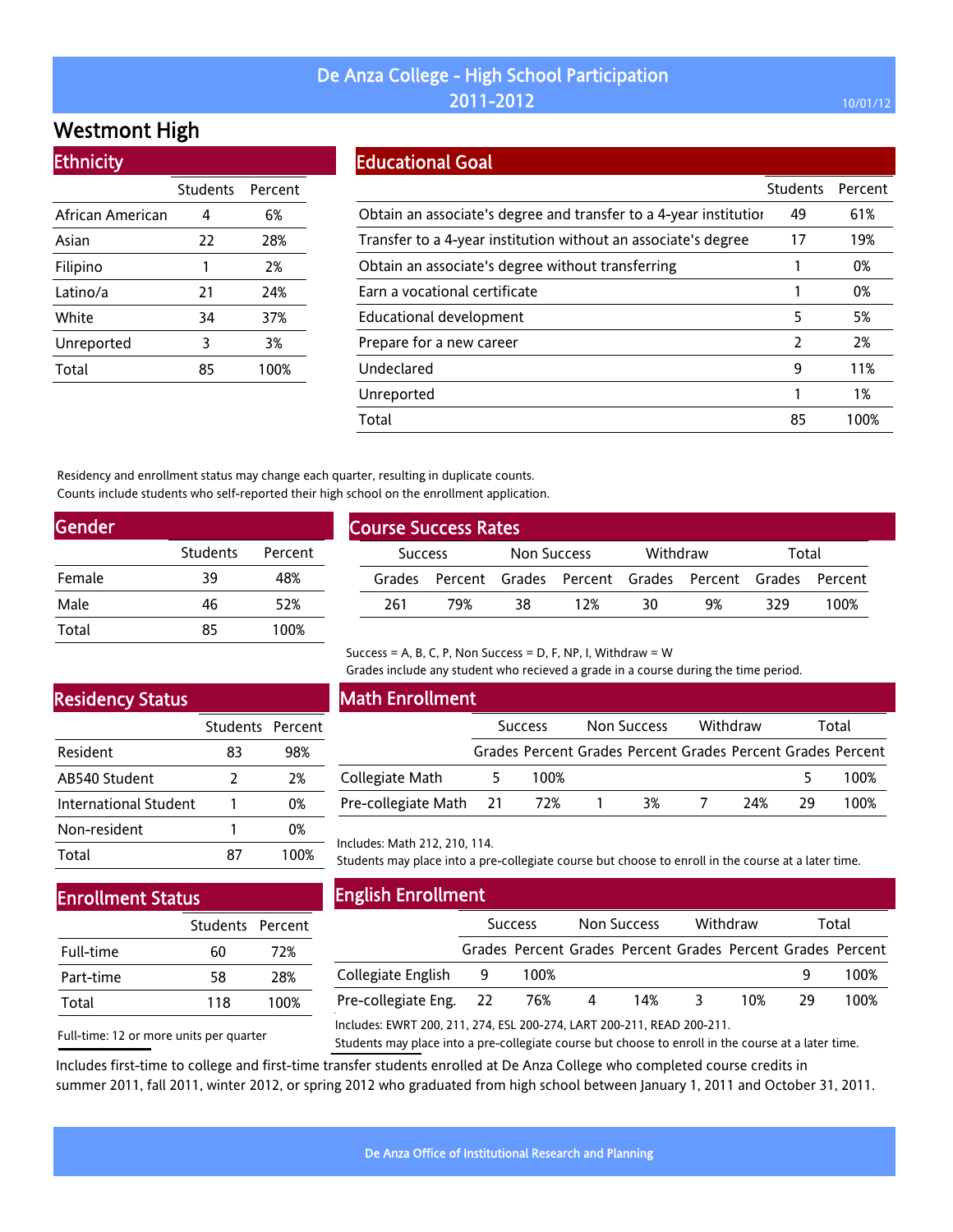## Gunderson High

**Ethnicity** 

| --------         |                 |         |
|------------------|-----------------|---------|
|                  | <b>Students</b> | Percent |
| African American | 8               | 15%     |
| Asian            | 8               | 17%     |
| Filipino         | $\overline{2}$  | 3%      |
| Latino/a         | 25              | 42%     |
| Native American  | 1               | 1%      |
| Pacific Islander | 3               | 9%      |
| White            | 5               | 8%      |
| Unreported       | $\overline{2}$  | 5%      |
| Total            | 54              | 100%    |

### Educational Goal

|                                                                   | <b>Students</b> | Percent |
|-------------------------------------------------------------------|-----------------|---------|
| Obtain an associate's degree and transfer to a 4-year institution | 25              | 47%     |
| Transfer to a 4-year institution without an associate's degree    | 9               | 19%     |
| Obtain an associate's degree without transferring                 | 5               | 7%      |
| Educational development                                           |                 | 16%     |
| Formulate career plans                                            |                 | 2%      |
| Maintain certificate or license                                   |                 | 1%      |
| Prepare for a new career                                          |                 | 0%      |
| Undeclared                                                        | 5               | 8%      |
| Total                                                             | 54              | 100%    |

Residency and enrollment status may change each quarter, resulting in duplicate counts. Counts include students who self-reported their high school on the enrollment application.

| Gender     |          |         |
|------------|----------|---------|
|            | Students | Percent |
| Female     | 22       | 40%     |
| Male       | 31       | 59%     |
| Unreported |          | 1%      |
| Total      | 54       | 100%    |

| <b>Course Success Rates</b> |     |             |     |          |                                                             |       |      |  |
|-----------------------------|-----|-------------|-----|----------|-------------------------------------------------------------|-------|------|--|
| <b>Success</b>              |     | Non Success |     | Withdraw |                                                             | Total |      |  |
|                             |     |             |     |          | Grades Percent Grades Percent Grades Percent Grades Percent |       |      |  |
| 174                         | 79% | -28         | 13% | - 17     | 8%                                                          | 219   | 100% |  |

### Residency Status

|                       | Students Percent |      |
|-----------------------|------------------|------|
| Resident              | 50               | 92%  |
| AB540 Student         | 3                | 7%   |
| International Student |                  | በ%   |
| Non-resident          |                  | 1%   |
| Total                 | 55               | 100% |

#### Math Enrollment

|                        | <b>Success</b> | Non Success | Withdraw                                                    |    | Total |
|------------------------|----------------|-------------|-------------------------------------------------------------|----|-------|
|                        |                |             | Grades Percent Grades Percent Grades Percent Grades Percent |    |       |
| Collegiate Math        | 100%           |             |                                                             |    | 100%  |
| Pre-collegiate Math 13 | 65%            | 35%         |                                                             | 20 | 100%  |

Grades include any student who recieved a grade in a course during the time period.

#### Includes: Math 212, 210, 114.

Students may place into a pre-collegiate course but choose to enroll in the course at a later time.

## Enrollment Status

|           | Students Percent |      |
|-----------|------------------|------|
| Full-time | 28               | 54%  |
| Part-time | 49               | 46%  |
| Total     | 77               | 100% |

Full-time: 12 or more units per quarter

English Enrollment

|                        | <b>Success</b> |                                                             | Non Success |    | Withdraw |     | Total |      |
|------------------------|----------------|-------------------------------------------------------------|-------------|----|----------|-----|-------|------|
|                        |                | Grades Percent Grades Percent Grades Percent Grades Percent |             |    |          |     |       |      |
| Collegiate English 3   |                | 75%                                                         |             |    |          | 25% | Δ     | 100% |
| Pre-collegiate Eng. 29 |                | 97%                                                         |             | 3% |          |     | 30    | 100% |
|                        |                |                                                             |             |    |          |     |       |      |

Includes: EWRT 200, 211, 274, ESL 200-274, LART 200-211, READ 200-211.

Success = A, B, C, P, Non Success = D, F, NP, I, Withdraw =  $W$ 

Students may place into a pre-collegiate course but choose to enroll in the course at a later time.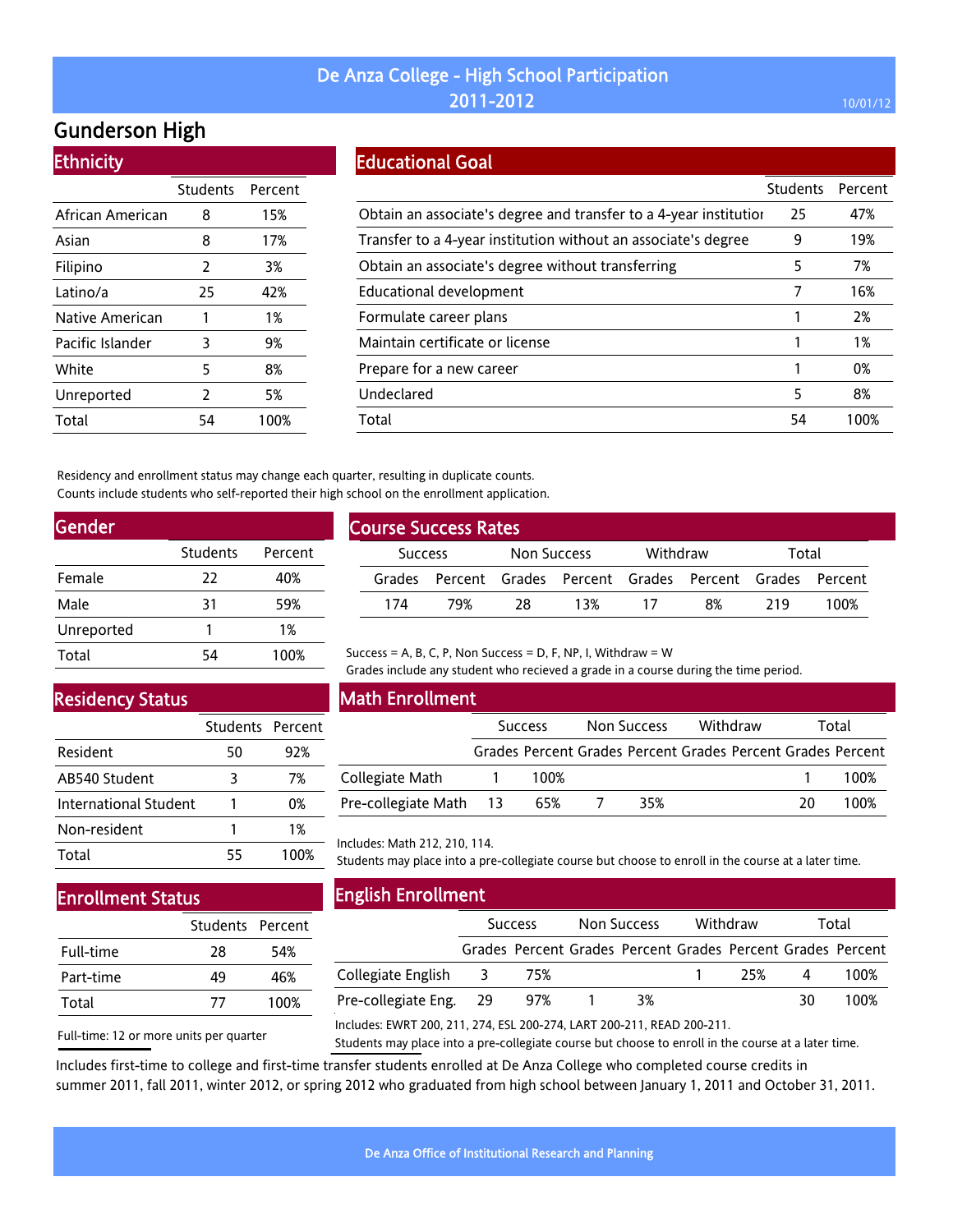## Palo Alto High

| <b>Ethnicity</b> |  |
|------------------|--|
|                  |  |

|                  | Students | Percent |
|------------------|----------|---------|
| African American | 3        | 15%     |
| Asian            | q        | 35%     |
| Latino/a         | 5        | 20%     |
| White            | ۹        | 25%     |
| Unreported       | 3        | 5%      |
| Total            | 29       | 100%    |

| <b>Educational Goal</b> |  |  |
|-------------------------|--|--|
|                         |  |  |
|                         |  |  |

|                                                                   | <b>Students</b> | Percent |
|-------------------------------------------------------------------|-----------------|---------|
| Obtain an associate's degree and transfer to a 4-year institution | 3               | 11%     |
| Transfer to a 4-year institution without an associate's degree    | 5               | 22%     |
| Educational development                                           |                 | 22%     |
| Advance in current job or career field                            |                 | 2%      |
| Improve basic skills                                              |                 | 2%      |
| Maintain certificate or license                                   |                 | 7%      |
| Prepare for a new career                                          |                 | 4%      |
| Undeclared                                                        | 7               | 24%     |
| Unreported                                                        | 3               | 7%      |
| Total                                                             | 29              | 100%    |

Residency and enrollment status may change each quarter, resulting in duplicate counts. Counts include students who self-reported their high school on the enrollment application.

| Students | Percent |
|----------|---------|
| 13       | 53%     |
| 16       | 47%     |
| 29       | 100%    |
|          |         |

| <b>Course Success Rates</b> |                |     |             |       |          |                                                             |       |      |
|-----------------------------|----------------|-----|-------------|-------|----------|-------------------------------------------------------------|-------|------|
|                             | <b>Success</b> |     | Non Success |       | Withdraw |                                                             | Total |      |
|                             |                |     |             |       |          | Grades Percent Grades Percent Grades Percent Grades Percent |       |      |
|                             | 42             | 76% |             | 7 13% |          | 6 11%                                                       | -55.  | 100% |
|                             |                |     |             |       |          |                                                             |       |      |

#### Success = A, B, C, P, Non Success = D, F, NP, I, Withdraw =  $W$

Grades include any student who recieved a grade in a course during the time period.

### Residency Status

Enrollment Status

Full-time Part-time Total

|                 | Students Percent |      |
|-----------------|------------------|------|
| <b>Resident</b> | 29               | 100% |
| Total           | 79               | 100% |

| <b>Math Enrollment</b> |  |                |  |                                                             |  |          |  |       |  |
|------------------------|--|----------------|--|-------------------------------------------------------------|--|----------|--|-------|--|
|                        |  | <b>Success</b> |  | Non Success                                                 |  | Withdraw |  | Total |  |
|                        |  |                |  | Grades Percent Grades Percent Grades Percent Grades Percent |  |          |  |       |  |
| Collegiate Math        |  | 50%            |  | 50%                                                         |  |          |  | 100%  |  |
| Pre-collegiate Math    |  | 50%            |  |                                                             |  | 50%      |  | 100%  |  |

#### Includes: Math 212, 210, 114.

Students may place into a pre-collegiate course but choose to enroll in the course at a later time.

| JS.              |      | <b>English Enrollment</b>                                              |   |                |                    |          |                                                             |
|------------------|------|------------------------------------------------------------------------|---|----------------|--------------------|----------|-------------------------------------------------------------|
| Students Percent |      |                                                                        |   | <b>Success</b> | <b>Non Success</b> | Withdraw | Total                                                       |
| 4                | 27%  |                                                                        |   |                |                    |          | Grades Percent Grades Percent Grades Percent Grades Percent |
| 26               | 73%  | Collegiate English                                                     |   | 100%           |                    |          | 100%                                                        |
| 30               | 100% | Pre-collegiate Eng.                                                    | 2 | 67%            | 33%                |          | 100%                                                        |
| its ner guarter. |      | Includes: EWRT 200, 211, 274, ESL 200-274, LART 200-211, READ 200-211. |   |                |                    |          |                                                             |

Full-time: 12 or more units per quarter

Students may place into a pre-collegiate course but choose to enroll in the course at a later time.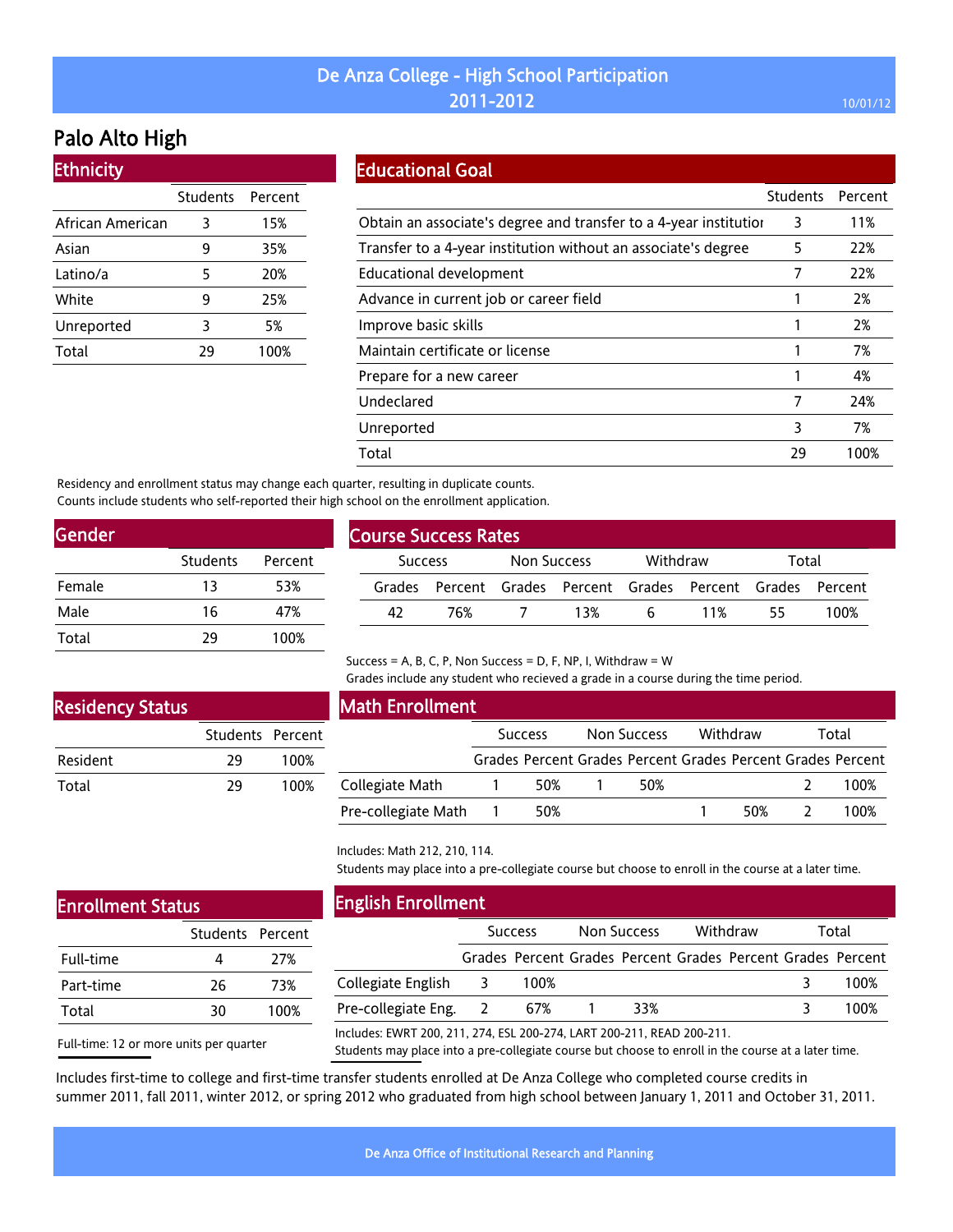#### De Anza College - High School Participation **2011-2012** 10/01/12 summer 2011, fall and spring 2011,  $\frac{1}{201}$  and  $\frac{2011}{2012}$

## Santa Teresa High

| <b>Ethnicity</b> |                 |         |  |  |  |  |
|------------------|-----------------|---------|--|--|--|--|
|                  | <b>Students</b> | Percent |  |  |  |  |
| African American | 11              | 11%     |  |  |  |  |
| Asian            | 16              | 20%     |  |  |  |  |
| Filipino         | 3               | 5%      |  |  |  |  |
| Latino/a         | 29              | 38%     |  |  |  |  |
| White            | 24              | 25%     |  |  |  |  |
| Unreported       | 1               | 1%      |  |  |  |  |
| Total            |                 | 100%    |  |  |  |  |

### Educational Goal

|                                                                   | <b>Students</b> | Percent |
|-------------------------------------------------------------------|-----------------|---------|
| Obtain an associate's degree and transfer to a 4-year institution | 42              | 56%     |
| Transfer to a 4-year institution without an associate's degree    | 23              | 28%     |
| Obtain an associate's degree without transferring                 | 3               | 4%      |
| Earn a vocational degree                                          |                 | 0%      |
| <b>Educational development</b>                                    | 4               | 4%      |
| Formulate career plans                                            |                 | 0%      |
| Maintain certificate or license                                   |                 | 2%      |
| Prepare for a new career                                          | 2               | 2%      |
| Undeclared                                                        | 7               | 5%      |
| Total                                                             | 84              | 100%    |
|                                                                   |                 |         |

Residency and enrollment status may change each quarter, resulting in duplicate counts. Counts include students who self-reported their high school on the enrollment application.

| Gender     |          |         |
|------------|----------|---------|
|            | Students | Percent |
| Female     | 39       | 49%     |
| Male       | 43       | 49%     |
| Unreported | 2        | 3%      |
| Total      | 84       | 100%    |
|            |          |         |

### Residency Status

|                       | Students Percent |      |
|-----------------------|------------------|------|
| Resident              | 82               | 97%  |
| U.S. Resident, non CA |                  | 1%   |
| AB540 Student         |                  | 2%   |
| Total                 | RΔ               | 100% |

## Math Enrollment

Course Success Rates

|                        | <b>Success</b> |       | Non Success |     | Withdraw |    | Total |                                                             |
|------------------------|----------------|-------|-------------|-----|----------|----|-------|-------------------------------------------------------------|
|                        |                |       |             |     |          |    |       | Grades Percent Grades Percent Grades Percent Grades Percent |
| Collegiate Math        | $5^{\circ}$    | 71%   |             | 29% |          |    |       | 100%                                                        |
| Pre-collegiate Math 18 |                | 67% 7 |             | 26% |          | 7% | -27   | 100%                                                        |

Success Non Success Withdraw Total Grades Percent Grades Percent Grades Percent Grades Percent 247 80% 44 14% 16 5% 307 100%

Students may place into a pre-collegiate course but choose to enroll in the course at a later time.

Grades include any student who recieved a grade in a course during the time period.

## Enrollment Status

|           | Students Percent |      |
|-----------|------------------|------|
| Full-time | 50               | 60%  |
| Part-time | 69               | 40%  |
| Total     | 119              | 100% |

Full-time: 12 or more units per quarter

## English Enrollment

Includes: Math 212, 210, 114.

|                                        | <b>Success</b> |       | Non Success |     | Withdraw |    | Total |                                                             |
|----------------------------------------|----------------|-------|-------------|-----|----------|----|-------|-------------------------------------------------------------|
|                                        |                |       |             |     |          |    |       | Grades Percent Grades Percent Grades Percent Grades Percent |
| Collegiate English  10  77%  2  15%  1 |                |       |             |     |          | 8% | -13   | 100%                                                        |
| Pre-collegiate Eng. 25                 |                | 81% 5 |             | 16% |          | 3% | 31    | 100%                                                        |
|                                        |                |       |             |     |          |    |       |                                                             |

Includes: EWRT 200, 211, 274, ESL 200-274, LART 200-211, READ 200-211.

Success = A, B, C, P, Non Success = D, F, NP, I, Withdraw = W

Students may place into a pre-collegiate course but choose to enroll in the course at a later time.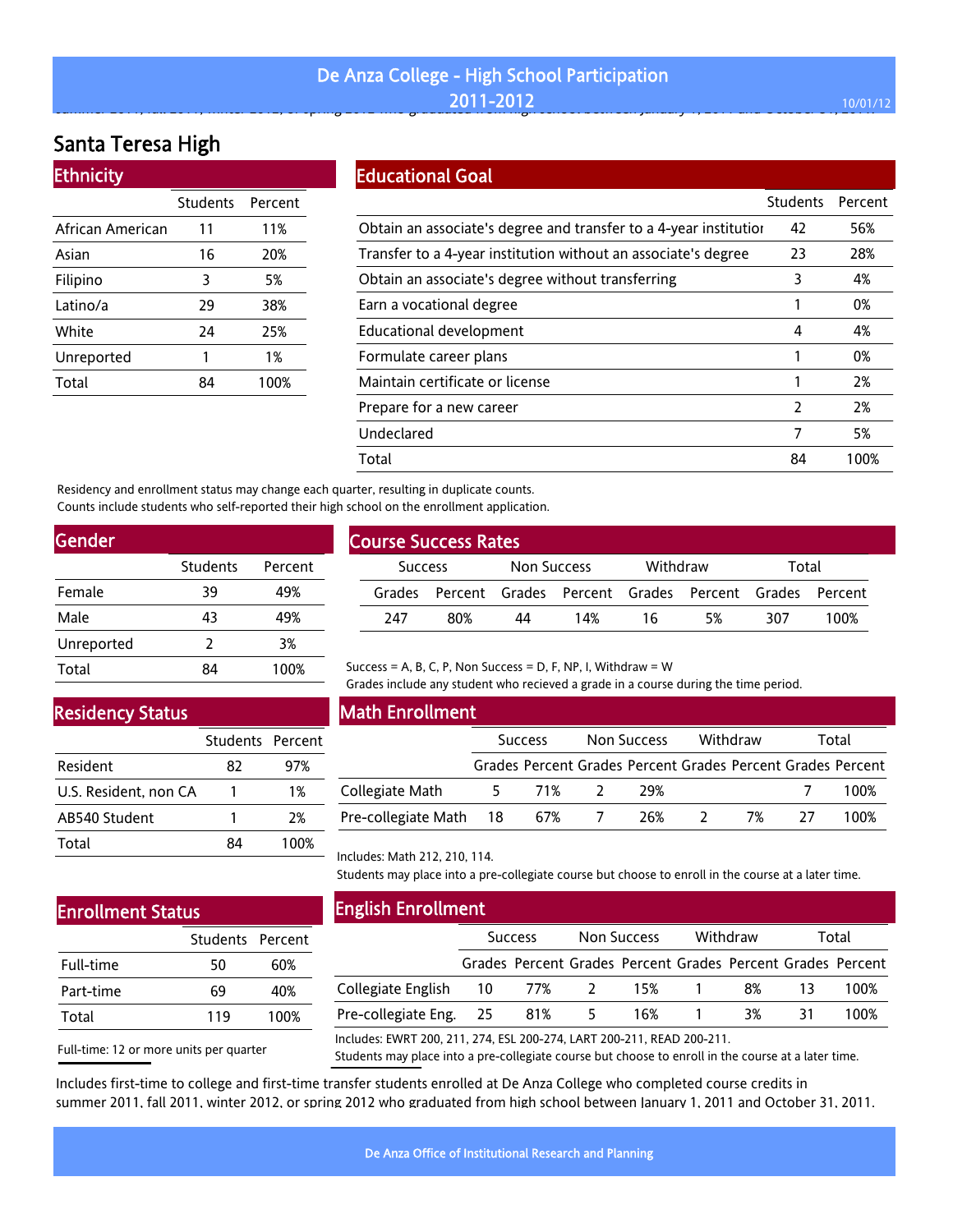## Piedmont Hills High

| <b>Ethnicity</b> |                 |         |  |
|------------------|-----------------|---------|--|
|                  | <b>Students</b> | Percent |  |
| Asian            | 56              | 67%     |  |
| Filipino         | 11              | 13%     |  |
| Latino/a         | 15              | 17%     |  |
| Pacific Islander |                 | 1%      |  |
| White            | 4               | 3%      |  |
| Total            |                 | 100%    |  |

### Educational Goal

|                                                                   | <b>Students</b> | Percent |
|-------------------------------------------------------------------|-----------------|---------|
| Obtain an associate's degree and transfer to a 4-year institution | 44              | 55%     |
| Transfer to a 4-year institution without an associate's degree    | 17              | 19%     |
| Obtain an associate's degree without transferring                 | 2               | 2%      |
| Earn a vocational degree                                          |                 | 0%      |
| Earn a vocational certificate                                     |                 | 0%      |
| Educational development                                           | 8               | 8%      |
| Formulate career plans                                            |                 | 1%      |
| Improve basic skills                                              | $\mathcal{P}$   | 2%      |
| Prepare for a new career                                          |                 | 0%      |
| Undeclared                                                        | 9               | 11%     |

Residency and enrollment status may change each quarter, resulting in duplicate counts. Counts include students who self-reported their high school on the enrollment application.

| Gender |          |         |
|--------|----------|---------|
|        | Students | Percent |
| Female | 37       | 40%     |
| Male   | 50       | 60%     |
| Total  | 87       | 100%    |
|        |          |         |

| <b>Course Success Rates</b> |                |     |     |             |     |                                                             |     |       |  |
|-----------------------------|----------------|-----|-----|-------------|-----|-------------------------------------------------------------|-----|-------|--|
|                             | <b>Success</b> |     |     | Non Success |     | Withdraw                                                    |     | Total |  |
|                             |                |     |     |             |     | Grades Percent Grades Percent Grades Percent Grades Percent |     |       |  |
|                             | 270            | 83% | 35. | 11%         | -22 | 7%                                                          | 327 | 100%  |  |
|                             |                |     |     |             |     |                                                             |     |       |  |

#### Success = A, B, C, P, Non Success = D, F, NP, I, Withdraw = W

Grades include any student who recieved a grade in a course during the time period.

## Residency Status

|                       | Students Percent |      |
|-----------------------|------------------|------|
| Resident              | 85               | 98%  |
| AB540 Student         |                  | 2%   |
| International Student |                  | በ%   |
| Total                 | 87               | 100% |

## Math Enrollment

|                            | <b>Success</b> |  | Non Success |             | Withdraw |     | Total |                                                             |
|----------------------------|----------------|--|-------------|-------------|----------|-----|-------|-------------------------------------------------------------|
|                            |                |  |             |             |          |     |       | Grades Percent Grades Percent Grades Percent Grades Percent |
| Collegiate Math            | -14            |  |             | 78% 3 17% 1 |          | 6%  | 18.   | 100%                                                        |
| Pre-collegiate Math 14 67% |                |  | $5 -$       | 24%         |          | 10% |       | 100%                                                        |

Students may place into a pre-collegiate course but choose to enroll in the course at a later time.

# Enrollment Status

|           | Students Percent |      |
|-----------|------------------|------|
| Full-time | 61               | 68%  |
| Part-time | 64               | 32%  |
| Total     | 125              | 100% |
|           |                  |      |

English Enrollment

Includes: Math 212, 210, 114.

| LIIKUSIT LIII VUITIETIU                                                |                |     |                    |     |          |    |       |                                                             |
|------------------------------------------------------------------------|----------------|-----|--------------------|-----|----------|----|-------|-------------------------------------------------------------|
|                                                                        | <b>Success</b> |     | <b>Non Success</b> |     | Withdraw |    | Total |                                                             |
|                                                                        |                |     |                    |     |          |    |       | Grades Percent Grades Percent Grades Percent Grades Percent |
| Collegiate English 22                                                  |                | 92% |                    |     |          | 8% | 24    | 100%                                                        |
| Pre-collegiate Eng. 25                                                 |                | 86% | 3                  | 10% |          | 3% | 29    | 100%                                                        |
| Includes: EWRT 200, 211, 274, ESL 200-274, LART 200-211, READ 200-211. |                |     |                    |     |          |    |       |                                                             |

Full-time: 12 or more units per quarter

Students may place into a pre-collegiate course but choose to enroll in the course at a later time.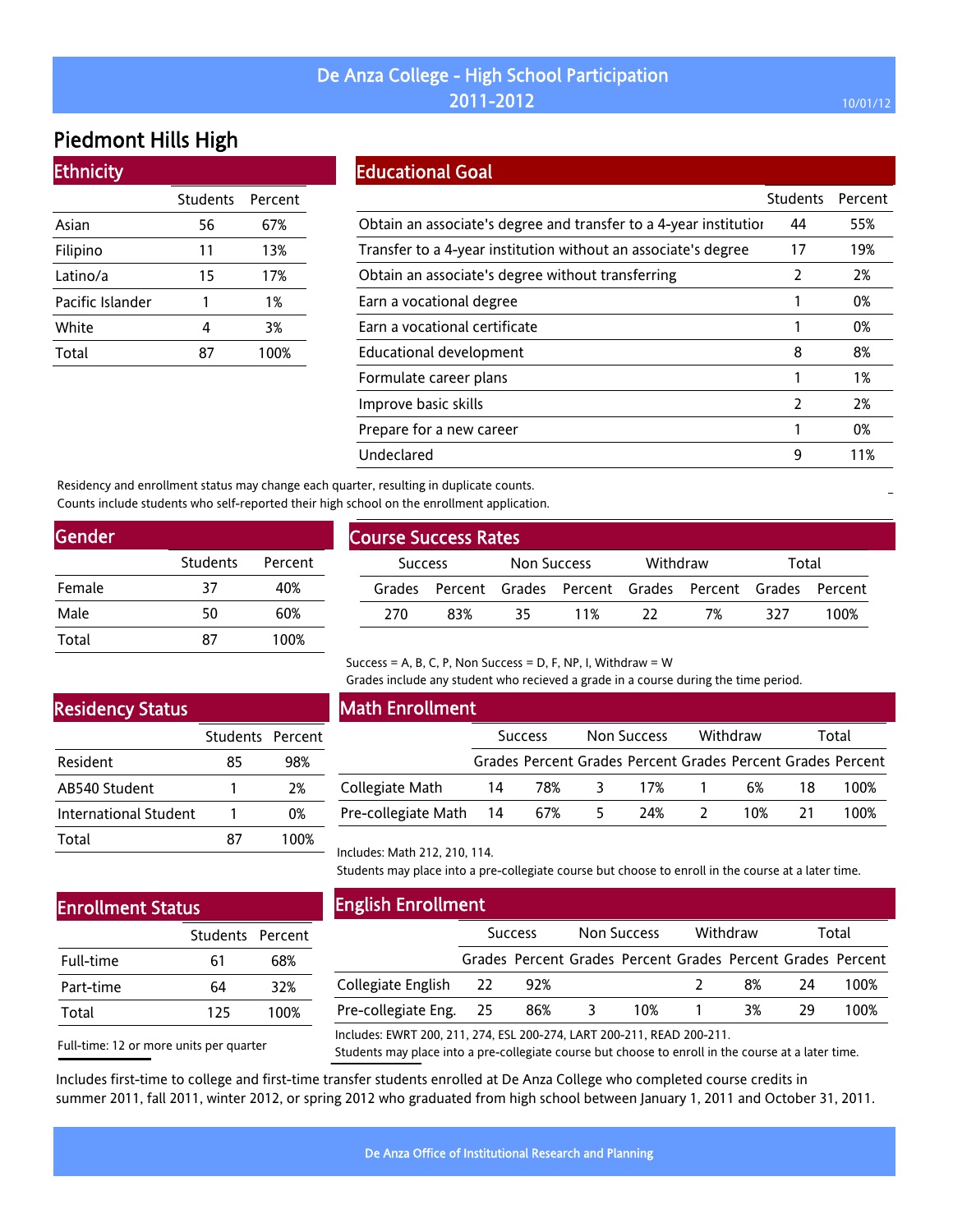#### De Anza College - High School Participation **2011-2012 10/01/12** , , , p g g g J y, ,

# William C Overfelt High

| <b>Ethnicity</b> |          |         |
|------------------|----------|---------|
|                  | Students | Percent |
| African American | 1        | 2%      |
| Asian            | 9        | 15%     |
| Filipino         | 4        | 6%      |
| Latino/a         | 34       | 74%     |
| Pacific Islander | 1        | 2%      |
| Unreported       | 1        | 1%      |
| Total            | 50       | 100%    |

### Educational Goal

|                                                                   | <b>Students</b> | Percent |
|-------------------------------------------------------------------|-----------------|---------|
| Obtain an associate's degree and transfer to a 4-year institution | 23              | 60%     |
| Transfer to a 4-year institution without an associate's degree    | 6               | 11%     |
| Obtain an associate's degree without transferring                 | 3               | 4%      |
| Educational development                                           | 4               | 6%      |
| Maintain certificate or license                                   |                 | 1%      |
| Undeclared                                                        | 12              | 18%     |
| Unreported                                                        |                 | 1%      |
| Total                                                             | 50              | 100%    |
|                                                                   |                 |         |

Residency and enrollment status may change each quarter, resulting in duplicate counts. Counts include students who self-reported their high school on the enrollment application.

| Gender |          |         |
|--------|----------|---------|
|        | Students | Percent |
| Female | 30       | 59%     |
| Male   | 20       | 41%     |
| Total  | 50       | 100%    |

| <b>Course Success Rates</b> |                |     |                    |     |          |                                                             |     |       |  |
|-----------------------------|----------------|-----|--------------------|-----|----------|-------------------------------------------------------------|-----|-------|--|
|                             | <b>Success</b> |     | <b>Non Success</b> |     | Withdraw |                                                             |     | Total |  |
|                             |                |     |                    |     |          | Grades Percent Grades Percent Grades Percent Grades Percent |     |       |  |
|                             | 100            | 61% | -37                | 23% | -27      | 16%                                                         | 164 | 100%  |  |

#### Success = A, B, C, P, Non Success = D, F, NP, I, Withdraw =  $W$

Grades include any student who recieved a grade in a course during the time period.

## Residency Status

|                       | Students Percent |      |
|-----------------------|------------------|------|
| Resident              | 44               | 87%  |
| AB540 Student         |                  | 10%  |
| International Student | 1                | 2%   |
| Non-resident          | 1                | 1%   |
| Total                 | 50               | 100% |

## Math Enrollment

|                     | <b>Success</b> |                                                             | Non Success |     | Withdraw |     | Total |      |
|---------------------|----------------|-------------------------------------------------------------|-------------|-----|----------|-----|-------|------|
|                     |                | Grades Percent Grades Percent Grades Percent Grades Percent |             |     |          |     |       |      |
| Pre-collegiate Math | - 8            | 44%                                                         |             | 39% | $\sim$   | 17% | 18.   | 100% |

Includes: Math 212, 210, 114.

Students may place into a pre-collegiate course but choose to enroll in the course at a later time.

## Enrollment Status

| Students Percent |      |
|------------------|------|
| 24               | 53%  |
| 40               | 47%  |
| 64               | 100% |
|                  |      |

Full-time: 12 or more units per quarter

English Enrollment

|                                                                                                                                                                                                                                                                                                                                                                                                                                                                                            | <b>Success</b> |     | Non Success |                                                             | Withdraw |     | Total |      |
|--------------------------------------------------------------------------------------------------------------------------------------------------------------------------------------------------------------------------------------------------------------------------------------------------------------------------------------------------------------------------------------------------------------------------------------------------------------------------------------------|----------------|-----|-------------|-------------------------------------------------------------|----------|-----|-------|------|
|                                                                                                                                                                                                                                                                                                                                                                                                                                                                                            |                |     |             | Grades Percent Grades Percent Grades Percent Grades Percent |          |     |       |      |
| Collegiate English 1                                                                                                                                                                                                                                                                                                                                                                                                                                                                       |                | 33% |             | 33%                                                         |          | 33% |       | 100% |
| Pre-collegiate Eng. 10                                                                                                                                                                                                                                                                                                                                                                                                                                                                     |                | 63% | $5^{\circ}$ | 31% 1                                                       |          | 6%  | 16    | 100% |
| $\blacksquare$ $\blacksquare$ $\blacksquare$ $\blacksquare$ $\blacksquare$ $\blacksquare$ $\blacksquare$ $\blacksquare$ $\blacksquare$ $\blacksquare$ $\blacksquare$ $\blacksquare$ $\blacksquare$ $\blacksquare$ $\blacksquare$ $\blacksquare$ $\blacksquare$ $\blacksquare$ $\blacksquare$ $\blacksquare$ $\blacksquare$ $\blacksquare$ $\blacksquare$ $\blacksquare$ $\blacksquare$ $\blacksquare$ $\blacksquare$ $\blacksquare$ $\blacksquare$ $\blacksquare$ $\blacksquare$ $\blacks$ |                |     |             |                                                             |          |     |       |      |

Includes: EWRT 200, 211, 274, ESL 200-274, LART 200-211, READ 200-211.

Students may place into a pre-collegiate course but choose to enroll in the course at a later time.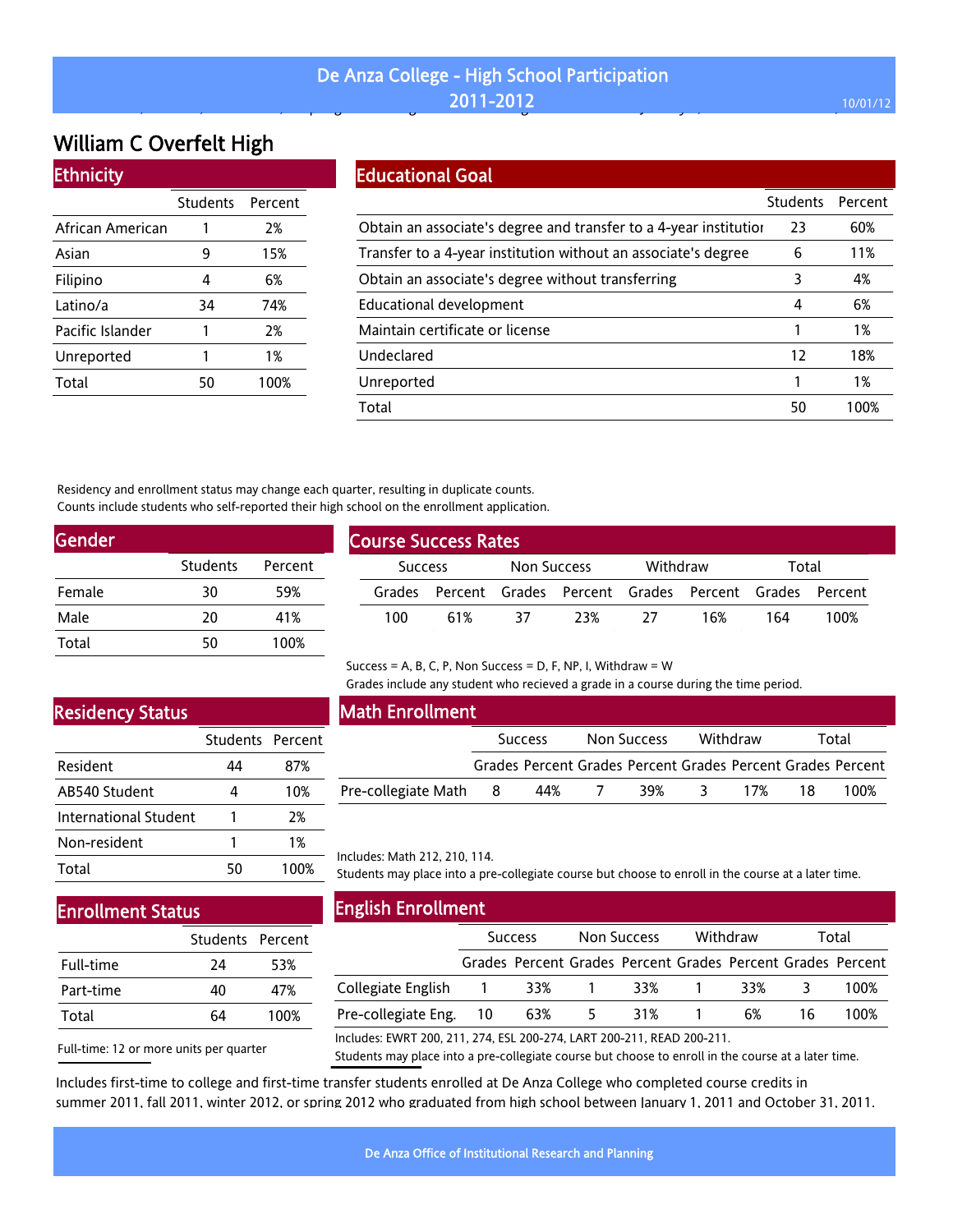## Mountain View High

### **Ethnicity**

|                  | Students      | Percent |
|------------------|---------------|---------|
| African American | $\mathcal{L}$ | 9%      |
| Asian            | 11            | 24%     |
| Filipino         | 3             | 9%      |
| Latino/a         | 7             | 24%     |
| White            | 14            | 35%     |
| Total            | 37            | 100%    |

## Educational Goal

|                                                                   | <b>Students</b> | Percent |
|-------------------------------------------------------------------|-----------------|---------|
| Obtain an associate's degree and transfer to a 4-year institution | 10              | 38%     |
| Transfer to a 4-year institution without an associate's degree    | 4               | 16%     |
| Obtain an associate's degree without transferring                 |                 | 1%      |
| Educational development                                           | 12              | 23%     |
| Advance in current job or career field                            |                 | 1%      |
| Undeclared                                                        | 8               | 21%     |
| Unreported                                                        |                 | 1%      |
| Total                                                             | 37              | 1በበ%    |

Residency and enrollment status may change each quarter, resulting in duplicate counts. Counts include students who self-reported their high school on the enrollment application.

| <b>Gender</b> |          |         |
|---------------|----------|---------|
|               | Students | Percent |
| Female        | 20       | 60%     |
| Male          | 17       | 40%     |
| Total         | 37       | 100%    |

| <b>Course Success Rates</b> |                |     |             |     |          |                                                             |       |      |
|-----------------------------|----------------|-----|-------------|-----|----------|-------------------------------------------------------------|-------|------|
|                             | <b>Success</b> |     | Non Success |     | Withdraw |                                                             | Total |      |
|                             |                |     |             |     |          | Grades Percent Grades Percent Grades Percent Grades Percent |       |      |
|                             | 83             | 81% | 14          | 14% |          | 5%                                                          | 102   | 100% |

## Residency Status

|                       | Students Percent |      |
|-----------------------|------------------|------|
| Resident              | 33               | 80%  |
| AB540 Student         | 7                | 10%  |
| International Student | 2                | 10%  |
| Total                 | 37               | 100% |

#### Math Enrollment

|                     | <b>Success</b> |     | Non Success |     | Withdraw |     | Total |                                                             |
|---------------------|----------------|-----|-------------|-----|----------|-----|-------|-------------------------------------------------------------|
|                     |                |     |             |     |          |     |       | Grades Percent Grades Percent Grades Percent Grades Percent |
| Collegiate Math     |                | 80% |             |     |          | 20% |       | 100%                                                        |
| Pre-collegiate Math | - 4            | 80% |             | 20% |          |     |       | 100%                                                        |

Grades include any student who recieved a grade in a course during the time period.

#### Includes: Math 212, 210, 114.

Students may place into a pre-collegiate course but choose to enroll in the course at a later time.

## Enrollment Status

|           | Students Percent |      |
|-----------|------------------|------|
| Full-time | 11               | 37%  |
| Part-time | 33               | 63%  |
| Total     | ΔΔ               | 100% |

Full-time: 12 or more units per quarter

|  | <b>English Enrollment</b> |
|--|---------------------------|
|  |                           |

|                                                                        | <b>Success</b> |      |  | <b>Non Success</b>                                          |  | Withdraw |  | Total |  |
|------------------------------------------------------------------------|----------------|------|--|-------------------------------------------------------------|--|----------|--|-------|--|
|                                                                        |                |      |  | Grades Percent Grades Percent Grades Percent Grades Percent |  |          |  |       |  |
| Collegiate English 2                                                   |                | 100% |  |                                                             |  |          |  | 100%  |  |
| Pre-collegiate Eng. 6                                                  |                | 86%  |  | 14%                                                         |  |          |  | 100%  |  |
| Includes: EWRT 200, 211, 274, ESL 200-274, LART 200-211, READ 200-211. |                |      |  |                                                             |  |          |  |       |  |

Students may place into a pre-collegiate course but choose to enroll in the course at a later time.

Includes first-time to college and first-time transfer students enrolled at De Anza College who completed course credits in summer 2011, fall 2011, winter 2012, or spring 2012 who graduated from high school between January 1, 2011 and October 31, 2011.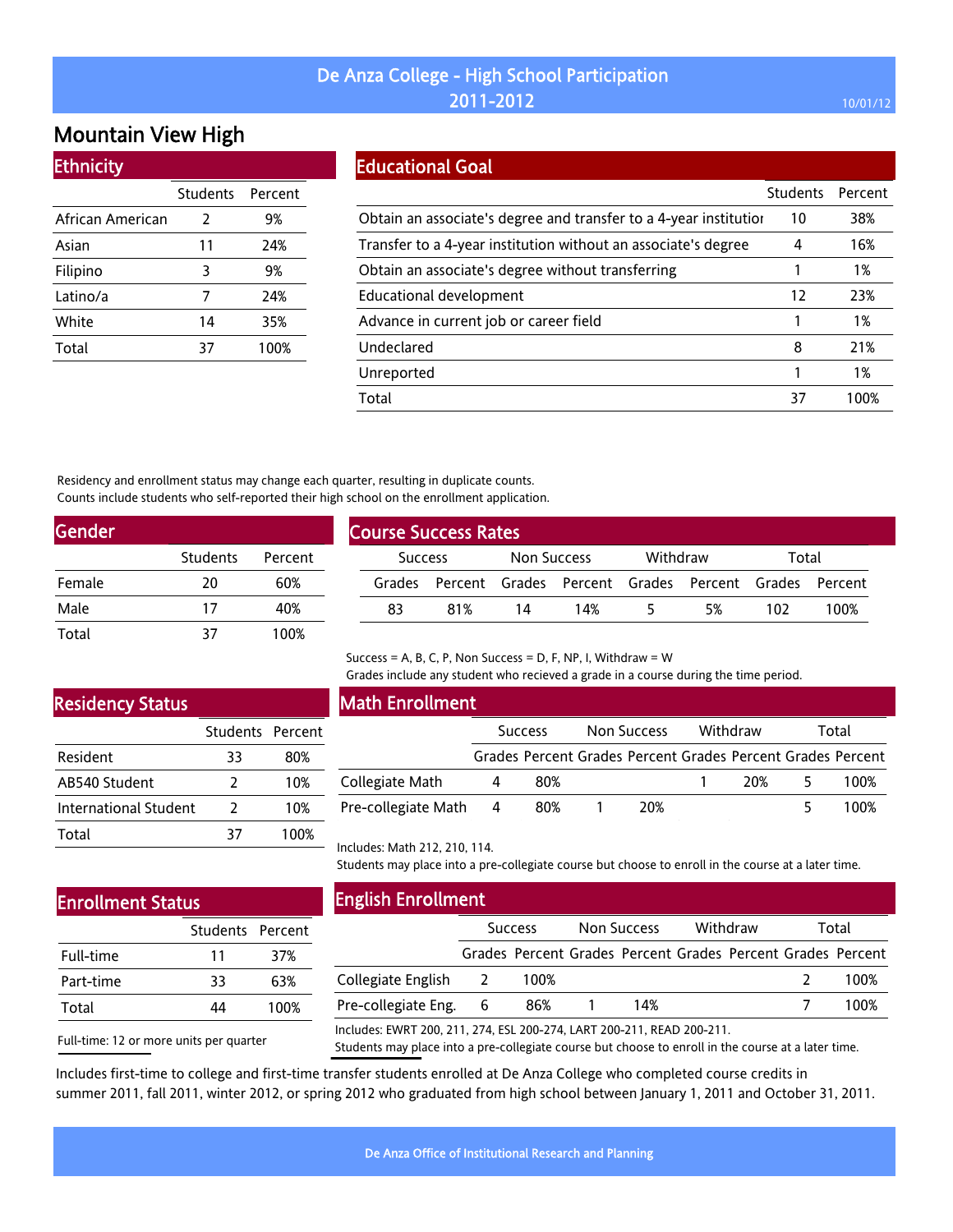## Pioneer High

| <b>Ethnicity</b> |          |         |
|------------------|----------|---------|
|                  | Students | Percent |
| Asian            | 9        | 23%     |
| Latino/a         | 18       | 40%     |
| Native American  | 1        | 1%      |
| Pacific Islander | 1        | 2%      |
| White            | 14       | 30%     |
| Unreported       | 1        | 5%      |
| Total            | Δ4       | 100%    |

### Educational Goal

|                                                                   | <b>Students</b> | Percent |
|-------------------------------------------------------------------|-----------------|---------|
| Obtain an associate's degree and transfer to a 4-year institution | 21              | 53%     |
| Transfer to a 4-year institution without an associate's degree    | 11              | 28%     |
| Obtain an associate's degree without transferring                 |                 | 1%      |
| Educational development                                           | 3               | 4%      |
| Advance in current job or career field                            |                 | 1%      |
| Formulate career plans                                            | $\mathcal{P}$   | 4%      |
| Undeclared                                                        | 4               | 7%      |
| Unreported                                                        |                 | 3%      |
| Total                                                             |                 | 100%    |

Residency and enrollment status may change each quarter, resulting in duplicate counts. Counts include students who self-reported their high school on the enrollment application.

| <b>Gender</b> |                 |         |
|---------------|-----------------|---------|
|               | <b>Students</b> | Percent |
| Female        | 19              | 44%     |
| Male          | 25              | 56%     |
| Total         | Δ4              | 100%    |

| <b>Course Success Rates</b> |     |                    |                                                             |          |    |       |      |  |
|-----------------------------|-----|--------------------|-------------------------------------------------------------|----------|----|-------|------|--|
| <b>Success</b>              |     | <b>Non Success</b> |                                                             | Withdraw |    | Total |      |  |
|                             |     |                    | Grades Percent Grades Percent Grades Percent Grades Percent |          |    |       |      |  |
| 103                         | 69% | 38                 | 26%                                                         | x        | 5% | 149   | 100% |  |

#### Success = A, B, C, P, Non Success = D, F, NP, I, Withdraw =  $W$

Grades include any student who recieved a grade in a course during the time period.

## Residency Status

|               | Students Percent |      |
|---------------|------------------|------|
| Resident      | 42               | 97%  |
| AB540 Student | 2                | 3%   |
| Non-resident  |                  | 1%   |
| Total         | 45               | 100% |

#### Math Enrollment

|                     | <b>Success</b> |     | Non Success |     | Withdraw |     | Total |                                                             |
|---------------------|----------------|-----|-------------|-----|----------|-----|-------|-------------------------------------------------------------|
|                     |                |     |             |     |          |     |       | Grades Percent Grades Percent Grades Percent Grades Percent |
| Collegiate Math     |                | 25% |             | 50% |          | 25% | Δ     | 100%                                                        |
| Pre-collegiate Math | - 6            | 46% |             | 54% |          |     | 13    | 100%                                                        |

Includes: Math 212, 210, 114.

Students may place into a pre-collegiate course but choose to enroll in the course at a later time.

## Enrollment Status

|           | Students Percent |      |
|-----------|------------------|------|
| Full-time | 25               | 62%  |
| Part-time | 33               | 38%  |
| Total     | 58               | 100% |

Full-time: 12 or more units per quarter

English Enrollment

|                        | <b>Success</b> |                                                             | Non Success |       | Withdraw |  | Total |      |
|------------------------|----------------|-------------------------------------------------------------|-------------|-------|----------|--|-------|------|
|                        |                | Grades Percent Grades Percent Grades Percent Grades Percent |             |       |          |  |       |      |
| Collegiate English 4   |                | 100%                                                        |             |       |          |  |       | 100% |
| Pre-collegiate Eng. 10 |                | - 83%                                                       | $\sim$ 2    | - 17% |          |  | 12    | 100% |
|                        |                |                                                             |             |       |          |  |       |      |

Includes: EWRT 200, 211, 274, ESL 200-274, LART 200-211, READ 200-211.

Students may place into a pre-collegiate course but choose to enroll in the course at a later time.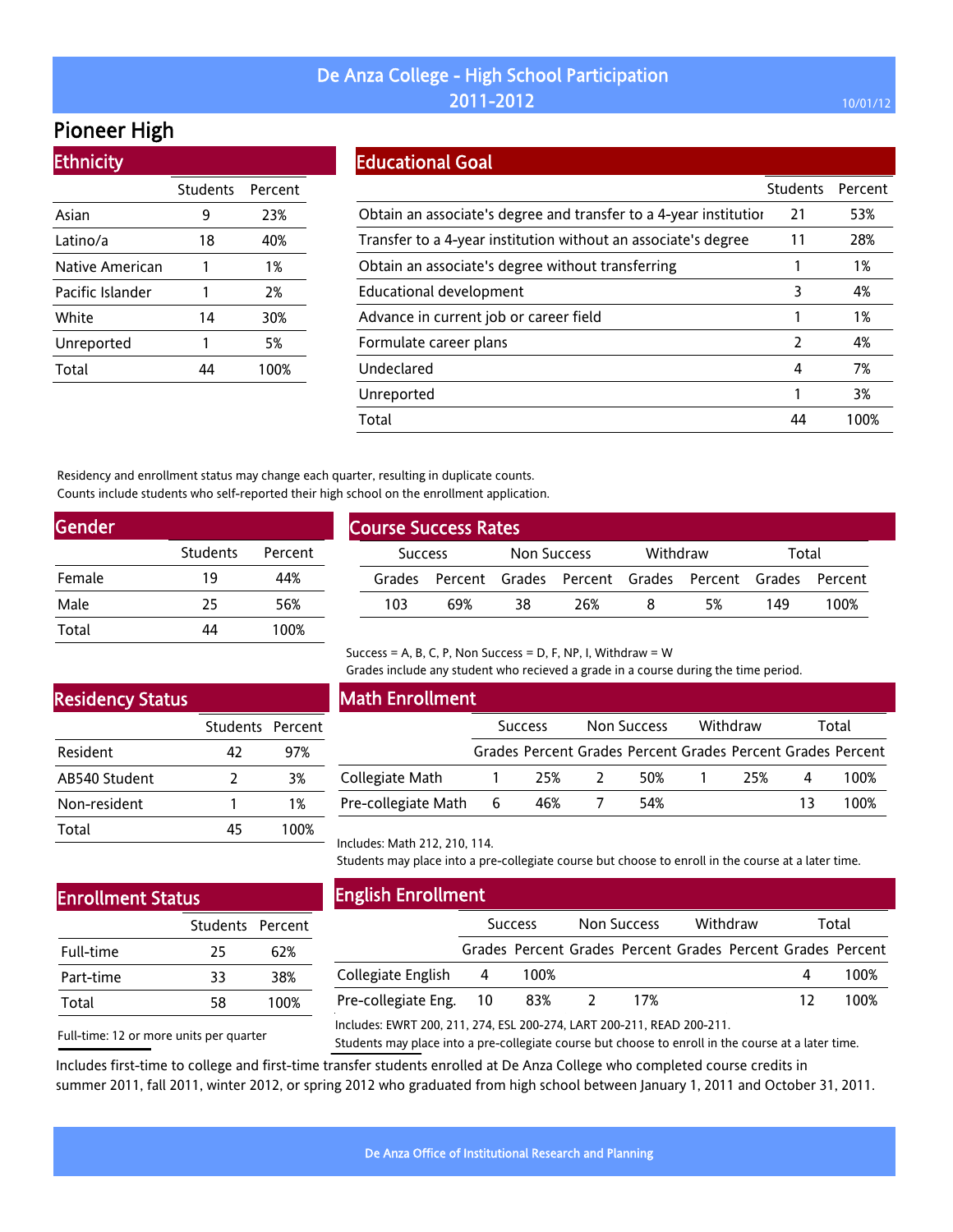# Leland High

| <b>Ethnicity</b> |                  |      |
|------------------|------------------|------|
|                  | Students Percent |      |
| African American | 1                | 0%   |
| Asian            | 30               | 32%  |
| Filipino         | 4                | 6%   |
| Latino/a         | 15               | 19%  |
| Native American  | 1                | 2%   |
| Pacific Islander | 1                | 2%   |
| White            | 25               | 35%  |
| Unreported       | 4                | 4%   |
| Total            | 81               | 100% |

### Educational Goal

|                                                                   | <b>Students</b> | Percent |
|-------------------------------------------------------------------|-----------------|---------|
| Obtain an associate's degree and transfer to a 4-year institution | 28              | 42%     |
| Transfer to a 4-year institution without an associate's degree    | 16              | 23%     |
| Obtain an associate's degree without transferring                 |                 | 2%      |
| Educational development                                           | 15              | 15%     |
| Formulate career plans                                            |                 | 0%      |
| Undeclared                                                        | 20              | 18%     |
| Total                                                             | 81              | 100%    |
|                                                                   |                 |         |

Residency and enrollment status may change each quarter, resulting in duplicate counts. Counts include students who self-reported their high school on the enrollment application.

| Students | Percent |
|----------|---------|
| 34       | 42%     |
| 47       | 58%     |
| 81       | 100%    |
|          |         |

| <b>Course Success Rates</b> |                |     |             |          |    |                                                             |       |      |  |  |
|-----------------------------|----------------|-----|-------------|----------|----|-------------------------------------------------------------|-------|------|--|--|
|                             | <b>Success</b> |     | Non Success | Withdraw |    |                                                             | Total |      |  |  |
|                             |                |     |             |          |    | Grades Percent Grades Percent Grades Percent Grades Percent |       |      |  |  |
|                             | 231            | 87% | 18          | 7%       | 16 | 6%                                                          | 265   | 100% |  |  |

#### Success = A, B, C, P, Non Success = D, F, NP, I, Withdraw =  $W$

Grades include any student who recieved a grade in a course during the time period.

## Residency Status

|                       | Students Percent |      |
|-----------------------|------------------|------|
| Resident              | 79               | 98%  |
| U.S. Resident, non CA |                  | በ%   |
| International Student | 1                | 1%   |
| Total                 | 81               | 100% |

## Math Enrollment

Includes: Math 212, 210, 114.

English Enrollment

|                            | <b>Success</b> |                                                             | Non Success |  | Withdraw    |    | Total |  |
|----------------------------|----------------|-------------------------------------------------------------|-------------|--|-------------|----|-------|--|
|                            |                | Grades Percent Grades Percent Grades Percent Grades Percent |             |  |             |    |       |  |
| Collegiate Math            |                | 89%                                                         |             |  | $1 \t 11\%$ | Q  | 100%  |  |
| Pre-collegiate Math 15 75% |                |                                                             | 20%         |  | 5%          | 20 | 100%  |  |

Students may place into a pre-collegiate course but choose to enroll in the course at a later time.

## Enrollment Status

|           | Students Percent |      |
|-----------|------------------|------|
| Full-time | 44               | 60%  |
| Part-time | 70               | 40%  |
| Total     | 114              | 100% |

Success Non Success Withdraw Total

|                       | Grades Percent Grades Percent Grades Percent Grades Percent |     |     |                 |     |        |        |
|-----------------------|-------------------------------------------------------------|-----|-----|-----------------|-----|--------|--------|
| Collegiate English 16 | - 84%                                                       |     |     |                 | 16% | - 19   | 100%   |
| Pre-collegiate Eng. 6 | 60%                                                         | -3- | 30% | $\sim$ 1 $\sim$ | 10% | - 10 - | - 100% |
|                       |                                                             |     |     |                 |     |        |        |

Full-time: 12 or more units per quarter

Includes: EWRT 200, 211, 274, ESL 200-274, LART 200-211, READ 200-211.

Students may place into a pre-collegiate course but choose to enroll in the course at a later time.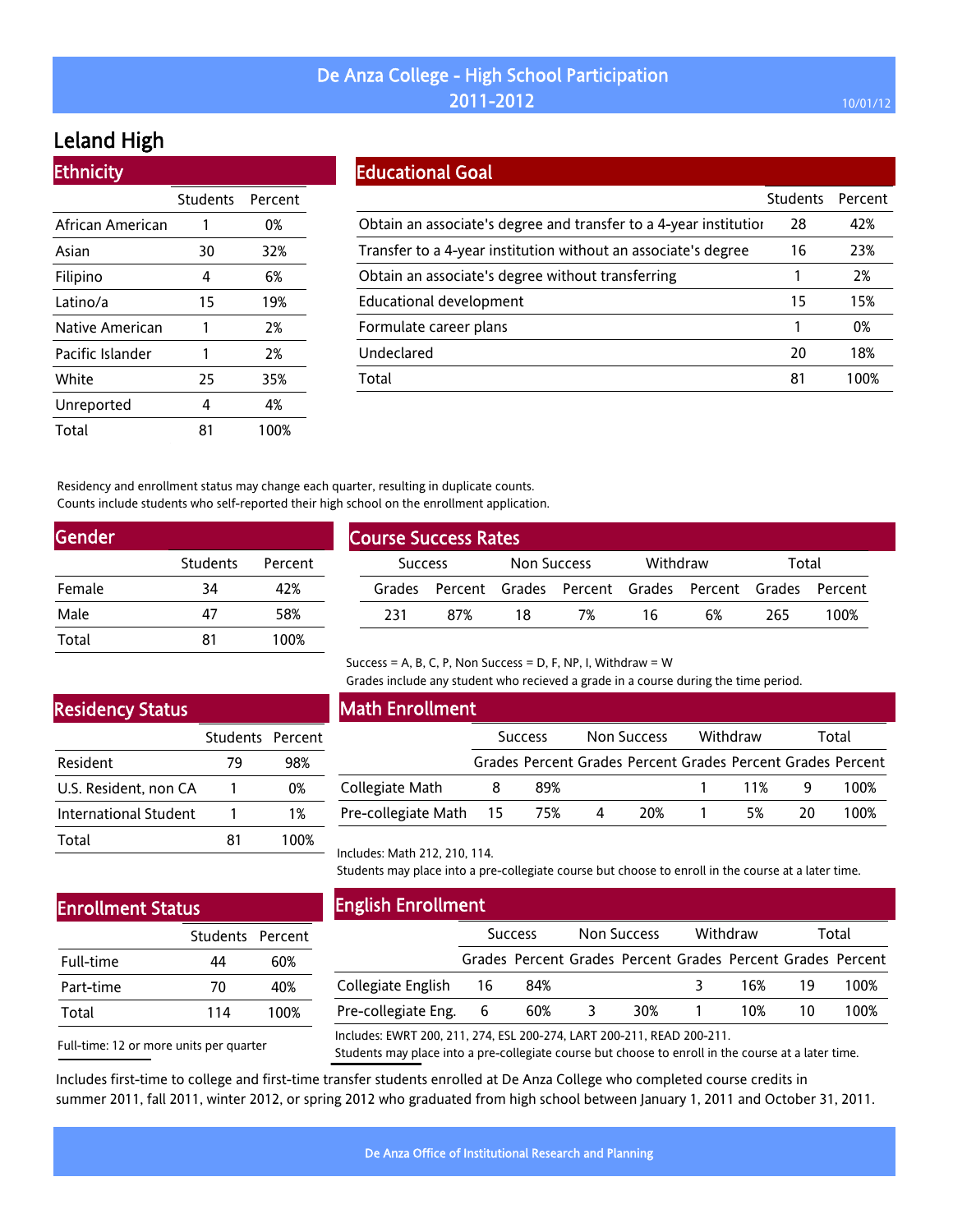#### De Anza College - High School Participation **2011-2012 10/01/12** summer 2011, fall 2012 winter 2012 winter 2012 who graduated from high school between January 1, 2011 and October 31, 2011, 2011, 2011, 2011, 2011, 2011, 2011, 2011, 2011, 2011. 2012 winter 31, 2011. 2011. 2011. 2011. 2012

## Yerba Buena High

| <b>Ethnicity</b> |          |         |
|------------------|----------|---------|
|                  | Students | Percent |
| African American | 1        | 2%      |
| Asian            | 25       | 56%     |
| Filipino         | 4        | 9%      |
| Latino/a         | 19       | 29%     |
| White            | 1        | 2%      |
| Unreported       | 1        | 2%      |
| Total            | 51       | 100%    |

#### Educational Goal

| Luucauvnai ovai                                                   |                 |         |
|-------------------------------------------------------------------|-----------------|---------|
|                                                                   | <b>Students</b> | Percent |
| Obtain an associate's degree and transfer to a 4-year institution | 30              | 66%     |
| Transfer to a 4-year institution without an associate's degree    |                 | 16%     |
| Obtain an associate's degree without transferring                 | 2               | 2%      |
| Educational development                                           |                 | 1%      |
| Improve basic skills                                              | 2               | 3%      |
| Prepare for a new career                                          |                 | 1%      |
| Undeclared                                                        | 8               | 12%     |
| Total                                                             | 51              | 100%    |

Residency and enrollment status may change each quarter, resulting in duplicate counts. Counts include students who self-reported their high school on the enrollment application.

| <b>Gender</b> |          |         |
|---------------|----------|---------|
|               | Students | Percent |
| Female        | 29       | 56%     |
| Male          | 22       | 44%     |
| Total         | 51       | 100%    |

| <b>Course Success Rates</b> |                |     |                    |          |   |                                                             |     |      |  |  |
|-----------------------------|----------------|-----|--------------------|----------|---|-------------------------------------------------------------|-----|------|--|--|
|                             | <b>Success</b> |     | <b>Non Success</b> | Withdraw |   | Total                                                       |     |      |  |  |
|                             |                |     |                    |          |   | Grades Percent Grades Percent Grades Percent Grades Percent |     |      |  |  |
|                             | 136            | 77% | 33                 | 19%      | х | 5%                                                          | 177 | 100% |  |  |

#### Success = A, B, C, P, Non Success = D, F, NP, I, Withdraw =  $W$

Grades include any student who recieved a grade in a course during the time period.

### Residency Status

|               | Students Percent |      |
|---------------|------------------|------|
| Resident      | 46               | 94%  |
| AB540 Student | 3                | 4%   |
| Non-resident  | 7                | 2%   |
| Total         | 51               | 100% |

### Math Enrollment

|                        | <b>Success</b> |      | Non Success |     | Withdraw                                                    | Total |      |
|------------------------|----------------|------|-------------|-----|-------------------------------------------------------------|-------|------|
|                        |                |      |             |     | Grades Percent Grades Percent Grades Percent Grades Percent |       |      |
| Collegiate Math        | - 3            | 100% |             |     |                                                             |       | 100% |
| Pre-collegiate Math 12 |                | 60%  |             | 40% |                                                             | 20    | 100% |

Students may place into a pre-collegiate course but choose to enroll in the course at a later time.

## Enrollment Status

| 32 | 62%              |  |  |
|----|------------------|--|--|
| 41 | 38%              |  |  |
| 73 | 100%             |  |  |
|    | Students Percent |  |  |

Full-time: 12 or more units per quarter

### English Enrollment

Includes: Math 212, 210, 114.

|                        | <b>Success</b> |       | Non Success |    | Withdraw |     | Total |                                                             |
|------------------------|----------------|-------|-------------|----|----------|-----|-------|-------------------------------------------------------------|
|                        |                |       |             |    |          |     |       | Grades Percent Grades Percent Grades Percent Grades Percent |
| Collegiate English 3   |                | - 75% |             |    |          | 25% | 4     | 100%                                                        |
| Pre-collegiate Eng. 26 |                | 93%   |             | 7% |          |     | 28    | 100%                                                        |
|                        |                |       |             |    |          |     |       |                                                             |

Includes: EWRT 200, 211, 274, ESL 200-274, LART 200-211, READ 200-211.

Students may place into a pre-collegiate course but choose to enroll in the course at a later time.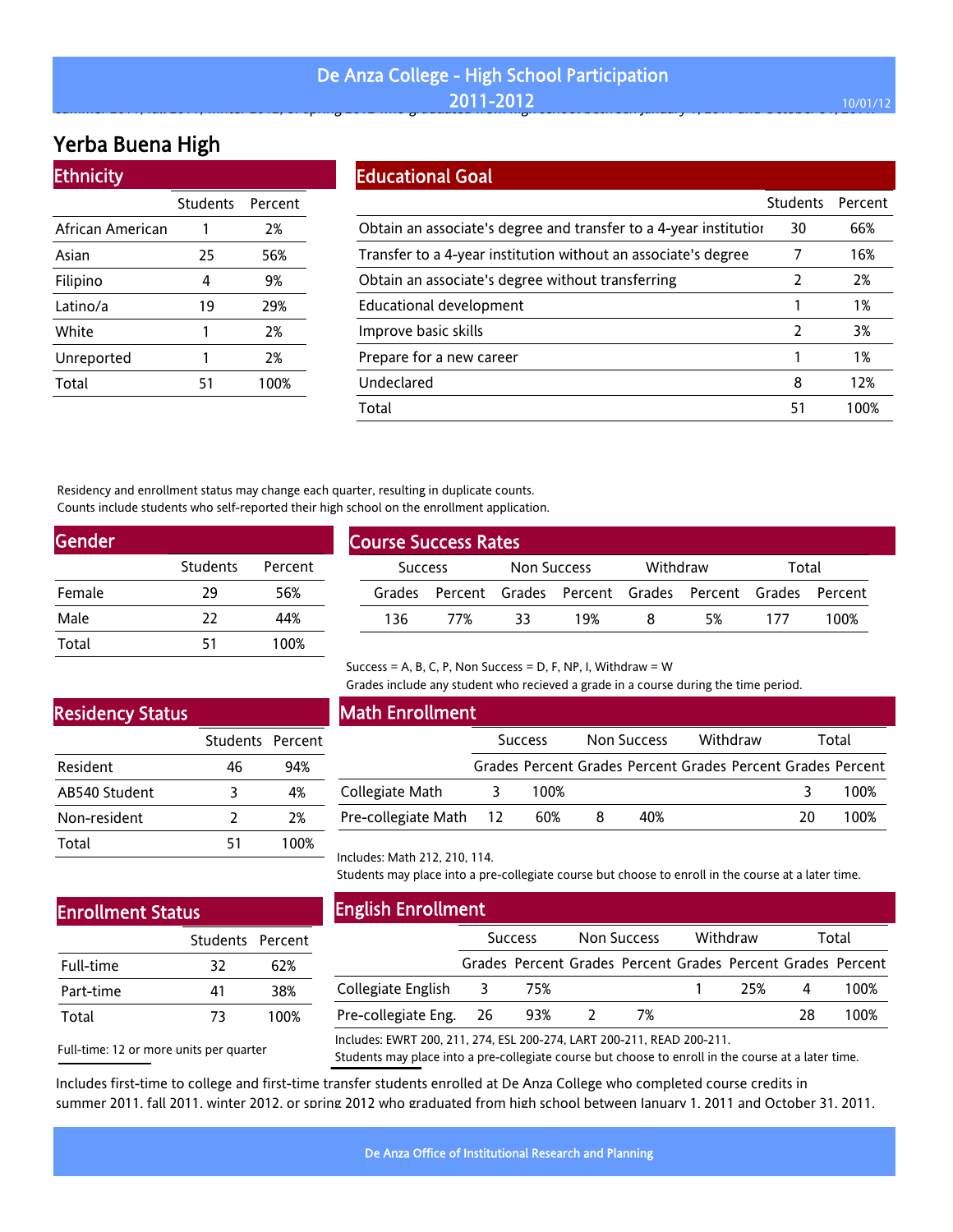# San Jose High Academy

Ethnicity

| Lumncity   |                  |      |
|------------|------------------|------|
|            | Students Percent |      |
| Asian      |                  | 26%  |
| Filipino   | 2                | 11%  |
| Latino/a   | 17               | 58%  |
| Unreported | 1                | 5%   |
| Total      | 77               | 100% |

### Educational Goal

|                                                                   | Students      | Percent |
|-------------------------------------------------------------------|---------------|---------|
| Obtain an associate's degree and transfer to a 4-year institution | 13            | 55%     |
| Transfer to a 4-year institution without an associate's degree    | 2             | 8%      |
| Obtain an associate's degree without transferring                 | $\mathcal{P}$ | 11%     |
| Educational development                                           | 3             | 8%      |
| Advance in current job or career field                            |               | 1%      |
| Improve basic skills                                              | $\mathcal{P}$ | 4%      |
| Maintain certificate or license                                   |               | 4%      |
| Undeclared                                                        | 3             | 8%      |
| Total                                                             | 27            | 100%    |

Residency and enrollment status may change each quarter, resulting in duplicate counts. Counts include students who self-reported their high school on the enrollment application.

| Students | Percent |
|----------|---------|
| 10       | 36%     |
| 16       | 59%     |
|          | 5%      |
| 27       | 100%    |
|          |         |

# Course Success Rates Success Non Success Withdraw Total Grades Percent Grades Percent Grades Percent Grades Percent 43 59% 21 29% 9 12% 73 100%

#### Grades include any student who recieved a grade in a course during the time period.

Success = A, B, C, P, Non Success = D, F, NP, I, Withdraw = W

### Residency Status

|                       | Students Percent |      |
|-----------------------|------------------|------|
| Resident              | 24               | 88%  |
| AB540 Student         | 3                | 11%  |
| International Student |                  | 1%   |
| Total                 | 28               | 100% |

### Math Enrollment

|                       | <b>Success</b> |     | Non Success |     | Withdraw |      | Total          |                                                             |
|-----------------------|----------------|-----|-------------|-----|----------|------|----------------|-------------------------------------------------------------|
|                       |                |     |             |     |          |      |                | Grades Percent Grades Percent Grades Percent Grades Percent |
| Collegiate Math       |                |     |             |     |          | 100% | $\overline{1}$ | 100%                                                        |
| Pre-collegiate Math 3 |                | 50% | ≺           | 50% |          |      |                | 100%                                                        |

# Enrollment Status

|           | Students Percent |      |
|-----------|------------------|------|
| Full-time | 13               | 63%  |
| Part-time | 18               | 37%  |
| Total     | 31               | 100% |

| <b>English Enrollment</b> |  |  |
|---------------------------|--|--|
|---------------------------|--|--|

Includes: Math 212, 210, 114.

| ENgush Enfollment                                                                     |                |     |             |                                                             |               |     |       |      |
|---------------------------------------------------------------------------------------|----------------|-----|-------------|-------------------------------------------------------------|---------------|-----|-------|------|
|                                                                                       | <b>Success</b> |     | Non Success |                                                             | Withdraw      |     | Total |      |
|                                                                                       |                |     |             | Grades Percent Grades Percent Grades Percent Grades Percent |               |     |       |      |
| Collegiate English 1                                                                  |                | 33% |             | 67%                                                         |               |     |       | 100% |
| Pre-collegiate Eng. 4                                                                 |                | 67% |             |                                                             | $\mathcal{L}$ | 33% | 6     | 100% |
| <u>111 ממר הואם. 111 ממר דפון וודר ממר ו־15 וידר. 111 ממר דפוווא ו-Accudes: ENIBT</u> |                |     |             |                                                             |               |     |       |      |

Students may place into a pre-collegiate course but choose to enroll in the course at a later time.

Full-time: 12 or more units per quarter

Includes: EWRT 200, 211, 274, ESL 200-274, LART 200-211, READ 200-211.

Students may place into a pre-collegiate course but choose to enroll in the course at a later time.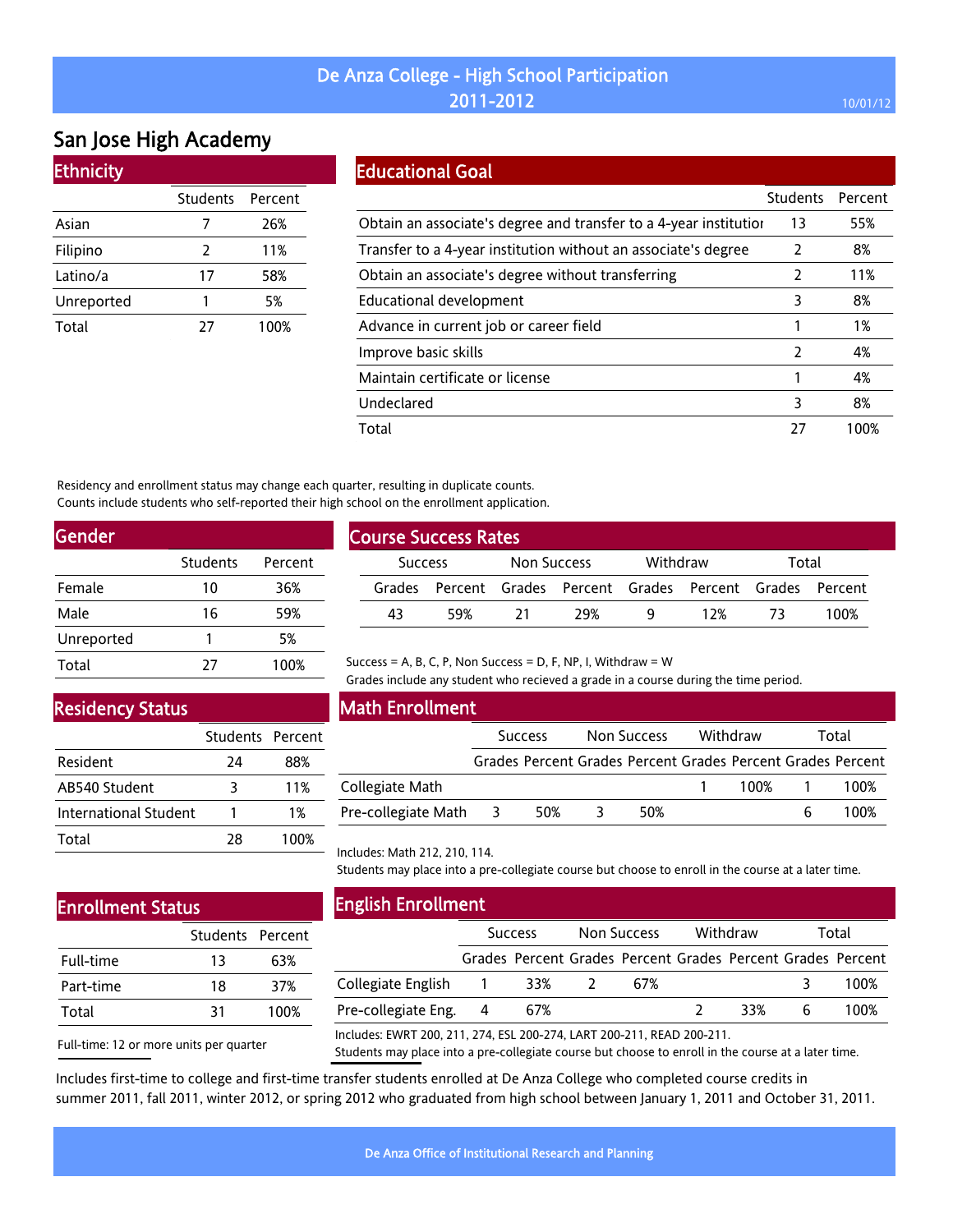# Prospect High

| <b>Ethnicity</b> |          |         |
|------------------|----------|---------|
|                  | Students | Percent |
| African American | 5        | 8%      |
| Asian            | 24       | 38%     |
| Filipino         | 5        | 8%      |
| Latino/a         | 15       | 20%     |
| Pacific Islander | 1        | 0%      |
| White            | 21       | 26%     |
| Total            |          | 100%    |

### Educational Goal

|                                                                   | <b>Students</b> | Percent |
|-------------------------------------------------------------------|-----------------|---------|
| Obtain an associate's degree and transfer to a 4-year institution | 35              | 50%     |
| Transfer to a 4-year institution without an associate's degree    | 18              | 28%     |
| Educational development                                           | 8               | 12%     |
| Maintain certificate or license                                   |                 | 1%      |
| Undeclared                                                        | 9               | 9%      |
| Total                                                             |                 | 100%    |
|                                                                   |                 |         |

Residency and enrollment status may change each quarter, resulting in duplicate counts. Counts include students who self-reported their high school on the enrollment application.

| Gender |          |         |
|--------|----------|---------|
|        | Students | Percent |
| Female | 32       | 48%     |
| Male   | 39       | 52%     |
| Total  | 71       | 100%    |

| <b>Course Success Rates</b> |     |             |          |     |                                                             |      |      |  |  |
|-----------------------------|-----|-------------|----------|-----|-------------------------------------------------------------|------|------|--|--|
| <b>Success</b>              |     | Non Success | Withdraw |     | Total                                                       |      |      |  |  |
|                             |     |             |          |     | Grades Percent Grades Percent Grades Percent Grades Percent |      |      |  |  |
| 187                         | 76% | 43          | 17%      | -17 | 7%                                                          | -247 | 100% |  |  |

#### Success = A, B, C, P, Non Success = D, F, NP, I, Withdraw = W

Grades include any student who recieved a grade in a course during the time period.

## Residency Status

|                       | Students Percent |      |
|-----------------------|------------------|------|
| Resident              | 69               | 94%  |
| AB540 Student         | 2                | 4%   |
| International Student | 3                | 1%   |
| Total                 | 74               | 100% |

# Math Enrollment

|                        | <b>Success</b> |     | Non Success   |                                                             | Withdraw      |     | Total |      |
|------------------------|----------------|-----|---------------|-------------------------------------------------------------|---------------|-----|-------|------|
|                        |                |     |               | Grades Percent Grades Percent Grades Percent Grades Percent |               |     |       |      |
| Collegiate Math        |                | 56% | $\mathcal{L}$ | 22%                                                         | $\mathcal{L}$ | 22% |       | 100% |
| Pre-collegiate Math 11 |                | 69% | 4             | 25%                                                         |               | 6%  | 16.   | 100% |

## Enrollment Status

|           | Students Percent |      |
|-----------|------------------|------|
| Full-time | 44               | 65%  |
| Part-time | 50               | 35%  |
| Total     | ٩Δ               | 100% |

Full-time: 12 or more units per quarter

English Enrollment

Includes: Math 212, 210, 114.

| LUADO LODUCOL          |                |     |             |                                                             |          |  |       |      |
|------------------------|----------------|-----|-------------|-------------------------------------------------------------|----------|--|-------|------|
|                        | <b>Success</b> |     | Non Success |                                                             | Withdraw |  | Total |      |
|                        |                |     |             | Grades Percent Grades Percent Grades Percent Grades Percent |          |  |       |      |
| Collegiate English     | - 4            | 80% |             | 20%                                                         |          |  |       | 100% |
| Pre-collegiate Eng. 23 |                | 88% |             | 12%                                                         |          |  | 26    | 100% |
|                        |                |     |             |                                                             |          |  |       |      |

Students may place into a pre-collegiate course but choose to enroll in the course at a later time.

Includes: EWRT 200, 211, 274, ESL 200-274, LART 200-211, READ 200-211.

Students may place into a pre-collegiate course but choose to enroll in the course at a later time.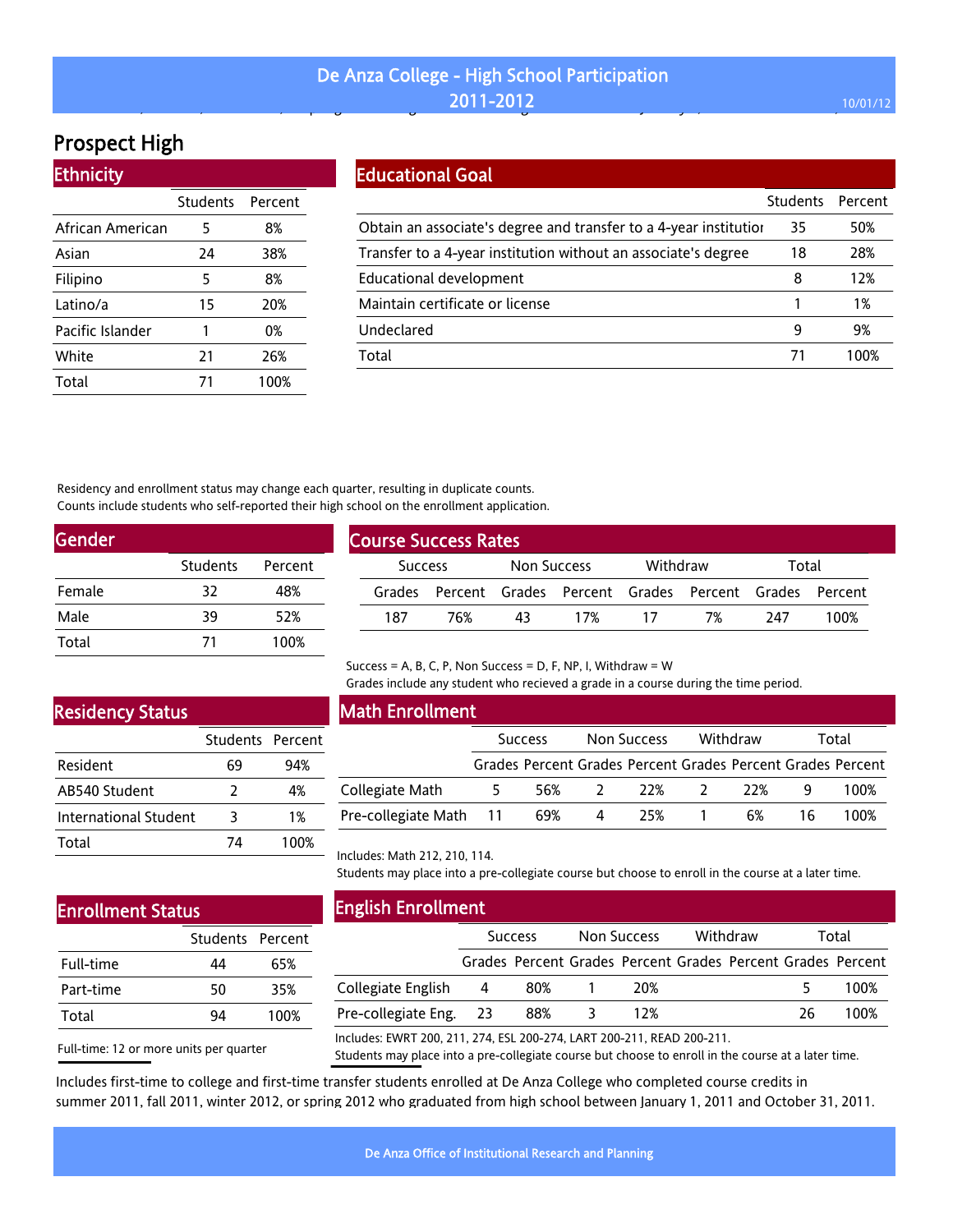## Los Gatos High

Ethnicity

| LUINICIU         |                 |         |
|------------------|-----------------|---------|
|                  | <b>Students</b> | Percent |
| Asian            | 7               | 18%     |
| Filipino         | 1               | 3%      |
| Latino/a         | 7               | 19%     |
| Pacific Islander |                 | 1%      |
| White            | 23              | 58%     |
| Total            | 39              | 100%    |

### Educational Goal

|                                                                   | <b>Students</b> | Percent |
|-------------------------------------------------------------------|-----------------|---------|
| Obtain an associate's degree and transfer to a 4-year institution | 20              | 53%     |
| Transfer to a 4-year institution without an associate's degree    | 6               | 18%     |
| Obtain an associate's degree without transferring                 |                 | 1%      |
| Educational development                                           | 5               | 12%     |
| Advance in current job or career field                            |                 | 1%      |
| Formulate career plans                                            |                 | 3%      |
| Prepare for a new career                                          |                 | 1%      |
| Undeclared                                                        | 4               | 12%     |
| Total                                                             | 39              | 100%    |

Residency and enrollment status may change each quarter, resulting in duplicate counts. Counts include students who self-reported their high school on the enrollment application.

| Gender |          |         |  |  |  |  |  |
|--------|----------|---------|--|--|--|--|--|
|        | Students | Percent |  |  |  |  |  |
| Female | 20       | 49%     |  |  |  |  |  |
| Male   | 19       | 51%     |  |  |  |  |  |
| Total  | 39       | 100%    |  |  |  |  |  |

| <b>Course Success Rates</b> |     |                    |     |          |                                                             |       |      |  |  |
|-----------------------------|-----|--------------------|-----|----------|-------------------------------------------------------------|-------|------|--|--|
| <b>Success</b>              |     | <b>Non Success</b> |     | Withdraw |                                                             | Total |      |  |  |
|                             |     |                    |     |          | Grades Percent Grades Percent Grades Percent Grades Percent |       |      |  |  |
| 88                          | 75% | 19                 | 16% |          | 9%                                                          | 118   | 100% |  |  |

Success = A, B, C, P, Non Success = D, F, NP, I, Withdraw =  $W$ 

Grades include any student who recieved a grade in a course during the time period.

## Residency Status

|                       | Students Percent |      |
|-----------------------|------------------|------|
| Resident              | 38               | 99%  |
| U.S. Resident, non CA |                  | 1%   |
| Total                 | 39               | 100% |

### Math Enrollment

|                       | <b>Success</b> |     | Non Success |     | Withdraw |     | Total |                                                             |
|-----------------------|----------------|-----|-------------|-----|----------|-----|-------|-------------------------------------------------------------|
|                       |                |     |             |     |          |     |       | Grades Percent Grades Percent Grades Percent Grades Percent |
| Collegiate Math       |                | 50% |             |     |          | 50% |       | 100%                                                        |
| Pre-collegiate Math 8 |                | 73% |             | 27% |          |     | 11    | 100%                                                        |

Includes: Math 212, 210, 114.

Students may place into a pre-collegiate course but choose to enroll in the course at a later time.

## Enrollment Status

|           | Students Percent |      |  |  |
|-----------|------------------|------|--|--|
| Full-time | 20               | 59%  |  |  |
| Part-time | 26               | 41%  |  |  |
| Total     | 46               | 100% |  |  |

# Full-time: 12 or more units per quarter

English Enrollment

|                       | <b>Success</b> |                                                             | Non Success |     | Withdraw |  | Total |      |
|-----------------------|----------------|-------------------------------------------------------------|-------------|-----|----------|--|-------|------|
|                       |                | Grades Percent Grades Percent Grades Percent Grades Percent |             |     |          |  |       |      |
| Collegiate English 14 |                | 100%                                                        |             |     |          |  | 14    | 100% |
| Pre-collegiate Eng. 2 |                | 50%                                                         |             | 50% |          |  |       | 100% |
|                       |                |                                                             |             |     |          |  |       |      |

Includes: EWRT 200, 211, 274, ESL 200-274, LART 200-211, READ 200-211.

Students may place into a pre-collegiate course but choose to enroll in the course at a later time.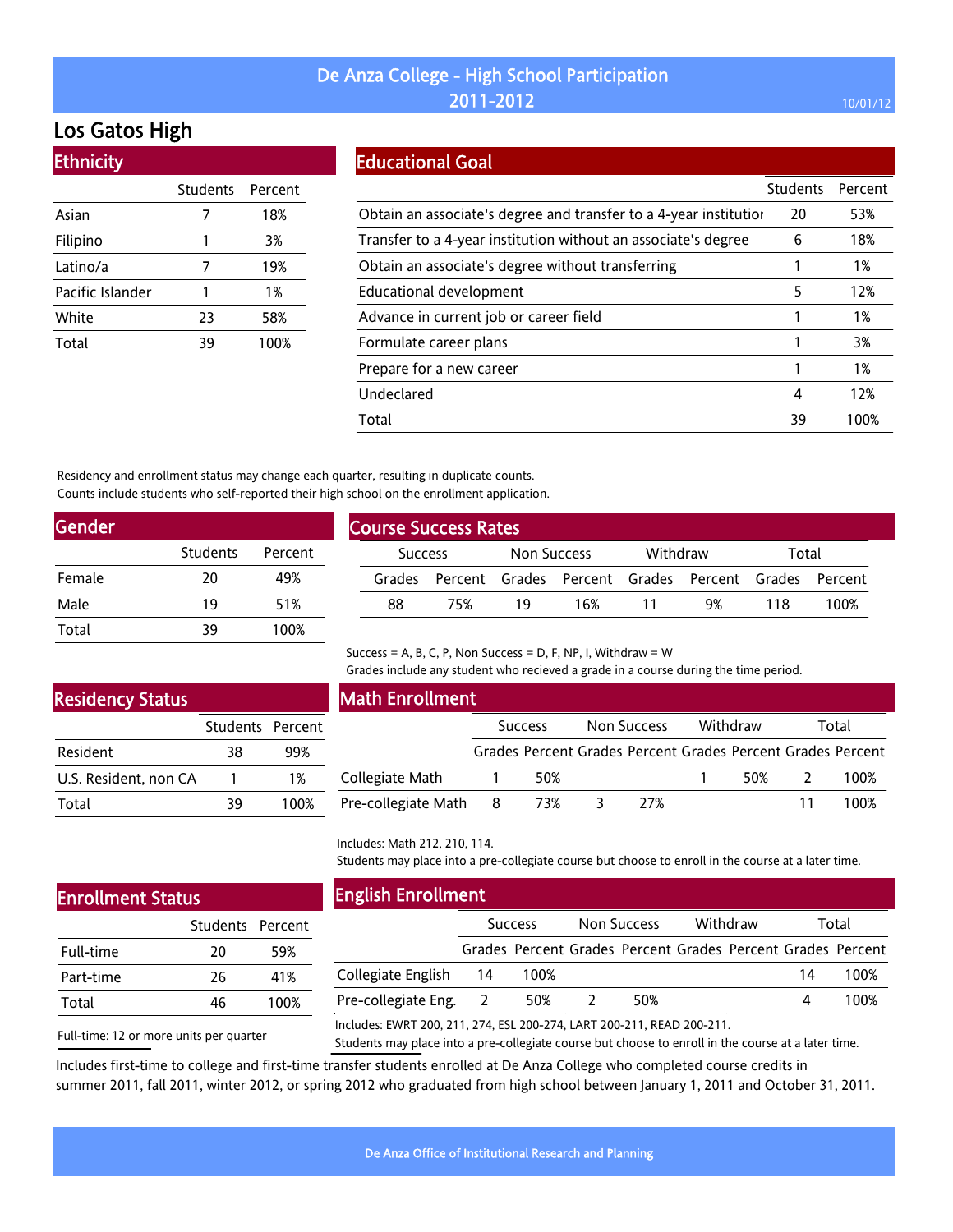## Mt Pleasant High

**Ethnicity** 

| Lunnuly          |                  |      |
|------------------|------------------|------|
|                  | Students Percent |      |
| African American | 1                | 2%   |
| Asian            | 9                | 13%  |
| Filipino         | 8                | 12%  |
| Latino/a         | 48               | 66%  |
| Pacific Islander | 1                | 1%   |
| White            | 1                | 2%   |
| Unreported       | 4                | 3%   |
| Total            | 72               | 100% |
|                  |                  |      |

### Educational Goal

|                                                                   | <b>Students</b> | Percent |
|-------------------------------------------------------------------|-----------------|---------|
| Obtain an associate's degree and transfer to a 4-year institution | 45              | 62%     |
| Transfer to a 4-year institution without an associate's degree    | 17              | 32%     |
| Obtain an associate's degree without transferring                 |                 | 0%      |
| Earn a vocational certificate                                     |                 | 0%      |
| Educational development                                           | $\mathcal{P}$   | 1%      |
| Advance in current job or career field                            |                 | 0%      |
| Prepare for a new career                                          | $\mathcal{P}$   | 1%      |
| Undeclared                                                        | 3               | 3%      |
| Total                                                             | 77              | 100%    |

Residency and enrollment status may change each quarter, resulting in duplicate counts. Counts include students who self-reported their high school on the enrollment application.

| Gender     |          |         |
|------------|----------|---------|
|            | Students | Percent |
| Female     | 31       | 44%     |
| Male       | 40       | 54%     |
| Unreported |          | 3%      |
| Total      | 72       | 100%    |

| <b>Course Success Rates</b>   |     |          |    |                                                             |    |     |      |      |  |
|-------------------------------|-----|----------|----|-------------------------------------------------------------|----|-----|------|------|--|
| Non Success<br><b>Success</b> |     | Withdraw |    | Total                                                       |    |     |      |      |  |
|                               |     |          |    | Grades Percent Grades Percent Grades Percent Grades Percent |    |     |      |      |  |
|                               | 214 | 74%      | 44 | 15%                                                         | ३३ | 11% | -291 | 100% |  |

# Residency Status

|               | Students Percent |      |
|---------------|------------------|------|
| Resident      | 70               | 95%  |
| AB540 Student | 3                | 5%   |
| Total         | 73               | 100% |

#### Math Enrollment

|                        | <b>Success</b> |     | Non Success    |     | Withdraw |      | Total                    |                                                             |
|------------------------|----------------|-----|----------------|-----|----------|------|--------------------------|-------------------------------------------------------------|
|                        |                |     |                |     |          |      |                          | Grades Percent Grades Percent Grades Percent Grades Percent |
| Collegiate Math        |                |     |                |     |          | 100% | $\overline{\phantom{a}}$ | - 100%                                                      |
| Pre-collegiate Math 11 |                | 50% | $\overline{4}$ | 18% |          | 32%  | -22.                     | 100%                                                        |

Grades include any student who recieved a grade in a course during the time period.

Students may place into a pre-collegiate course but choose to enroll in the course at a later time.

## Enrollment Status

|           | Students Percent |      |
|-----------|------------------|------|
| Full-time | 50               | 68%  |
| Part-time | 57               | 32%  |
| Total     | 107              | 100% |

Full-time: 12 or more units per quarter

English Enrollment

|                        | <b>Success</b> |                                                             | Non Success |     | Withdraw                 |    | Total     |      |
|------------------------|----------------|-------------------------------------------------------------|-------------|-----|--------------------------|----|-----------|------|
|                        |                | Grades Percent Grades Percent Grades Percent Grades Percent |             |     |                          |    |           |      |
| Collegiate English 2   |                | 50%                                                         |             | 50% |                          |    | $\Lambda$ | 100% |
| Pre-collegiate Eng. 41 |                | 80%                                                         | - 8         | 16% | $\overline{\phantom{a}}$ | 4% | 51        | 100% |
|                        |                |                                                             |             |     |                          |    |           |      |

Includes: EWRT 200, 211, 274, ESL 200-274, LART 200-211, READ 200-211.

Success = A, B, C, P, Non Success = D, F, NP, I, Withdraw =  $W$ 

Students may place into a pre-collegiate course but choose to enroll in the course at a later time.

Includes: Math 212, 210, 114.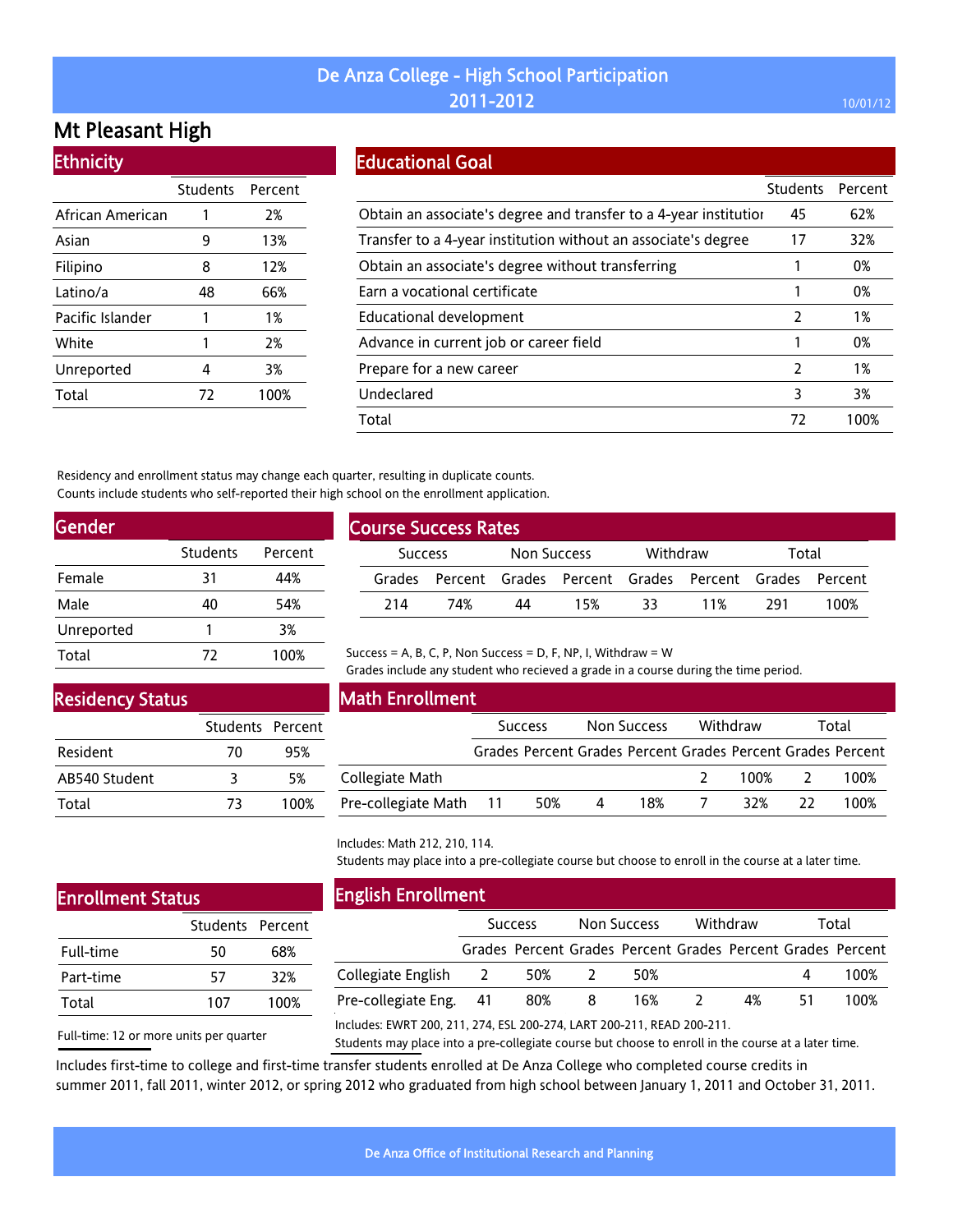# Silver Creek High

| <b>Ethnicity</b> |          |         |
|------------------|----------|---------|
|                  | Students | Percent |
| African American | 6        | 5%      |
| Asian            | 72       | 51%     |
| Filipino         | 12       | 7%      |
| Latino/a         | 47       | 30%     |
| Pacific Islander | 1        | 1%      |
| White            | 3        | 1%      |
| Unreported       | 5        | 3%      |
| Total            | 146      | 100%    |

### Educational Goal

|                                                                   | <b>Students</b> | Percent |
|-------------------------------------------------------------------|-----------------|---------|
| Obtain an associate's degree and transfer to a 4-year institution | 71              | 51%     |
| Transfer to a 4-year institution without an associate's degree    | 42              | 30%     |
| Obtain an associate's degree without transferring                 | 7               | 5%      |
| <b>Educational development</b>                                    | 6               | 2%      |
| Formulate career plans                                            | 2               | 0%      |
| Prepare for a new career                                          |                 | 0%      |
| Undeclared                                                        | 17              | 12%     |
| Total                                                             | 146             | 100%    |

Residency and enrollment status may change each quarter, resulting in duplicate counts. Counts include students who self-reported their high school on the enrollment application.

| Gender     |          |         |  |  |  |  |
|------------|----------|---------|--|--|--|--|
|            | Students | Percent |  |  |  |  |
| Female     | 73       | 53%     |  |  |  |  |
| Male       | 71       | 45%     |  |  |  |  |
| Unreported | 2        | 2%      |  |  |  |  |
| Total      | 146      | 100%    |  |  |  |  |

| <b>Course Success Rates</b>               |     |     |    |         |      |                                                             |     |      |  |
|-------------------------------------------|-----|-----|----|---------|------|-------------------------------------------------------------|-----|------|--|
| Withdraw<br>Non Success<br><b>Success</b> |     |     |    |         |      | Total                                                       |     |      |  |
|                                           |     |     |    |         |      | Grades Percent Grades Percent Grades Percent Grades Percent |     |      |  |
|                                           | 482 | 84% | 62 | $-11\%$ | - 27 | 5%                                                          | 571 | 100% |  |

### Residency Status

|                       | Students Percent |      |
|-----------------------|------------------|------|
| Resident              | 142              | 97%  |
| U.S. Resident, non CA | 3                | 1%   |
| AB540 Student         | $\mathcal{L}$    | 1%   |
| Total                 | 147              | 100% |

### Math Enrollment

|                     | <b>Success</b> |     | Non Success |     | Withdraw |    | Total |                                                             |
|---------------------|----------------|-----|-------------|-----|----------|----|-------|-------------------------------------------------------------|
|                     |                |     |             |     |          |    |       | Grades Percent Grades Percent Grades Percent Grades Percent |
| Collegiate Math     | -13            | 76% |             | 18% |          | 6% |       | 100%                                                        |
| Pre-collegiate Math | - 48           | 84% | -8          | 14% |          | 2% | 57    | 100%                                                        |

Grades include any student who recieved a grade in a course during the time period.

Students may place into a pre-collegiate course but choose to enroll in the course at a later time.

## Enrollment Status

|           | Students Percent |      |
|-----------|------------------|------|
| Full-time | 105              | 66%  |
| Part-time | 124              | 34%  |
| Total     | 229              | 100% |

Full-time: 12 or more units per quarter

English Enrollment

|                        | <b>Success</b> |     | Non Success  |    | Withdraw |    | Total |                                                             |
|------------------------|----------------|-----|--------------|----|----------|----|-------|-------------------------------------------------------------|
|                        |                |     |              |    |          |    |       | Grades Percent Grades Percent Grades Percent Grades Percent |
| Collegiate English 28  |                | 97% |              |    |          | 3% | - 29. | 100%                                                        |
| Pre-collegiate Eng. 58 |                | 95% | <sup>2</sup> | 3% |          | 2% | -61   | 100%                                                        |
|                        |                |     |              |    |          |    |       |                                                             |

Includes: EWRT 200, 211, 274, ESL 200-274, LART 200-211, READ 200-211.

Success = A, B, C, P, Non Success = D, F, NP, I, Withdraw =  $W$ 

Students may place into a pre-collegiate course but choose to enroll in the course at a later time.

Includes: Math 212, 210, 114.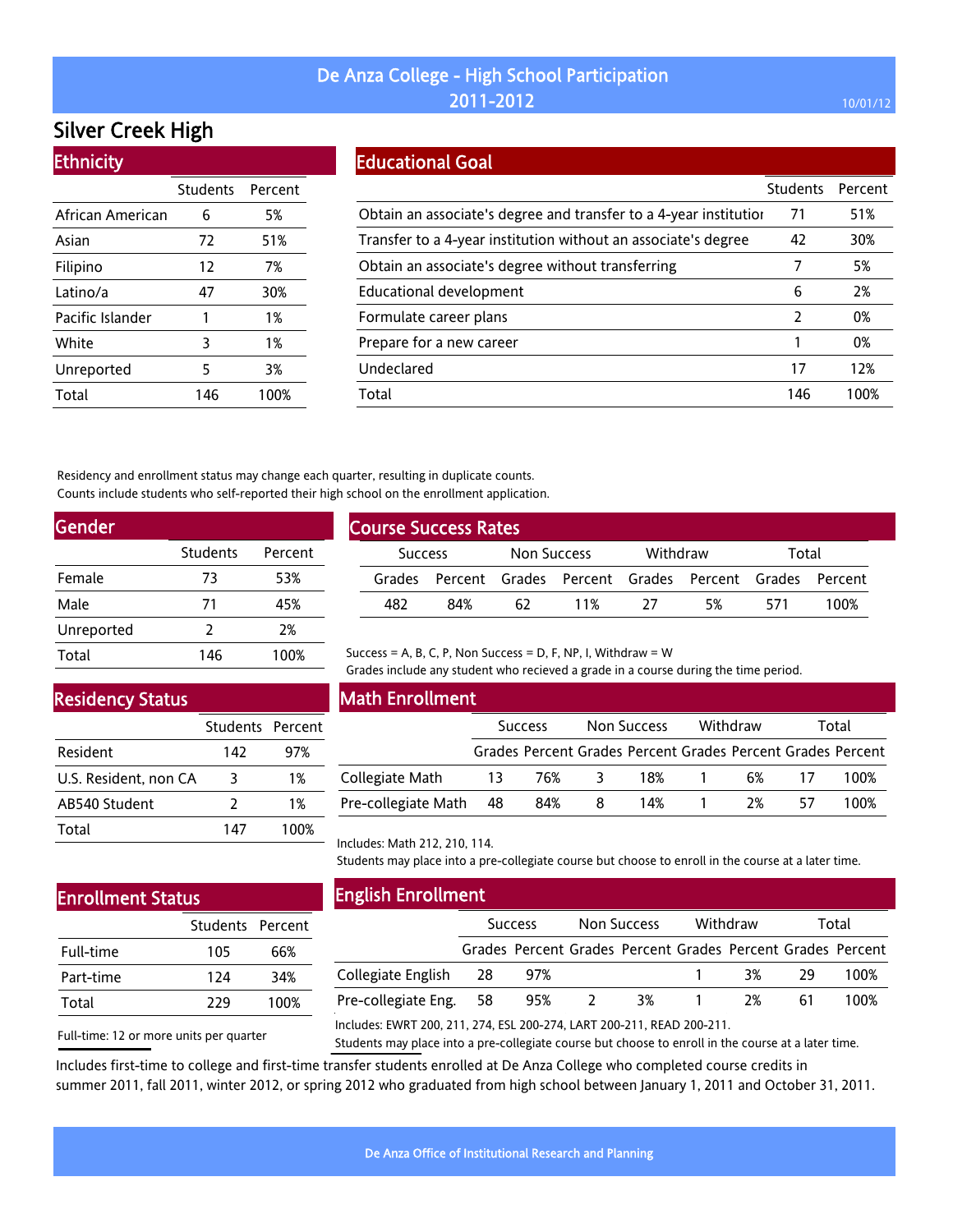#### De Anza College - High School Participation **2011-2012** 10/01/12 , , , p g g g J y, ,

# Willow Glen High

| <b>Ethnicity</b> |          |         |
|------------------|----------|---------|
|                  | Students | Percent |
| African American | 3        | 7%      |
| Asian            | 2        | 3%      |
| Filipino         | 5        | 7%      |
| Latino/a         | 47       | 68%     |
| White            | 10       | 13%     |
| Unreported       | 1        | 1%      |
| Total            | 68       | 100%    |

#### Educational Goal

|                                                                   | <b>Students</b> | Percent |
|-------------------------------------------------------------------|-----------------|---------|
| Obtain an associate's degree and transfer to a 4-year institution | 33              | 53%     |
| Transfer to a 4-year institution without an associate's degree    | 16              | 22%     |
| Obtain an associate's degree without transferring                 | 5               | 8%      |
| Earn a vocational certificate                                     |                 | 1%      |
| Educational development                                           | 4               | 5%      |
| Improve basic skills                                              |                 | 0%      |
| Prepare for a new career                                          | 2               | 3%      |
| Undeclared                                                        | 6               | 8%      |
| Total                                                             | 68              | 100%    |

Residency and enrollment status may change each quarter, resulting in duplicate counts. Counts include students who self-reported their high school on the enrollment application.

| Gender     |          |         |
|------------|----------|---------|
|            | Students | Percent |
| Female     | 30       | 48%     |
| Male       | 37       | 52%     |
| Unreported | 1        | 1%      |
| Total      | 68       | 100%    |
|            |          |         |

#### Residency Status

|                       | Students Percent |      |
|-----------------------|------------------|------|
| Resident              | 54               | 76%  |
| AB540 Student         | 13               | 22%  |
| International Student | 2                | 1%   |
| Non-resident          | 1                | 1%   |
| Total                 | 70               | 100% |

### Math Enrollment

Course Success Rates

|                        | <b>Success</b>                                              |   | Non Success |    | Withdraw |    | Total |
|------------------------|-------------------------------------------------------------|---|-------------|----|----------|----|-------|
|                        | Grades Percent Grades Percent Grades Percent Grades Percent |   |             |    |          |    |       |
| Collegiate Math        | 43%                                                         |   | 29%         |    | 29%      |    | 100%  |
| Pre-collegiate Math 15 | 52%                                                         | 8 | 28%         | 6. | 21%      | 29 | 100%  |

Success Non Success Withdraw Total Grades Percent Grades Percent Grades Percent Grades Percent 196 75% 36 14% 28 11% 260 100%

Grades include any student who recieved a grade in a course during the time period.

# Includes: Math 212, 210, 114.

#### Students may place into a pre-collegiate course but choose to enroll in the course at a later time.

| <b>Enrollment Status</b> |
|--------------------------|
|                          |

|           | Students Percent |      |
|-----------|------------------|------|
| Full-time | 36               | 54%  |
| Part-time | 55               | 46%  |
| Total     | ۹1               | 100% |
|           |                  |      |

Full-time: 12 or more units per quarter

English Enrollment

| -----------------------                                         |                |     |             |    |          |         |       |                                                             |
|-----------------------------------------------------------------|----------------|-----|-------------|----|----------|---------|-------|-------------------------------------------------------------|
|                                                                 | <b>Success</b> |     | Non Success |    | Withdraw |         | Total |                                                             |
|                                                                 |                |     |             |    |          |         |       | Grades Percent Grades Percent Grades Percent Grades Percent |
| Collegiate English 5                                            |                | 83% |             |    |          | 1 17% 6 |       | 100%                                                        |
| Pre-collegiate Eng. 16 70% 2                                    |                |     |             | 9% | 5 -      | 22%     | -23   | 100%                                                        |
| ncludes: EMPT 200 211 274 ECL 200 274 LAPT 200 211 PEAD 200 211 |                |     |             |    |          |         |       |                                                             |

Includes: EWRT 200, 211, 274, ESL 200-274, LART 200-211, READ 200-211.

Students may place into a pre-collegiate course but choose to enroll in the course at a later time.

Includes first-time to college and first-time transfer students enrolled at De Anza College who completed course credits in summer 2011, fall 2011, winter 2012, or spring 2012 who graduated from high school between January 1, 2011 and October 31, 2011.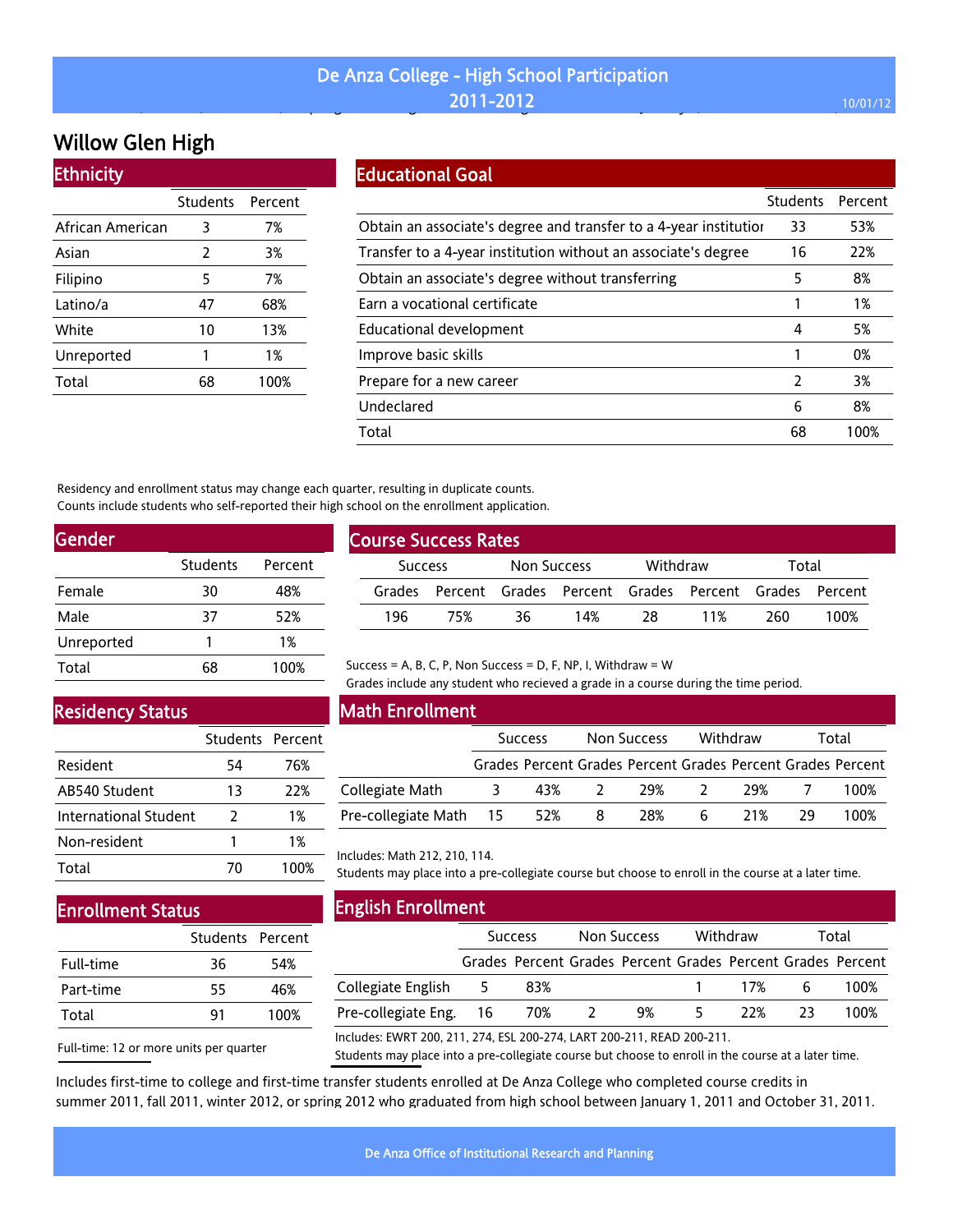# Gilroy High

Ethnicity

| еспоста    |          |         |
|------------|----------|---------|
|            | Students | Percent |
| Asian      | 3        | 14%     |
| Latino/a   | 13       | 67%     |
| White      | 4        | 16%     |
| Unreported |          | 3%      |
| Total      | 21       | 100%    |
|            |          |         |

### Educational Goal

|                                                                   | <b>Students</b> | Percent |
|-------------------------------------------------------------------|-----------------|---------|
| Obtain an associate's degree and transfer to a 4-year institution | 6               | 38%     |
| Transfer to a 4-year institution without an associate's degree    | 3               | 20%     |
| Obtain an associate's degree without transferring                 |                 | 5%      |
| Earn a vocational certificate                                     |                 | 6%      |
| Educational development                                           | 3               | 11%     |
| Advance in current job or career field                            |                 | 3%      |
| Formulate career plans                                            |                 | 2%      |
| Maintain certificate or license                                   |                 | 8%      |
| Undeclared                                                        | 3               | 6%      |
| Unreported                                                        |                 | 2%      |

Residency and enrollment status may change each quarter, resulting in duplicate counts. Counts include students who self-reported their high school on the enrollment application.

| Gender |          |         |
|--------|----------|---------|
|        | Students | Percent |
| Female | 6        | 39%     |
| Male   | 15       | 61%     |
| Total  | 21       | 100%    |

| <b>Course Success Rates</b> |                |     |             |     |          |                                                             |       |      |
|-----------------------------|----------------|-----|-------------|-----|----------|-------------------------------------------------------------|-------|------|
|                             | <b>Success</b> |     | Non Success |     | Withdraw |                                                             | Total |      |
|                             |                |     |             |     |          | Grades Percent Grades Percent Grades Percent Grades Percent |       |      |
|                             | 46             | 72% | -13         | 20% |          | 8%                                                          | 64    | 100% |
|                             |                |     |             |     |          |                                                             |       |      |

#### Success = A, B, C, P, Non Success = D, F, NP, I, Withdraw = W

Grades include any student who recieved a grade in a course during the time period.

### Residency Status

|          | Students Percent |      |
|----------|------------------|------|
| Resident | 21               | 100% |
| Total    | 21               | 100% |

## Math Enrollment

|                     | <b>Success</b> | Non Success | Withdraw | Total                                                       |
|---------------------|----------------|-------------|----------|-------------------------------------------------------------|
|                     |                |             |          | Grades Percent Grades Percent Grades Percent Grades Percent |
| Collegiate Math     | 100%           |             |          | 100%                                                        |
| Pre-collegiate Math | 33%            | 33%         | २२%      | 100%                                                        |

Includes: Math 212, 210, 114.

English Enrollment

Collegiate English Pre-collegiate Eng.

Students may place into a pre-collegiate course but choose to enroll in the course at a later time.

Success Non Success Withdraw Total Grades Percent Grades Percent Grades Percent Grades Percent

2 100% 2 100% 2 100% 2 100%

#### Enrollment Status

Full-time:

|           | Students Percent |      |
|-----------|------------------|------|
| Full-time |                  | 43%  |
| Part-time | 15               | 57%  |
| Total     | つつ               | 100% |

|                              | Includes: EWI |
|------------------------------|---------------|
| 12 or more units per quarter |               |

RT 200, 211, 274, ESL 200-274, LART 200-211, READ 200-211.

Students may place into a pre-collegiate course but choose to enroll in the course at a later time.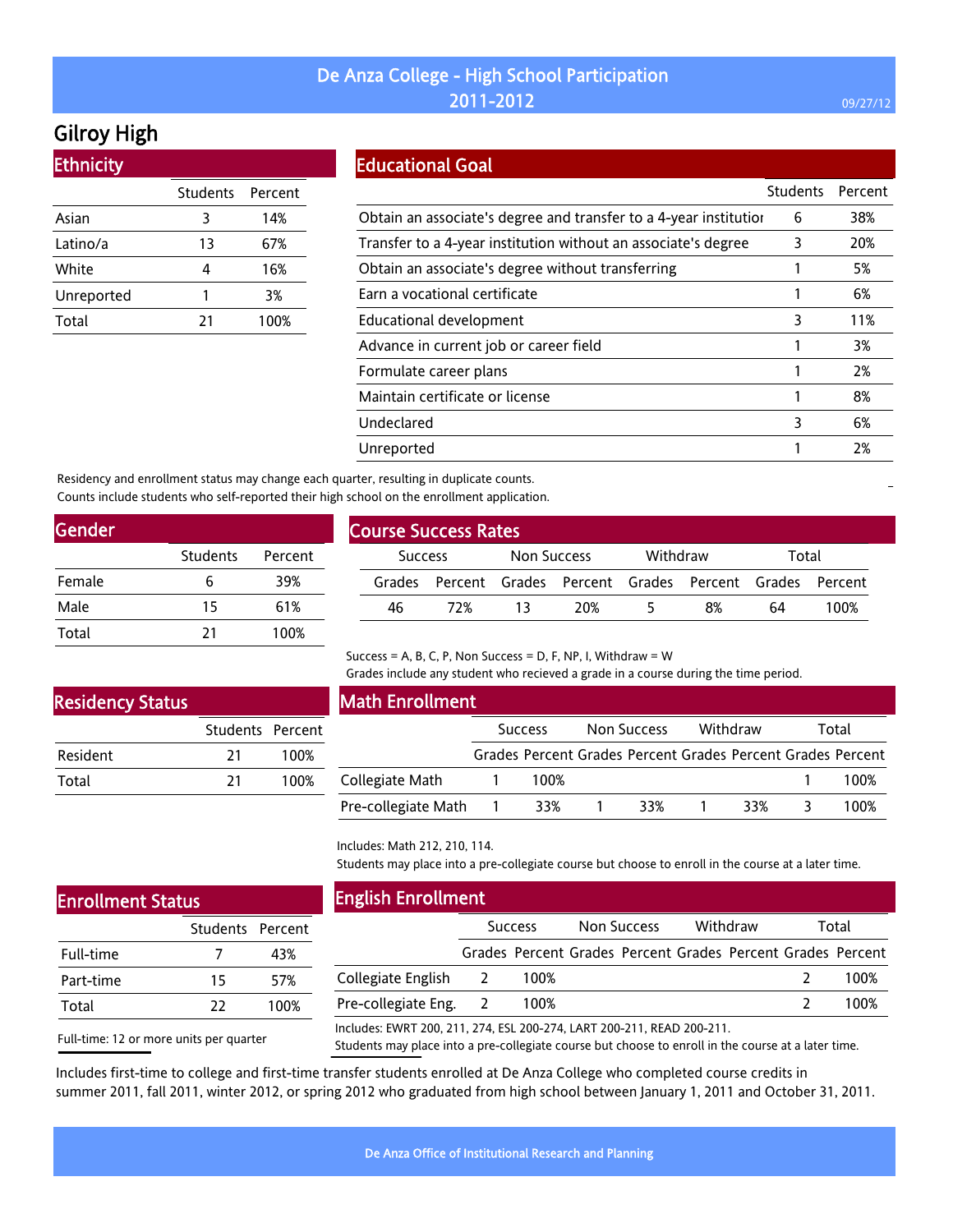## Oak Grove High

Ethnicity

| LUINUU           |          |         |
|------------------|----------|---------|
|                  | Students | Percent |
| African American | 7        | 6%      |
| Asian            | 33       | 29%     |
| Filipino         | 11       | 7%      |
| Latino/a         | 60       | 50%     |
| Pacific Islander | 4        | 2%      |
| White            | 9        | 5%      |
| Unreported       | 1        | 1%      |
| Total            | 125      | 100%    |
|                  |          |         |

### Educational Goal

|                                                                   | <b>Students</b> | Percent |
|-------------------------------------------------------------------|-----------------|---------|
| Obtain an associate's degree and transfer to a 4-year institution | 69              | 61%     |
| Transfer to a 4-year institution without an associate's degree    | 25              | 20%     |
| Obtain an associate's degree without transferring                 | 2               | 1%      |
| Earn a vocational degree                                          |                 | 1%      |
| Educational development                                           | 18              | 13%     |
| Advance in current job or career field                            | 3               | 1%      |
| Formulate career plans                                            |                 | 1%      |
| Undeclared                                                        | 6               | 4%      |
| Total                                                             | 125             | 100%    |

Residency and enrollment status may change each quarter, resulting in duplicate counts. Counts include students who self-reported their high school on the enrollment application.

| Gender     |          |         |  |  |  |  |  |  |
|------------|----------|---------|--|--|--|--|--|--|
|            | Students | Percent |  |  |  |  |  |  |
| Female     | 56       | 41%     |  |  |  |  |  |  |
| Male       | 68       | 58%     |  |  |  |  |  |  |
| Unreported |          | 1%      |  |  |  |  |  |  |
| Total      | 125      | 100%    |  |  |  |  |  |  |

| <b>Course Success Rates</b> |                                                             |             |     |                   |    |     |      |  |  |
|-----------------------------|-------------------------------------------------------------|-------------|-----|-------------------|----|-----|------|--|--|
| <b>Success</b>              |                                                             | Non Success |     | Withdraw<br>Total |    |     |      |  |  |
|                             | Grades Percent Grades Percent Grades Percent Grades Percent |             |     |                   |    |     |      |  |  |
| 386                         | 79%                                                         | - 71        | 15% | 30                | 6% | 487 | 100% |  |  |

### Residency Status

|                       | Students Percent |      |
|-----------------------|------------------|------|
| Resident              | 116              | 92%  |
| AB540 Student         | 8                | 7%   |
| International Student | 2                | 1%   |
| Non-resident          | Ί                | 0%   |
| Total                 | 127              | 100% |

### Math Enrollment

|                               | <b>Success</b> |     |   | Non Success |              | Withdraw | Total |                                                             |
|-------------------------------|----------------|-----|---|-------------|--------------|----------|-------|-------------------------------------------------------------|
|                               |                |     |   |             |              |          |       | Grades Percent Grades Percent Grades Percent Grades Percent |
| Collegiate Math               | 5              | 45% | 3 | 27%         | $\mathbf{R}$ | 27%      | -11   | 100%                                                        |
| Pre-collegiate Math 26 62% 11 |                |     |   | 26%         | 5            | 12%      | 42    | 100%                                                        |

Grades include any student who recieved a grade in a course during the time period.

#### Includes: Math 212, 210, 114.

Students may place into a pre-collegiate course but choose to enroll in the course at a later time.

## Enrollment Status

|           | Students Percent |      |
|-----------|------------------|------|
| Full-time | 72               | 58%  |
| Part-time | 100              | 42%  |
| Total     | 172              | 100% |

Full-time: 12 or more units per quarter

English Enrollment

|                               | <b>Success</b> |       | Non Success |                                                             | Withdraw                |        | Total |      |
|-------------------------------|----------------|-------|-------------|-------------------------------------------------------------|-------------------------|--------|-------|------|
|                               |                |       |             | Grades Percent Grades Percent Grades Percent Grades Percent |                         |        |       |      |
| Collegiate English 13         |                | 76% 1 |             | 6%                                                          | $\overline{\mathbf{3}}$ | 18% 17 |       | 100% |
| Pre-collegiate Eng. 51 77% 10 |                |       |             | 15%                                                         | 5.                      | 8%     | 66    | 100% |

Includes: EWRT 200, 211, 274, ESL 200-274, LART 200-211, READ 200-211.

Success = A, B, C, P, Non Success = D, F, NP, I, Withdraw =  $W$ 

Students may place into a pre-collegiate course but choose to enroll in the course at a later time.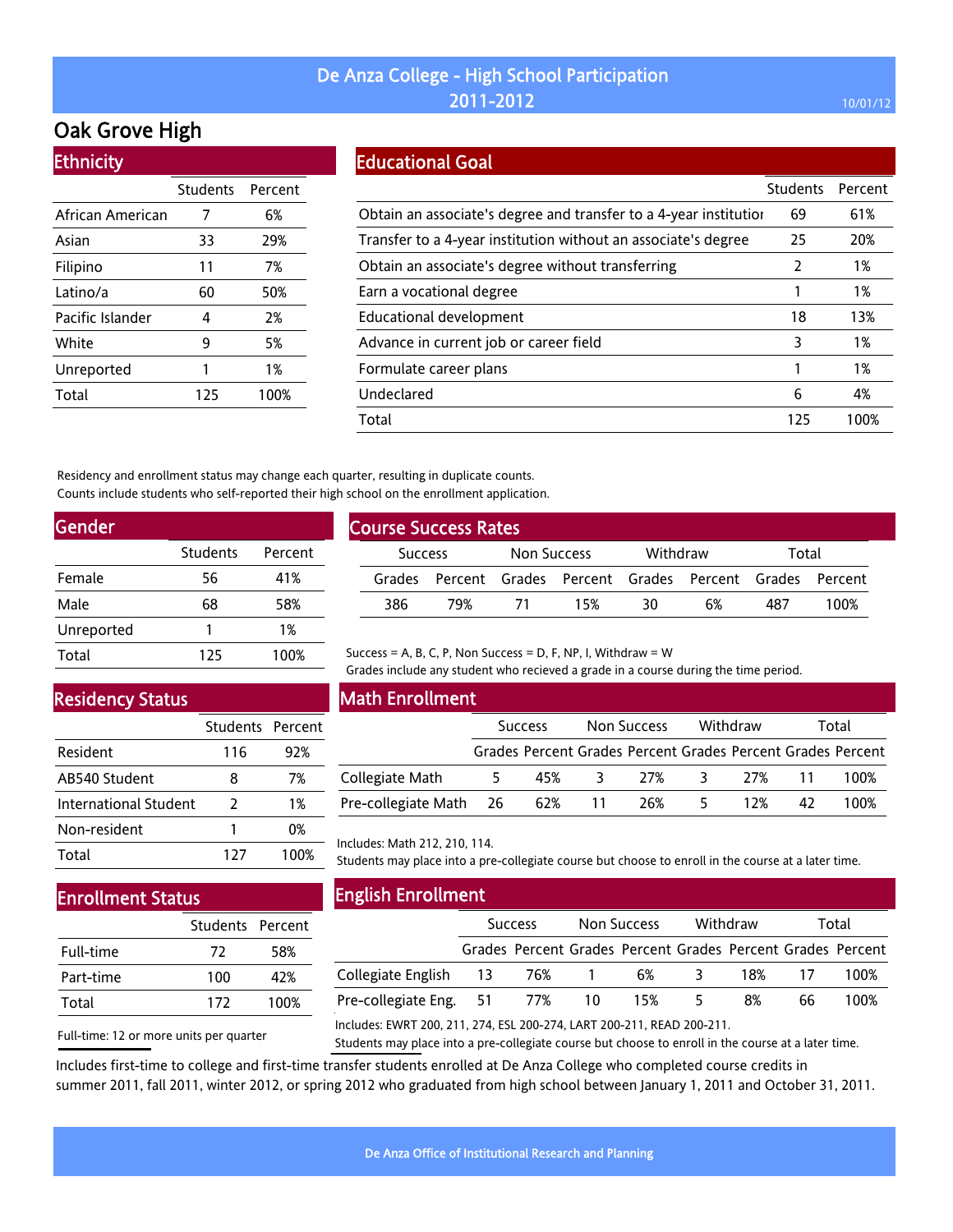## De Anza College - High School Participation  $2011$ –2012  $2012$  and  $2011$ –2012  $2012$  and  $201$  and  $201$  and  $201$  and  $201$

# Branham High

| <b>Ethnicity</b> |                  |      |
|------------------|------------------|------|
|                  | Students Percent |      |
| African American | 5                | 10%  |
| Asian            | 5                | 9%   |
| Latino/a         | 18               | 40%  |
| White            | 20               | 40%  |
| Total            | 48               | 100% |

#### Educational Goal

|                                                                   | <b>Students</b> | Percent |
|-------------------------------------------------------------------|-----------------|---------|
| Obtain an associate's degree and transfer to a 4-year institution | 17              | 41%     |
| Transfer to a 4-year institution without an associate's degree    | 10              | 24%     |
| Obtain an associate's degree without transferring                 | 2               | 4%      |
| Educational development                                           | 9               | 13%     |
| Formulate career plans                                            |                 | 1%      |
| Improve basic skills                                              | 3               | 6%      |
| Maintain certificate or license                                   |                 | 3%      |
| Undeclared                                                        | 5               | 8%      |
| Total                                                             | 48              | 100%    |

Residency and enrollment status may change each quarter, resulting in duplicate counts. Counts include students who self-reported their high school on the enrollment application.

| Gender   |         |  |  |  |  |  |  |  |
|----------|---------|--|--|--|--|--|--|--|
| Students | Percent |  |  |  |  |  |  |  |
| 18       | 40%     |  |  |  |  |  |  |  |
| 30       | 60%     |  |  |  |  |  |  |  |
| 48       | 100%    |  |  |  |  |  |  |  |
|          |         |  |  |  |  |  |  |  |

| <b>Course Success Rates</b> |      |             |     |          |                                                      |       |      |  |  |
|-----------------------------|------|-------------|-----|----------|------------------------------------------------------|-------|------|--|--|
| <b>Success</b>              |      | Non Success |     | Withdraw |                                                      | Total |      |  |  |
| Grades                      |      |             |     |          | Percent Grades Percent Grades Percent Grades Percent |       |      |  |  |
| 104                         | 76%. | 20          | 15% |          | 9%                                                   | 136.  | 100% |  |  |
|                             |      |             |     |          |                                                      |       |      |  |  |

#### Success = A, B, C, P, Non Success = D, F, NP, I, Withdraw = W

Grades include any student who recieved a grade in a course during the time period.

### Residency Status

|                 | Students Percent |      |
|-----------------|------------------|------|
| <b>Resident</b> | 48               | 100% |
| Total           | 48               | 100% |

## Math Enrollment

|                     | <b>Success</b> |      |    | Non Success |                         | Withdraw |     | Total                                                       |  |
|---------------------|----------------|------|----|-------------|-------------------------|----------|-----|-------------------------------------------------------------|--|
|                     |                |      |    |             |                         |          |     | Grades Percent Grades Percent Grades Percent Grades Percent |  |
| Collegiate Math     |                | 100% |    |             |                         |          |     | 100%                                                        |  |
| Pre-collegiate Math | - 9            | 50%  | -6 | 33%         | $\overline{\mathbf{3}}$ | 17%      | -18 | 100%                                                        |  |

#### Includes: Math 212, 210, 114.

Students may place into a pre-collegiate course but choose to enroll in the course at a later time.

| <b>Enrollment Status</b> |
|--------------------------|
|                          |

|           | Students Percent |      |
|-----------|------------------|------|
| Full-time | 20               | 49%  |
| Part-time | 44               | 51%  |
| Total     | 64               | 100% |

## English Enrollment

|                                                                        | <b>Success</b> |       | <b>Non Success</b> |                                                             | Withdraw |    | Total |      |
|------------------------------------------------------------------------|----------------|-------|--------------------|-------------------------------------------------------------|----------|----|-------|------|
|                                                                        |                |       |                    | Grades Percent Grades Percent Grades Percent Grades Percent |          |    |       |      |
| Collegiate English 3                                                   |                | 100%  |                    |                                                             |          |    |       | 100% |
| Pre-collegiate Eng. 11                                                 |                | 85% 1 |                    | 8%                                                          |          | 8% | 13    | 100% |
| Includes: EWRT 200, 211, 274, ESL 200-274, LART 200-211, READ 200-211. |                |       |                    |                                                             |          |    |       |      |

Full-time: 12 or more units per quarter

Students may place into a pre-collegiate course but choose to enroll in the course at a later time.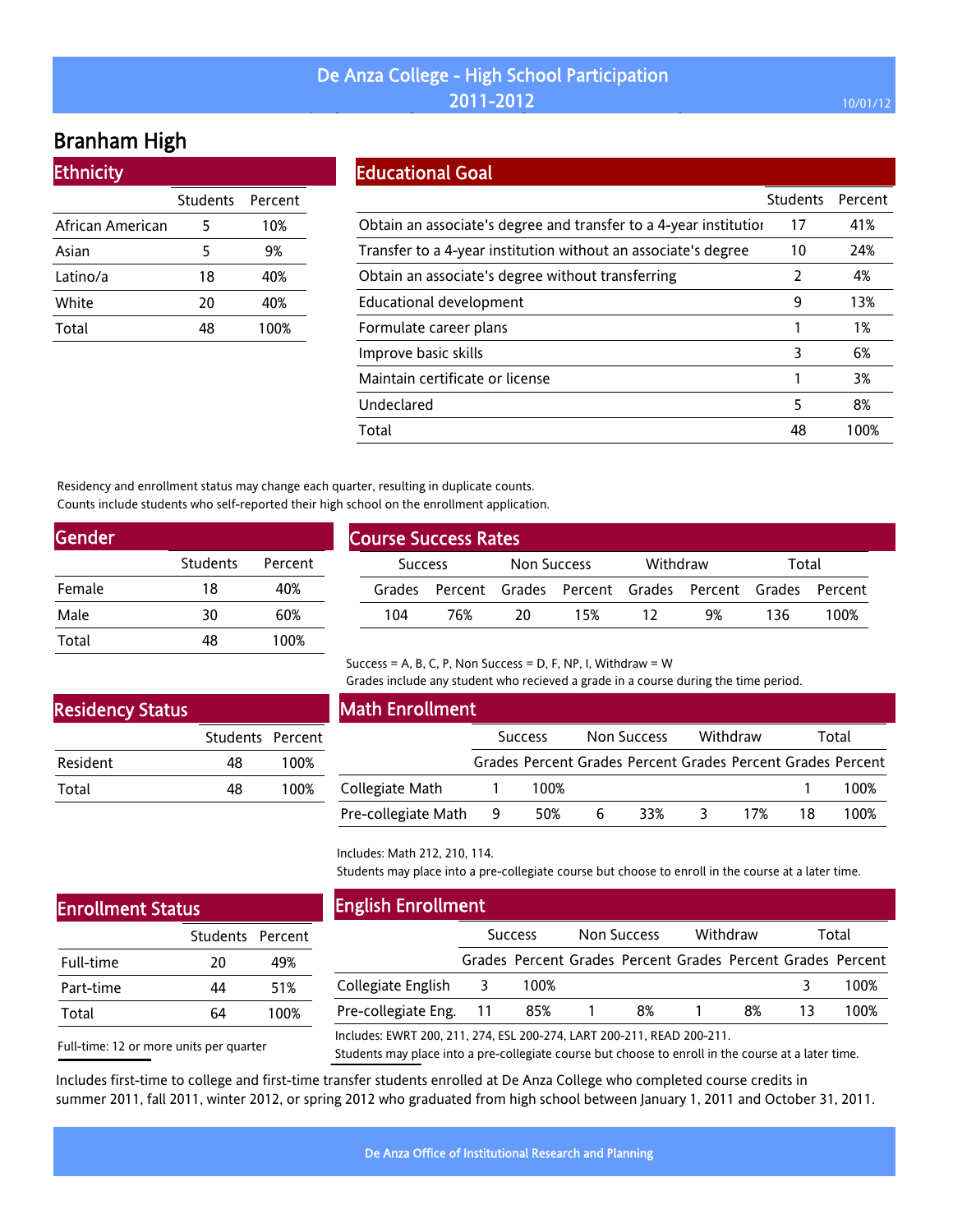# Los Altos High

**Ethnicity** 

| ны шысту         |                  |      |
|------------------|------------------|------|
|                  | Students Percent |      |
| African American | 1                | 3%   |
| Asian            | 8                | 10%  |
| Filipino         | 3                | 5%   |
| Latino/a         | 25               | 63%  |
| Native American  | 2                | 3%   |
| White            | 5                | 10%  |
| Unreported       | 1                | 5%   |
| Total            | 45               | 100% |

### Educational Goal

|                                                                   | <b>Students</b> | Percent |
|-------------------------------------------------------------------|-----------------|---------|
| Obtain an associate's degree and transfer to a 4-year institution | 18              | 50%     |
| Transfer to a 4-year institution without an associate's degree    | 5               | 17%     |
| Obtain an associate's degree without transferring                 | 4               | 7%      |
| <b>Educational development</b>                                    | 8               | 12%     |
| Improve basic skills                                              |                 | 1%      |
| Prepare for a new career                                          |                 | 1%      |
| Undeclared                                                        | 8               | 12%     |
| Total                                                             | 45              | 1በበ%    |

Residency and enrollment status may change each quarter, resulting in duplicate counts. Counts include students who self-reported their high school on the enrollment application.

| Gender |          |         |
|--------|----------|---------|
|        | Students | Percent |
| Female | 24       | 60%     |
| Male   | 21       | 40%     |
| Total  | 45       | 100%    |

| <b>Course Success Rates</b> |                |     |             |     |          |                                                             |       |      |
|-----------------------------|----------------|-----|-------------|-----|----------|-------------------------------------------------------------|-------|------|
|                             | <b>Success</b> |     | Non Success |     | Withdraw |                                                             | Total |      |
|                             |                |     |             |     |          | Grades Percent Grades Percent Grades Percent Grades Percent |       |      |
|                             | 113            | 76% | - 22        | 15% | -14      | 9%                                                          | 149   | 100% |

### Residency Status

|                 | Students Percent |      |
|-----------------|------------------|------|
| <b>Resident</b> | 40               | 91%  |
| AB540 Student   | 5                | 9%   |
| Total           | 45               | 100% |

#### Math Enrollment

|                       |          | <b>Success</b> | Non Success |   | Withdraw |    | Total                                                       |
|-----------------------|----------|----------------|-------------|---|----------|----|-------------------------------------------------------------|
|                       |          |                |             |   |          |    | Grades Percent Grades Percent Grades Percent Grades Percent |
| Collegiate Math       | $\sim$ 2 | 67%            | 33%         |   |          |    | 100%                                                        |
| Pre-collegiate Math 4 |          | - 40%          | 30%         | 3 | 30%      | 10 | 100%                                                        |

Grades include any student who recieved a grade in a course during the time period.

### Includes: Math 212, 210, 114.

English Enrollment

Collegiate English

Students may place into a pre-collegiate course but choose to enroll in the course at a later time.

Success Non Success Withdraw Total Grades Percent Grades Percent Grades Percent Grades Percent

1 50% 1 50% 2 100%

### Enrollment Status

|           | Students Percent |      |
|-----------|------------------|------|
| Full-time | 16               | 42%  |
| Part-time | 41               | 58%  |
| Total     | 57               | 100% |

| Pre-collegiate Eng. 11                                                 | 79% | 21% | 100% |
|------------------------------------------------------------------------|-----|-----|------|
| Includes: EWRT 200, 211, 274, ESL 200-274, LART 200-211, READ 200-211. |     |     |      |

Success = A, B, C, P, Non Success = D, F, NP, I, Withdraw =  $W$ 

Full-time: 12 or more units per quarter Students may place into a pre-collegiate course but choose to enroll in the course at a later time.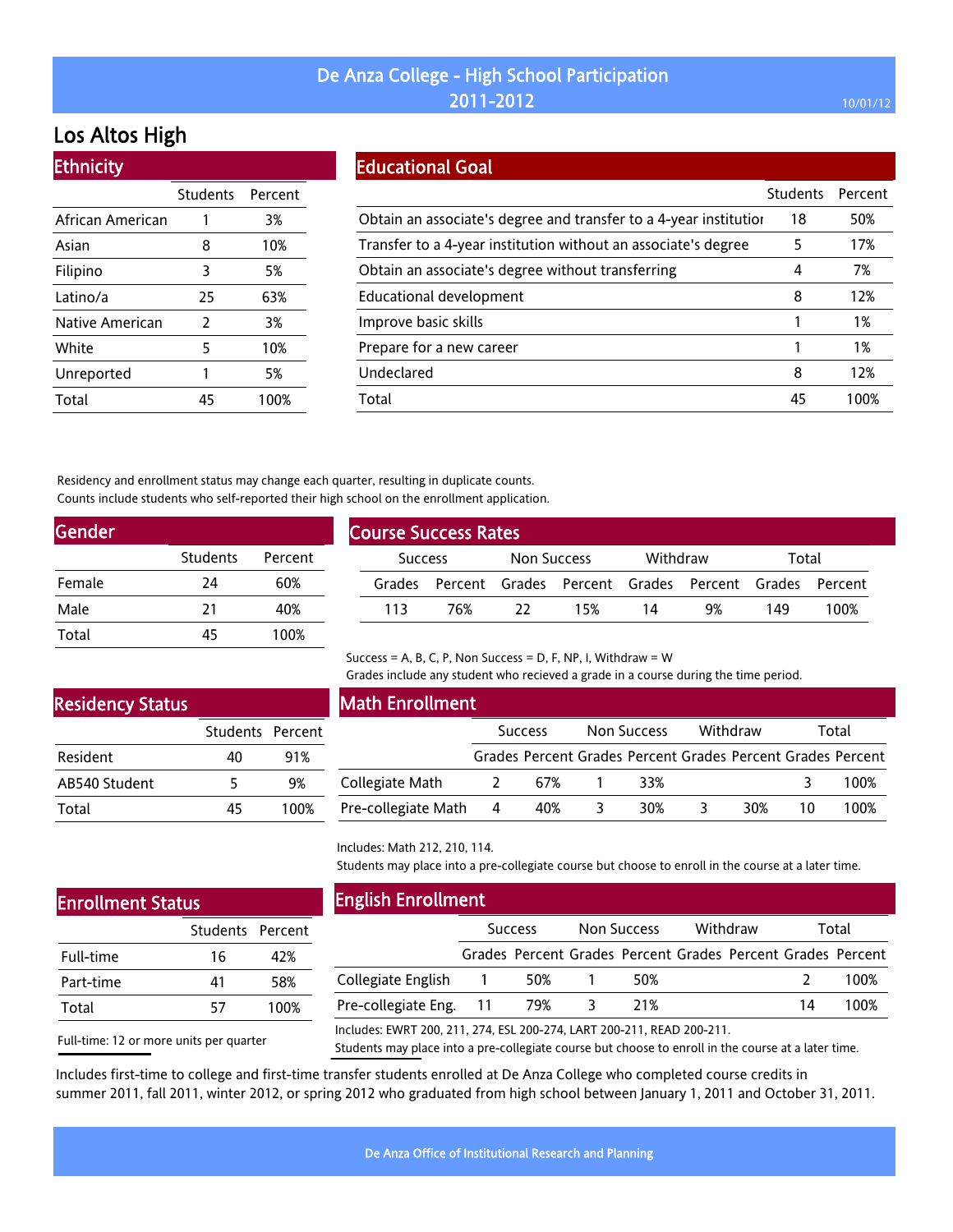## Live Oak High

| <b>Ethnicity</b> |                 |         |
|------------------|-----------------|---------|
|                  | <b>Students</b> | Percent |
| Asian            | 2               | 18%     |
| Filipino         | 2               | 18%     |
| Latino/a         | 2               | 18%     |
| White            | 7               | 45%     |
| Unreported       | 1               | 3%      |
| Total            | 14              | 100%    |

### Educational Goal

|                                                                   | <b>Students</b> | Percent |
|-------------------------------------------------------------------|-----------------|---------|
| Obtain an associate's degree and transfer to a 4-year institution | 5               | 45%     |
| Transfer to a 4-year institution without an associate's degree    | 2               | 18%     |
| Obtain an associate's degree without transferring                 |                 | 10%     |
| Educational development                                           |                 | 3%      |
| Formulate career plans                                            |                 | 10%     |
| Improve basic skills                                              |                 | 3%      |
| Prepare for a new career                                          |                 | 3%      |
| Undeclared                                                        | 2               | 10%     |
| Total                                                             | 14              | 100%    |

Residency and enrollment status may change each quarter, resulting in duplicate counts. Counts include students who self-reported their high school on the enrollment application.

| Gender |          |         |
|--------|----------|---------|
|        | Students | Percent |
| Female |          | 48%     |
| Male   |          | 53%     |
| Total  | 14       | 100%    |

| <b>Course Success Rates</b> |                                              |                    |     |       |      |  |  |
|-----------------------------|----------------------------------------------|--------------------|-----|-------|------|--|--|
| <b>Success</b>              |                                              | <b>Non Success</b> |     | Total |      |  |  |
|                             | Grades Percent Grades Percent Grades Percent |                    |     |       |      |  |  |
| 32.                         | 80%                                          | 8                  | 20% | 40.   | 100% |  |  |

Success = A, B, C, P, Non Success = D, F, NP, I, Withdraw =  $W$ 

Grades include any student who recieved a grade in a course during the time period.

| <b>Residency Status</b> |                  |      |
|-------------------------|------------------|------|
|                         | Students Percent |      |
| Resident                | 14               | 100% |
| Total                   | 14               | 100% |

## Math Enrollment

| ent |                     |     | <b>Success</b>                               | Non Success |  | Total |
|-----|---------------------|-----|----------------------------------------------|-------------|--|-------|
| )%  |                     |     | Grades Percent Grades Percent Grades Percent |             |  |       |
| ን%  | Pre-collegiate Math | - 4 | 100%                                         |             |  | 100%  |

#### Includes: Math 212, 210, 114.

Students may place into a pre-collegiate course but choose to enroll in the course at a later time.

### Enrollment Status

|           | Students Percent |      |
|-----------|------------------|------|
| Full-time |                  | 64%  |
| Part-time | q                | 36%  |
| Total     | 16               | 100% |

Full-time: 12 or more units per quarter

English Enrollment

|                       | <b>Success</b>                               | Non Success | Total |
|-----------------------|----------------------------------------------|-------------|-------|
|                       | Grades Percent Grades Percent Grades Percent |             |       |
| Collegiate English    | 100%                                         |             | 100%  |
| Pre-collegiate Eng. 2 | 100%                                         |             | 100%  |
|                       |                                              |             |       |

Includes: EWRT 200, 211, 274, ESL 200-274, LART 200-211, READ 200-211.

Students may place into a pre-collegiate course but choose to enroll in the course at a later time.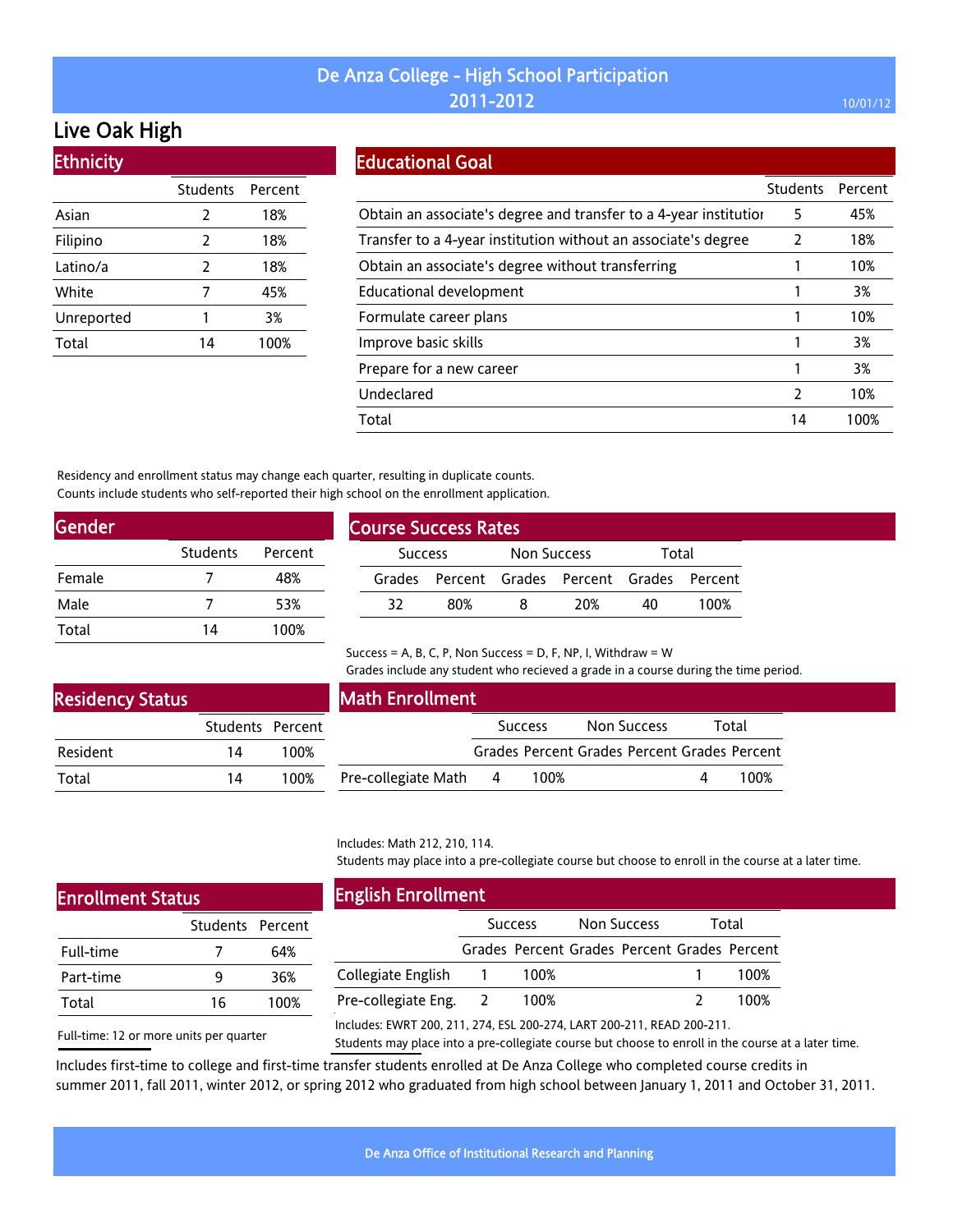## Henry M Gunn High

### **Ethnicity**

|                  | Students Percent |      |
|------------------|------------------|------|
| African American |                  | 4%   |
| Asian            | 14               | 49%  |
| Latino/a         | 4                | 13%  |
| White            | 11               | 35%  |
| Total            | 30               | 100% |

### Educational Goal

|                                                                   | Students | Percent |
|-------------------------------------------------------------------|----------|---------|
| Obtain an associate's degree and transfer to a 4-year institution | 4        | 22%     |
| Transfer to a 4-year institution without an associate's degree    | 5        | 27%     |
| Obtain an associate's degree without transferring                 |          | 2%      |
| Educational development                                           | 10       | 25%     |
| Advance in current job or career field                            |          | 4%      |
| Improve basic skills                                              | 4        | 7%      |
| Undeclared                                                        | 5        | 13%     |
| Total                                                             | 30       | 100%    |

Residency and enrollment status may change each quarter, resulting in duplicate counts. Counts include students who self-reported their high school on the enrollment application.

| Students | Percent |
|----------|---------|
| 14       | 53%     |
| 16       | 47%     |
| 30       | 100%    |
|          |         |

| <b>Course Success Rates</b> |     |             |    |          |                                                             |       |      |  |  |
|-----------------------------|-----|-------------|----|----------|-------------------------------------------------------------|-------|------|--|--|
| <b>Success</b>              |     | Non Success |    | Withdraw |                                                             | Total |      |  |  |
|                             |     |             |    |          | Grades Percent Grades Percent Grades Percent Grades Percent |       |      |  |  |
| 46                          | 84% |             | 4% |          | 13%                                                         | 55    | 100% |  |  |

## Success = A, B, C, P, Non Success = D, F, NP, I, Withdraw = W

Grades include any student who recieved a grade in a course during the time period.

### Residency Status

|               | Students Percent |      |
|---------------|------------------|------|
| Resident      | 29               | 95%  |
| AB540 Student |                  | 5%   |
| Total         | 30               | 100% |

### Math Enrollment

Includes: Math 212, 210, 114.

|                 | <b>Success</b> |                                                             | Non Success |  | Withdraw |  | Total |      |
|-----------------|----------------|-------------------------------------------------------------|-------------|--|----------|--|-------|------|
|                 |                | Grades Percent Grades Percent Grades Percent Grades Percent |             |  |          |  |       |      |
| Collegiate Math |                | 100%                                                        |             |  |          |  |       | 100% |

### Students may place into a pre-collegiate course but choose to enroll in the course at a later time.

| <b>Enrollment Status</b> |                  |      | <b>English Enrollment</b>                                              |                |                                                             |          |       |
|--------------------------|------------------|------|------------------------------------------------------------------------|----------------|-------------------------------------------------------------|----------|-------|
|                          | Students Percent |      |                                                                        | <b>Success</b> | Non Success                                                 | Withdraw | Total |
| Full-time                |                  | 16%  |                                                                        |                | Grades Percent Grades Percent Grades Percent Grades Percent |          |       |
| Part-time                | 29               | 84%  | Collegiate English                                                     | 67%            |                                                             | 33%      | 100%  |
| Total                    | 32               | 100% | Pre-collegiate Eng.                                                    | 100%           |                                                             |          | 100%  |
|                          |                  |      | Includes: EWRT 200, 211, 274, ESL 200-274, LART 200-211, READ 200-211. |                |                                                             |          |       |

Full-time: 12 or more units per quarter

Students may place into a pre-collegiate course but choose to enroll in the course at a later time.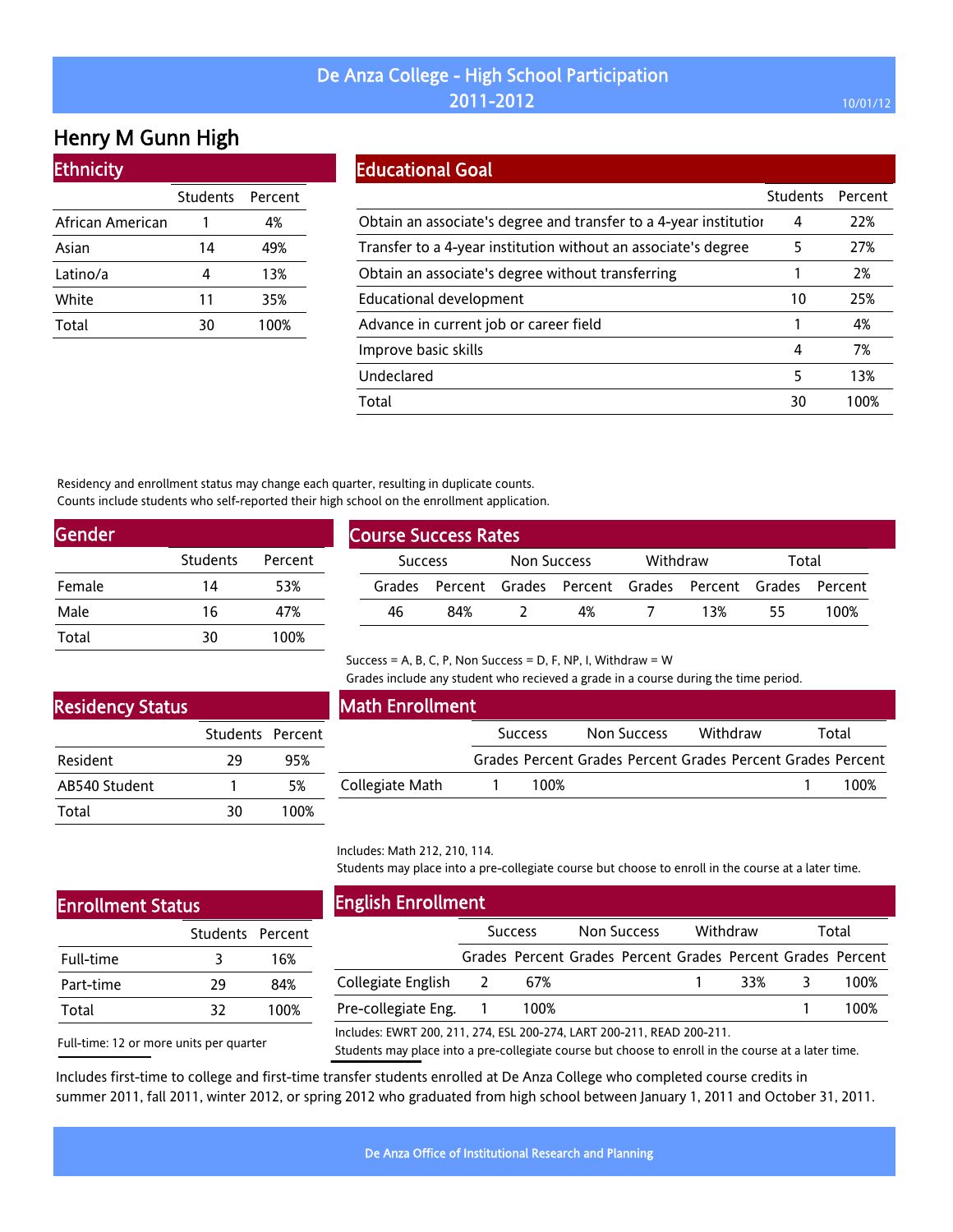## Abraham Lincoln High

|  | <b>Ethnicity</b> |  |
|--|------------------|--|
|  |                  |  |

|                  | Students Percent |      |
|------------------|------------------|------|
| African American | 6                | 6%   |
| Asian            | 4                | 7%   |
| Filipino         | 1                | 2%   |
| Latino/a         | 37               | 59%  |
| Native American  | 1                | 1%   |
| White            | 18               | 24%  |
| Unreported       | 2                | 1%   |
| Total            | 69               | 100% |

### Educational Goal

|                                                                   | <b>Students</b> | Percent |
|-------------------------------------------------------------------|-----------------|---------|
| Obtain an associate's degree and transfer to a 4-year institution | 38              | 60%     |
| Transfer to a 4-year institution without an associate's degree    | 9               | 13%     |
| Obtain an associate's degree without transferring                 |                 | 2%      |
| Educational development                                           | 5               | 4%      |
| Formulate career plans                                            | 2               | 3%      |
| Undeclared                                                        | 13              | 18%     |
| Total                                                             | 69              | 100%    |

Residency and enrollment status may change each quarter, resulting in duplicate counts. Counts include students who self-reported their high school on the enrollment application.

| Gender     |          |         |  |  |  |  |  |  |  |
|------------|----------|---------|--|--|--|--|--|--|--|
|            | Students | Percent |  |  |  |  |  |  |  |
| Female     | 30       | 45%     |  |  |  |  |  |  |  |
| Male       | 38       | 55%     |  |  |  |  |  |  |  |
| Unreported | 1        | 0%      |  |  |  |  |  |  |  |
| Total      |          | 100%    |  |  |  |  |  |  |  |

| <b>Course Success Rates</b> |                                                             |             |     |          |    |       |      |  |
|-----------------------------|-------------------------------------------------------------|-------------|-----|----------|----|-------|------|--|
| <b>Success</b>              |                                                             | Non Success |     | Withdraw |    | Total |      |  |
|                             | Grades Percent Grades Percent Grades Percent Grades Percent |             |     |          |    |       |      |  |
| 170                         | 69%                                                         | 62          | 25% | - 15     | 6% | 747   | 100% |  |

## Success = A, B, C, P, Non Success = D, F, NP, I, Withdraw =  $W$

Grades include any student who recieved a grade in a course during the time period.

### Residency Status

|               | Students Percent |      |
|---------------|------------------|------|
| Resident      | 66               | 97%  |
| AB540 Student | 3                | 3%   |
| Total         | 69               | 100% |

| Math Enrollment        |                |     |                    |                                                             |          |     |       |      |  |
|------------------------|----------------|-----|--------------------|-------------------------------------------------------------|----------|-----|-------|------|--|
|                        | <b>Success</b> |     | <b>Non Success</b> |                                                             | Withdraw |     | Total |      |  |
|                        |                |     |                    | Grades Percent Grades Percent Grades Percent Grades Percent |          |     |       |      |  |
| Collegiate Math        | 3              | 43% | 3                  | 43% 1                                                       |          | 14% |       | 100% |  |
| Pre-collegiate Math 11 |                | 42% | - 12               | 46%                                                         |          | 12% | 26.   | 100% |  |

Includes: Math 212, 210, 114.

Students may place into a pre-collegiate course but choose to enroll in the course at a later time.

## Enrollment Status

|           | Students Percent |      |
|-----------|------------------|------|
| Full-time | 40               | 60%  |
| Part-time | 49               | 40%  |
| Total     | 89               | 100% |

Full-time: 12 or more units per quarter

English Enrollment

|                        | <b>Success</b> |                                                             |          | Non Success |          | Withdraw |     | Total |  |
|------------------------|----------------|-------------------------------------------------------------|----------|-------------|----------|----------|-----|-------|--|
|                        |                | Grades Percent Grades Percent Grades Percent Grades Percent |          |             |          |          |     |       |  |
|                        |                |                                                             |          |             | 14% 1    | 14% 7    |     | 100%  |  |
| Pre-collegiate Eng. 16 |                | 80%                                                         | $\sim$ 3 | 15%         | $\sim$ 1 | 5%       | 20. | 100%  |  |
|                        |                |                                                             |          |             |          |          |     |       |  |

Includes: EWRT 200, 211, 274, ESL 200-274, LART 200-211, READ 200-211.

Students may place into a pre-collegiate course but choose to enroll in the course at a later time.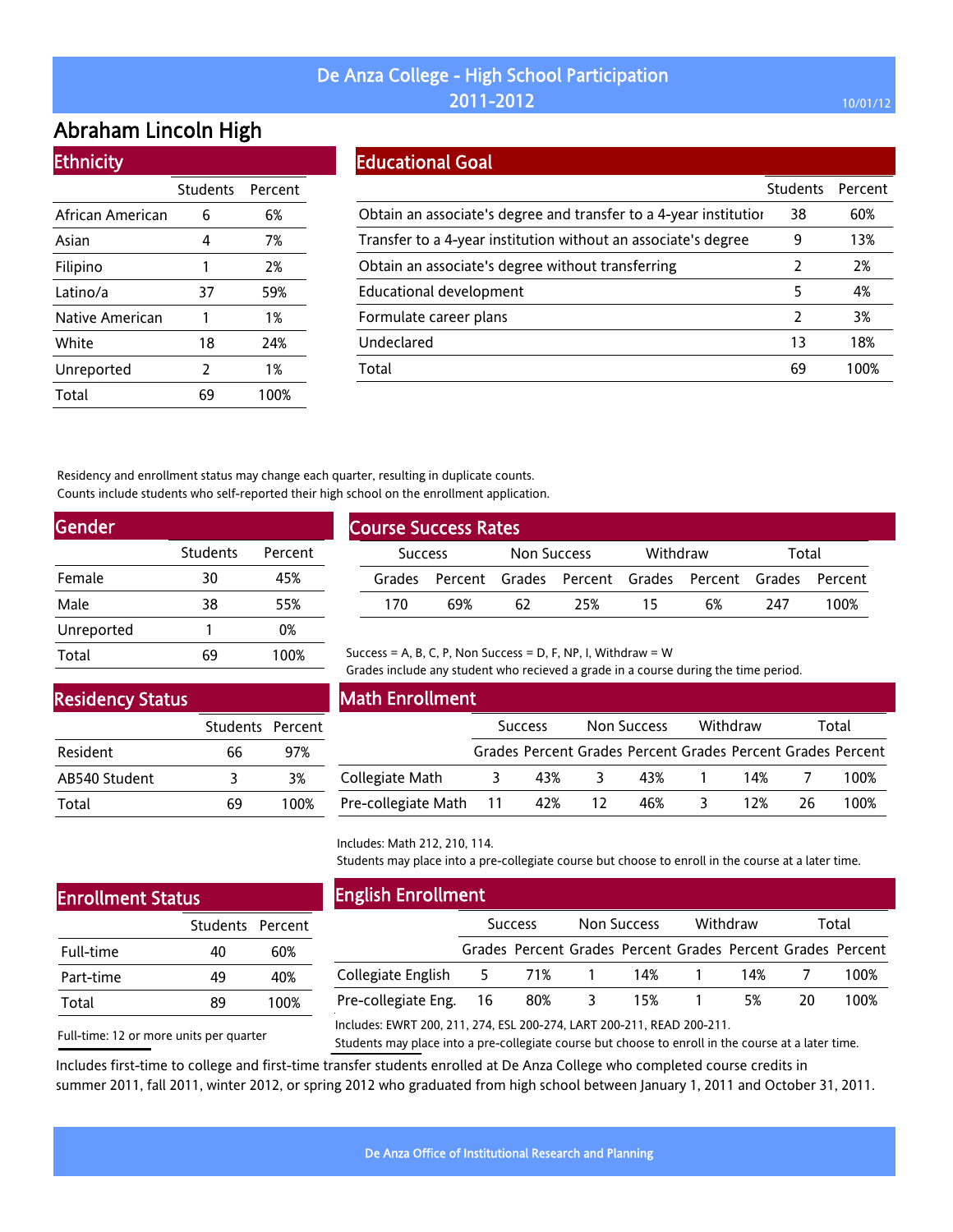## James Lick High

Ethnicity

| <u>есничения</u> |                 |         |
|------------------|-----------------|---------|
|                  | <b>Students</b> | Percent |
| African American | 2               | 3%      |
| Asian            | 4               | 10%     |
| Filipino         | 3               | 5%      |
| Latino/a         | 42              | 80%     |
| Unreported       | 2               | 1%      |
| Total            | 53              | 100%    |
|                  |                 |         |

### Educational Goal

|                                                                   | <b>Students</b> | Percent |
|-------------------------------------------------------------------|-----------------|---------|
| Obtain an associate's degree and transfer to a 4-year institution | 36              | 73%     |
| Transfer to a 4-year institution without an associate's degree    | 11              | 16%     |
| Obtain an associate's degree without transferring                 |                 | 4%      |
| Educational development                                           |                 | 3%      |
| Undeclared                                                        | 3               | 4%      |
| Unreported                                                        |                 | 1%      |
| Total                                                             | 53              | 1በበ%    |

Residency and enrollment status may change each quarter, resulting in duplicate counts. Counts include students who self-reported their high school on the enrollment application.

| <b>Gender</b> |          |         |
|---------------|----------|---------|
|               | Students | Percent |
| Female        | 27       | 50%     |
| Male          | 26       | 50%     |
| Total         | 53       | 100%    |

| <b>Course Success Rates</b> |     |             |                                                             |          |    |       |      |  |
|-----------------------------|-----|-------------|-------------------------------------------------------------|----------|----|-------|------|--|
| <b>Success</b>              |     | Non Success |                                                             | Withdraw |    | Total |      |  |
|                             |     |             | Grades Percent Grades Percent Grades Percent Grades Percent |          |    |       |      |  |
| 216                         | 79% | 37          | 14%                                                         | 21       | 8% | 774   | 100% |  |

# Residency Status

|                       | Students Percent |      |
|-----------------------|------------------|------|
| Resident              | 46               | 87%  |
| U.S. Resident, non CA |                  | 0%   |
| AB540 Student         | 7                | 12%  |
| Non-resident          |                  | 0%   |
| Total                 | 55               | 100% |

### Math Enrollment

|                     | <b>Success</b> | Non Success | Withdraw | Total                                                       |
|---------------------|----------------|-------------|----------|-------------------------------------------------------------|
|                     |                |             |          | Grades Percent Grades Percent Grades Percent Grades Percent |
| Collegiate Math     | 100%           |             |          | 100%                                                        |
| Pre-collegiate Math | 64%            | 9%          | 27%      | 100%                                                        |

Grades include any student who recieved a grade in a course during the time period.

#### Includes: Math 212, 210, 114.

Students may place into a pre-collegiate course but choose to enroll in the course at a later time.

## Enrollment Status

|           | Students Percent |      |
|-----------|------------------|------|
| Full-time | 41               | 71%  |
| Part-time | 43               | 29%  |
| Total     | 84               | 100% |

Full-time: 12 or more units per quarter

English Enrollment

|                        | <b>Success</b> |     | Non Success |                                                             | Withdraw |    | Total |      |
|------------------------|----------------|-----|-------------|-------------------------------------------------------------|----------|----|-------|------|
|                        |                |     |             | Grades Percent Grades Percent Grades Percent Grades Percent |          |    |       |      |
| Collegiate English 5   |                | 83% |             | 17%                                                         |          |    |       | 100% |
| Pre-collegiate Eng. 42 |                | 86% | 4           | 8%                                                          |          | 6% | 49    | 100% |

Includes: EWRT 200, 211, 274, ESL 200-274, LART 200-211, READ 200-211.

Success = A, B, C, P, Non Success = D, F, NP, I, Withdraw =  $W$ 

Students may place into a pre-collegiate course but choose to enroll in the course at a later time.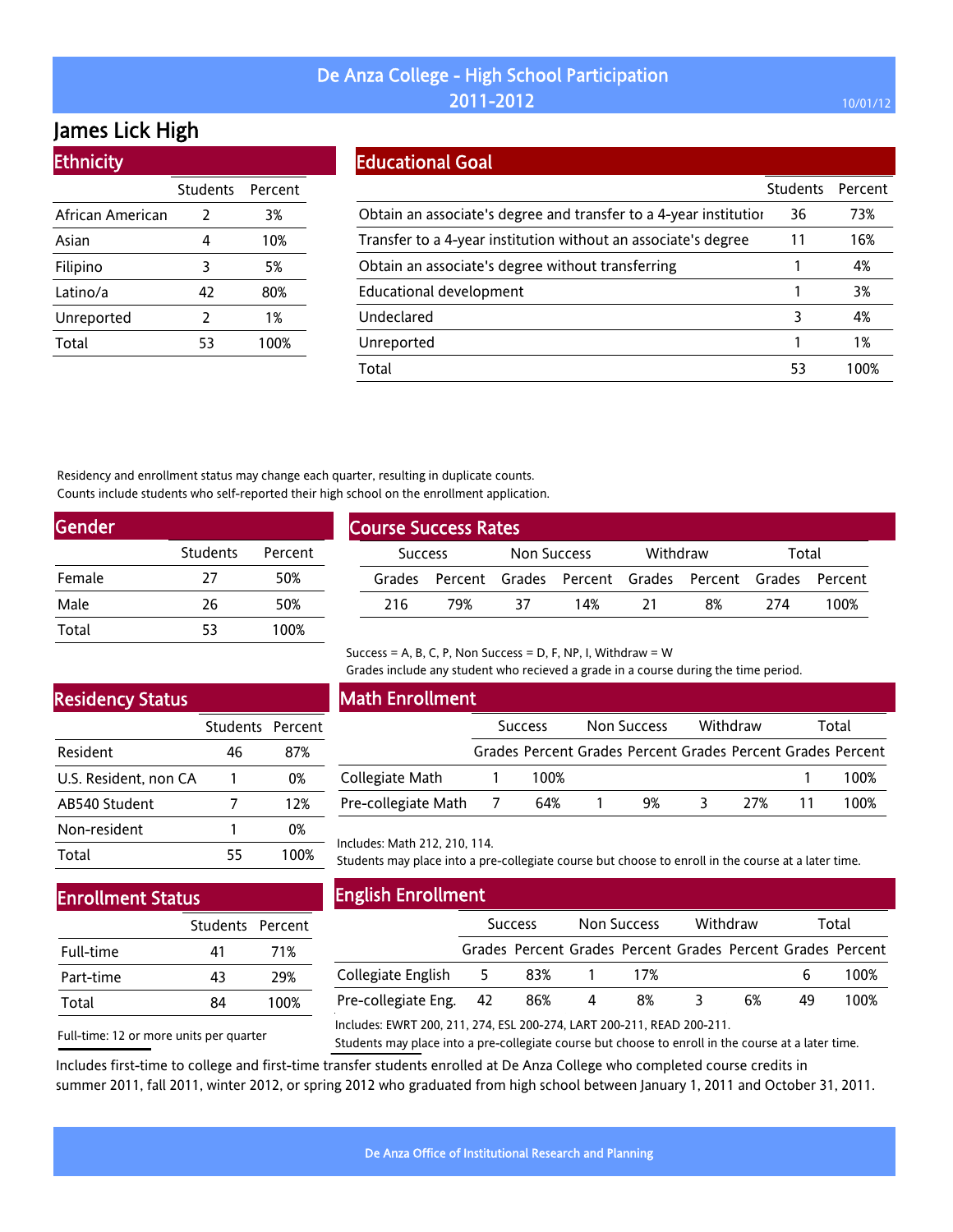## Del Mar High

Ethnicity

| Lunnuly          |                  |      |
|------------------|------------------|------|
|                  | Students Percent |      |
| African American | 4                | 5%   |
| Asian            | 12               | 18%  |
| Filipino         | 6                | 8%   |
| Latino/a         | 33               | 39%  |
| Pacific Islander | 1                | 1%   |
| White            | 15               | 21%  |
| Unreported       | 4                | 8%   |
| Total            | 75               | 100% |
|                  |                  |      |

#### Educational Goal

|                                                                   | Students | Percent |
|-------------------------------------------------------------------|----------|---------|
| Obtain an associate's degree and transfer to a 4-year institution | 31       | 44%     |
| Transfer to a 4-year institution without an associate's degree    | 27       | 34%     |
| Earn a vocational degree                                          |          | 0%      |
| Earn a vocational certificate                                     |          | 0%      |
| Educational development                                           | 5        | 6%      |
| Formulate career plans                                            |          | 1%      |
| Improve basic skills                                              |          | 2%      |
| Prepare for a new career                                          |          | 1%      |
| Undeclared                                                        | 7        | 11%     |
| Total                                                             | 75       | 100%    |

Residency and enrollment status may change each quarter, resulting in duplicate counts. Counts include students who self-reported their high school on the enrollment application.

| Gender |                 |         |
|--------|-----------------|---------|
|        | <b>Students</b> | Percent |
| Female | 29              | 44%     |
| Male   | 46              | 56%     |
| Total  | 75              | 100%    |

| <b>Course Success Rates</b> |     |             |     |                   |                                                             |     |      |  |  |
|-----------------------------|-----|-------------|-----|-------------------|-------------------------------------------------------------|-----|------|--|--|
| <b>Success</b>              |     | Non Success |     | Withdraw<br>Total |                                                             |     |      |  |  |
|                             |     |             |     |                   | Grades Percent Grades Percent Grades Percent Grades Percent |     |      |  |  |
| 202                         | 71% | 56          | 20% | 25                | 9%                                                          | 283 | 100% |  |  |

Success = A, B, C, P, Non Success = D, F, NP, I, Withdraw =  $W$ 

Grades include any student who recieved a grade in a course during the time period.

## Residency Status

|                       | Students Percent |      |
|-----------------------|------------------|------|
| Resident              | 67               | 89%  |
| AB540 Student         |                  | 9%   |
| International Student |                  | 2%   |
| Non-resident          |                  | 0%   |
| Total                 | 76               | 100% |

### Math Enrollment

|                        | <b>Success</b> |      |      | Non Success |   | Withdraw |    | Total                                                       |
|------------------------|----------------|------|------|-------------|---|----------|----|-------------------------------------------------------------|
|                        |                |      |      |             |   |          |    | Grades Percent Grades Percent Grades Percent Grades Percent |
| Collegiate Math        |                | 100% |      |             |   |          |    | 100%                                                        |
| Pre-collegiate Math 16 |                | 52%  | - 11 | 35%         | 4 | 13%      | 31 | 100%                                                        |

#### Includes: Math 212, 210, 114.

Students may place into a pre-collegiate course but choose to enroll in the course at a later time.

## Enrollment Status

|           | Students Percent |      |
|-----------|------------------|------|
| Full-time | ΔΔ               | 59%  |
| Part-time | 62               | 41%  |
| Total     | 106              | 100% |

Full-time: 12 or more units per quarter

English Enrollment

|                        | <b>Success</b> |        | Non Success |  | Withdraw |    | Total                                                       |  |
|------------------------|----------------|--------|-------------|--|----------|----|-------------------------------------------------------------|--|
|                        |                |        |             |  |          |    | Grades Percent Grades Percent Grades Percent Grades Percent |  |
| Collegiate English 8   |                | 89%    |             |  | 11%      |    | 100%                                                        |  |
| Pre-collegiate Eng. 28 |                | 68% 12 | 29%         |  | 2%       | 41 | 100%                                                        |  |

Includes: EWRT 200, 211, 274, ESL 200-274, LART 200-211, READ 200-211.

Students may place into a pre-collegiate course but choose to enroll in the course at a later time.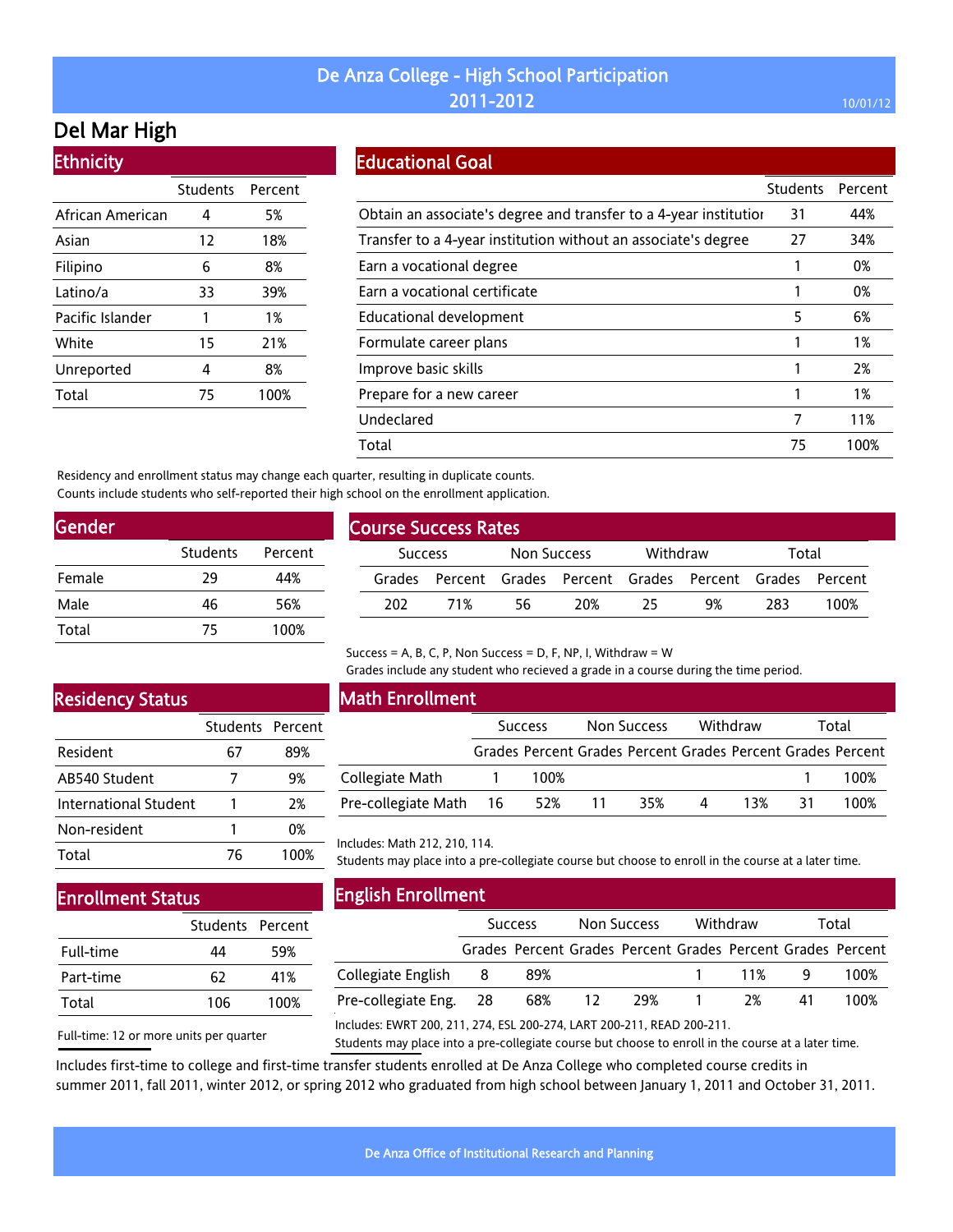## De Anza College - High School Participation **2011-2012 2011-2012 2011-2012**

## Independence High

### **Ethnicity**

| <b>Students</b> | Percent |
|-----------------|---------|
| 10              | 5%      |
| 89              | 59%     |
| 26              | 18%     |
| 25              | 13%     |
| 1               | 1%      |
| 3               | 2%      |
| 2               | 1%      |
| 156             | 100%    |
|                 |         |

### Educational Goal

|                                                                   | <b>Students</b> | Percent |
|-------------------------------------------------------------------|-----------------|---------|
| Obtain an associate's degree and transfer to a 4-year institution | 76              | 53%     |
| Transfer to a 4-year institution without an associate's degree    | 34              | 22%     |
| Obtain an associate's degree without transferring                 | 5               | 2%      |
| Earn a vocational certificate                                     |                 | 0%      |
| Educational development                                           | 11              | 5%      |
| Advance in current job or career field                            |                 | 0%      |
| Improve basic skills                                              | $\overline{2}$  | 1%      |
| Prepare for a new career                                          |                 | 0%      |
| Undeclared                                                        | 25              | 16%     |
| Total                                                             | 156             | 100%    |

Residency and enrollment status may change each quarter, resulting in duplicate counts. Counts include students who self-reported their high school on the enrollment application.

| Gender |                 |         |  |  |  |  |  |  |
|--------|-----------------|---------|--|--|--|--|--|--|
|        | <b>Students</b> | Percent |  |  |  |  |  |  |
| Female | 67              | 45%     |  |  |  |  |  |  |
| Male   | 89              | 55%     |  |  |  |  |  |  |
| Total  | 156             | 100%    |  |  |  |  |  |  |
|        |                 |         |  |  |  |  |  |  |

| <b>Course Success Rates</b> |                |     |    |                         |    |                                                             |     |      |  |
|-----------------------------|----------------|-----|----|-------------------------|----|-------------------------------------------------------------|-----|------|--|
|                             | <b>Success</b> |     |    | Withdraw<br>Non Success |    | Total                                                       |     |      |  |
|                             |                |     |    |                         |    | Grades Percent Grades Percent Grades Percent Grades Percent |     |      |  |
|                             | 487            | 79% | 89 | 14%                     | 42 | 7%                                                          | 618 | 100% |  |
|                             |                |     |    |                         |    |                                                             |     |      |  |

## Residency Status

|                       | Students Percent |      |
|-----------------------|------------------|------|
| Resident              | 153              | 99%  |
| U.S. Resident, non CA |                  | 0%   |
| AB540 Student         | 1                | 0%   |
| International Student |                  | 0%   |
| Non-resident          | 1                | 0%   |
| Total                 | 157              | 100% |
| irollment Status      |                  |      |

|           | Students Percent |      |
|-----------|------------------|------|
| Full-time | 101              | 62%  |
| Part-time | 122              | 38%  |
| Total     | 223              | 100% |

## Math Enrollment

|                        | <b>Success</b> |     | <b>Non Success</b> |     |   | Withdraw |    | Total                                                       |  |
|------------------------|----------------|-----|--------------------|-----|---|----------|----|-------------------------------------------------------------|--|
|                        |                |     |                    |     |   |          |    | Grades Percent Grades Percent Grades Percent Grades Percent |  |
| Collegiate Math        | 16             | 73% |                    | 9%  | 4 | 18%      |    | 100%                                                        |  |
| Pre-collegiate Math 29 |                | 74% |                    | 18% |   | 8%       | 39 | 100%                                                        |  |

Grades include any student who recieved a grade in a course during the time period.

Includes: Math 212, 210, 114.

Students may place into a pre-collegiate course but choose to enroll in the course at a later time.

#### English Enrollment

|                                                                        | <b>Success</b> |       | Non Success |                                                             | Withdraw |     | Total |      |
|------------------------------------------------------------------------|----------------|-------|-------------|-------------------------------------------------------------|----------|-----|-------|------|
|                                                                        |                |       |             | Grades Percent Grades Percent Grades Percent Grades Percent |          |     |       |      |
| Collegiate English 26                                                  |                | 81% 1 |             | 3%                                                          | 5.       | 16% | 32    | 100% |
| Pre-collegiate Eng. 67                                                 |                | 85%   | - 10        | 13%                                                         | - 2      | 3%  | 79    | 100% |
| Includes: EWRT 200, 211, 274, ESL 200-274, LART 200-211, READ 200-211. |                |       |             |                                                             |          |     |       |      |

Full-time: 12 or more units per quarter

Students may place into a pre-collegiate course but choose to enroll in the course at a later time.

Includes first-time to college and first-time transfer students enrolled at De Anza College who completed course credits in summer 2011, fall 2011, winter 2012, or spring 2012 who graduated from high school between January 1, 2011 and October 31, 2011.